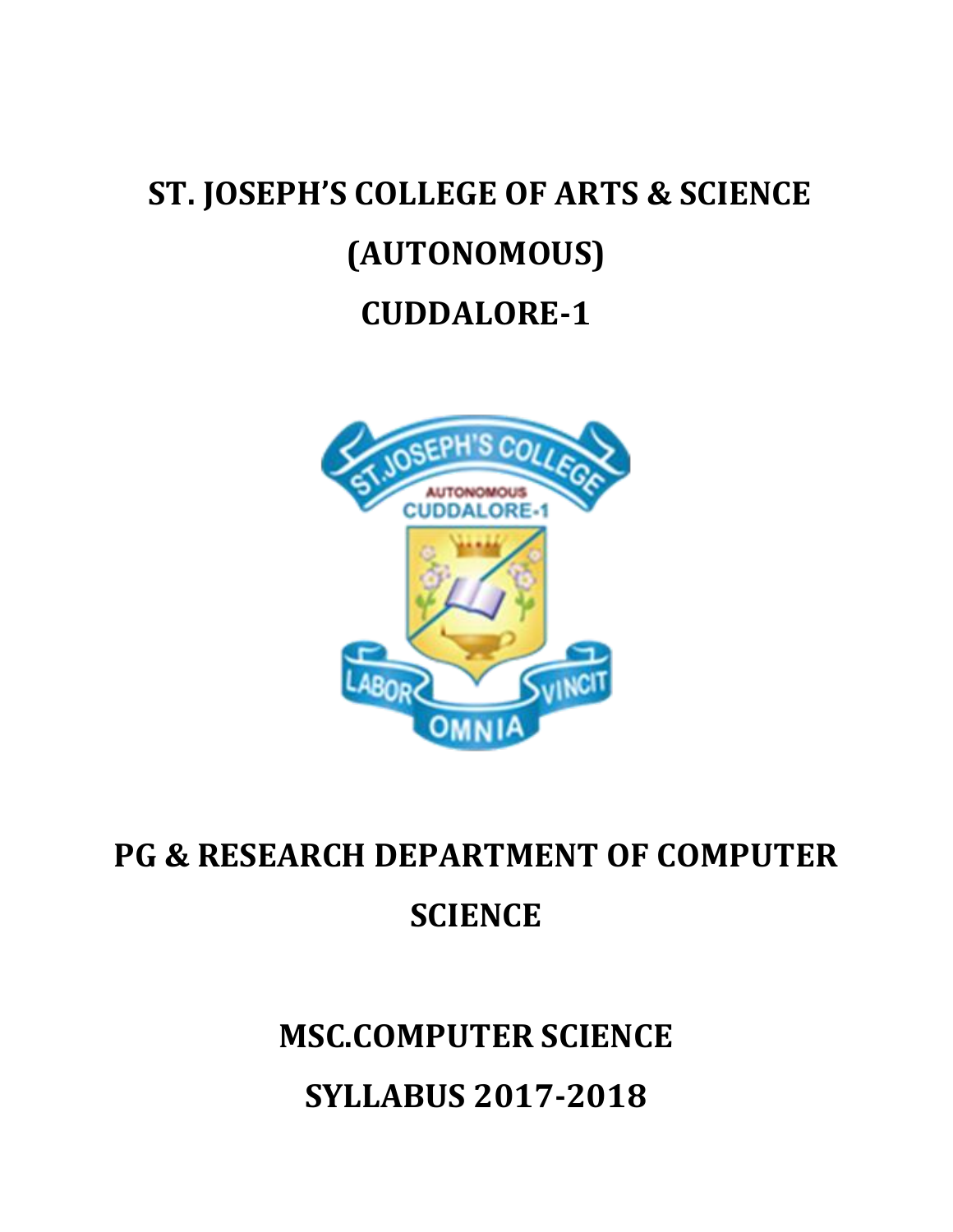### **M.Sc COMPUTER SCIENCE**

### **CURRICULAM DESIGN TEMPLATE**

### **ADMITTED IN THE YEAR 2017 - 2018**

| <b>Sem</b>                  | <b>Subject Code</b> | <b>Subject title</b>                        | <b>Hrs/Week</b> | <b>Credit</b>  |
|-----------------------------|---------------------|---------------------------------------------|-----------------|----------------|
|                             | <b>PCS701S</b>      | Foundation<br>Mathematic<br>Computer<br>for | $\overline{4}$  | 3              |
|                             |                     | Science                                     |                 |                |
|                             | <b>PCS702S</b>      | Object Oriented Analysis Design With UML    | $\overline{4}$  | 3              |
| I                           | <b>PCS703S</b>      | <b>Advanced Java Programming</b>            | $\overline{4}$  | $\overline{4}$ |
|                             | <b>PCS704S</b>      | Unix Network Programming                    | $\overline{4}$  | $\overline{4}$ |
|                             |                     | $Electric - I$                              | $\overline{4}$  | 3              |
|                             | EPCS705Q            | (i)-Computer System Architecture*           |                 |                |
|                             | EPCS705A            | (ii)-Artificial Neural Networks             |                 |                |
|                             | EPCS705B            | (iii)- Modern Operating system              |                 |                |
|                             | PCSP101T            | Practical – 1: Advanced Java Programming    | 5               | 3              |
|                             | PCSP102T            | Practical $-2$ : Advanced Unix programming  | 5               | 3              |
| <b>Total for Semester I</b> |                     | 30                                          | 23              |                |
|                             | <b>PCS806S</b>      | <b>Software Testing</b>                     | $\overline{4}$  | 3              |
|                             | <b>PCS807S</b>      | Dot Net Technology                          | $\overline{4}$  | $\overline{4}$ |
|                             | PCS8O8Q             | Multimedia and Web Graphics                 | $\overline{4}$  | 3              |
| $\mathbf{I}$                | <b>PCS809S</b>      | <b>Internet Programming</b>                 | $\overline{4}$  | 3              |
|                             |                     | $Elective - II$                             | $\overline{4}$  | $\overline{3}$ |
|                             | <b>EPCS810</b>      | (i) - Distributed Computing                 |                 |                |
|                             | <b>EPCS810A</b>     | (ii) - Fuzzy Logic                          |                 |                |
|                             | EPCS810B            | (iii)-Grid Computing*                       |                 |                |
|                             | PCSP203S            | Practical - 3: Dot Net LAB                  | 5               | 3              |
|                             | <b>PCSP204</b>      | Practical – 4: Internet Programming         | 5               | 3              |
|                             |                     | <b>Total for Semester II</b>                | 30              | 22             |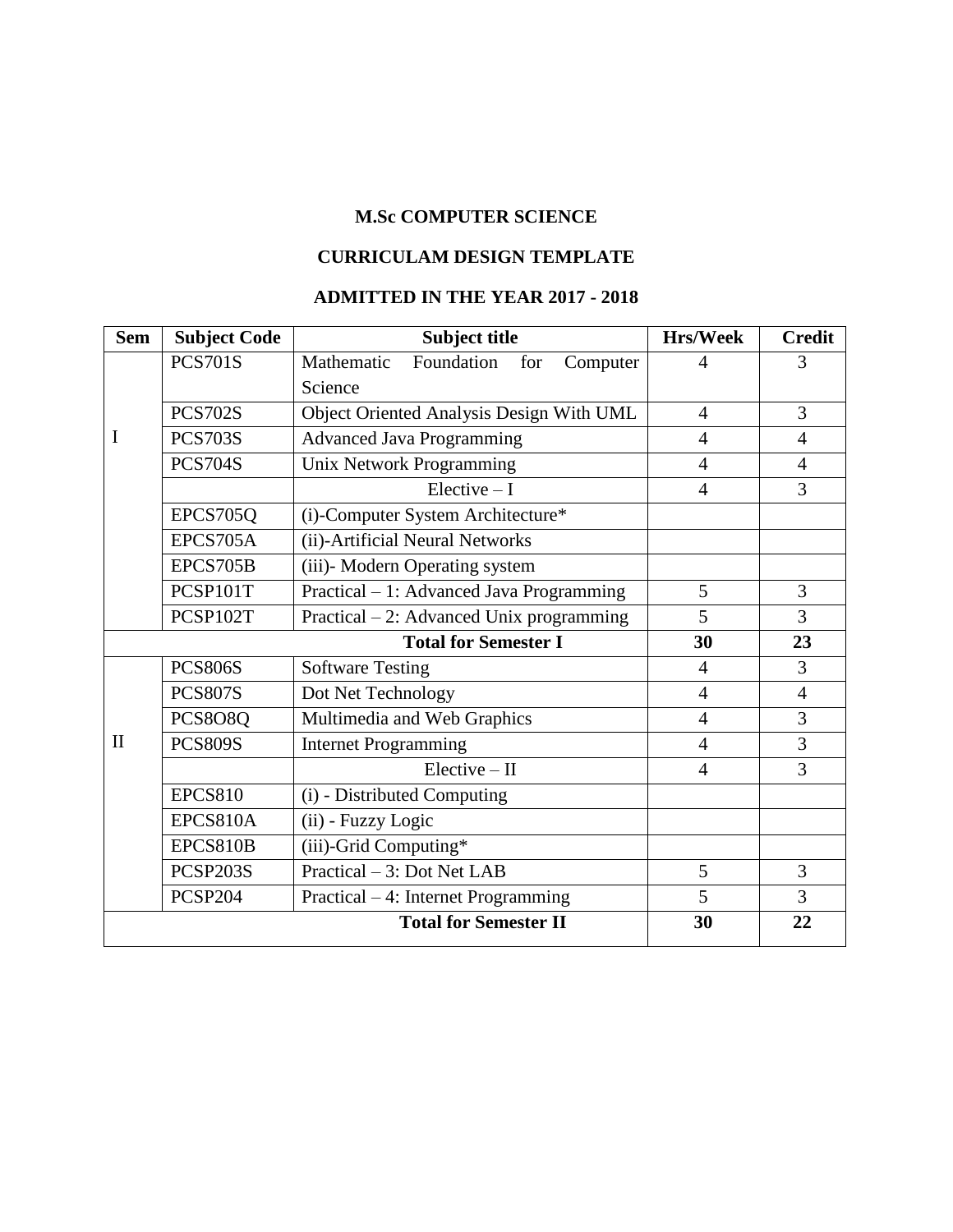### **M.Sc COMPUTER SCIENCE**

### **CURRICULAM DESIGN TEMPLATE**

### **ADMITTED IN THE YEAR 2017 - 2018**

| <b>Sem</b> | <b>Subject</b>  | <b>Subject title</b>                 | <b>Hrs/Week</b> | <b>Credit</b>  |
|------------|-----------------|--------------------------------------|-----------------|----------------|
|            | Code            |                                      |                 |                |
|            | <b>PCS911</b>   |                                      | $\overline{4}$  | $\overline{3}$ |
|            |                 | Data Mining and Warehousing          |                 |                |
|            | PCS912T         | <b>Open Source Technology</b>        | $\overline{4}$  | $\overline{4}$ |
|            | PCS913P         | <b>Cloud Computing</b>               | $\overline{4}$  | $\overline{3}$ |
|            | ECHR901S        | <b>Human Rights</b>                  | $\overline{2}$  | $\mathbf{1}$   |
|            |                 | $Elective - III$                     | $\overline{4}$  | $\overline{3}$ |
|            | EPCS914T        | (i) - Principles of Compiler Design* |                 |                |
|            | EPCS914S        | (ii)- Mobile Computing               |                 |                |
|            | EPCS914A        | (iii)-Digital Image Processing       |                 |                |
|            |                 | $Elective - IV$                      | $\overline{4}$  | $\overline{3}$ |
| III        | EPCS915A        | $(i)$ – Research Methods             |                 |                |
|            | EPCS915B        | (ii) - Network Security              |                 |                |
|            | EPCS915C        | (iii)-E-Commerce                     |                 |                |
|            | PCSP305S        | Lab 6: PHP & MYSQL - Lab             | 5               | 3              |
|            | <b>JPCS306</b>  | Mini Project (System Programming)    | $\overline{3}$  | $\overline{3}$ |
|            |                 | <b>Total for Semester III</b>        | 30              | 23             |
| IV         | <b>JPCS1016</b> | Project                              | 30              | 22             |
|            |                 | <b>Total for Semester IV</b>         | 30              | 22             |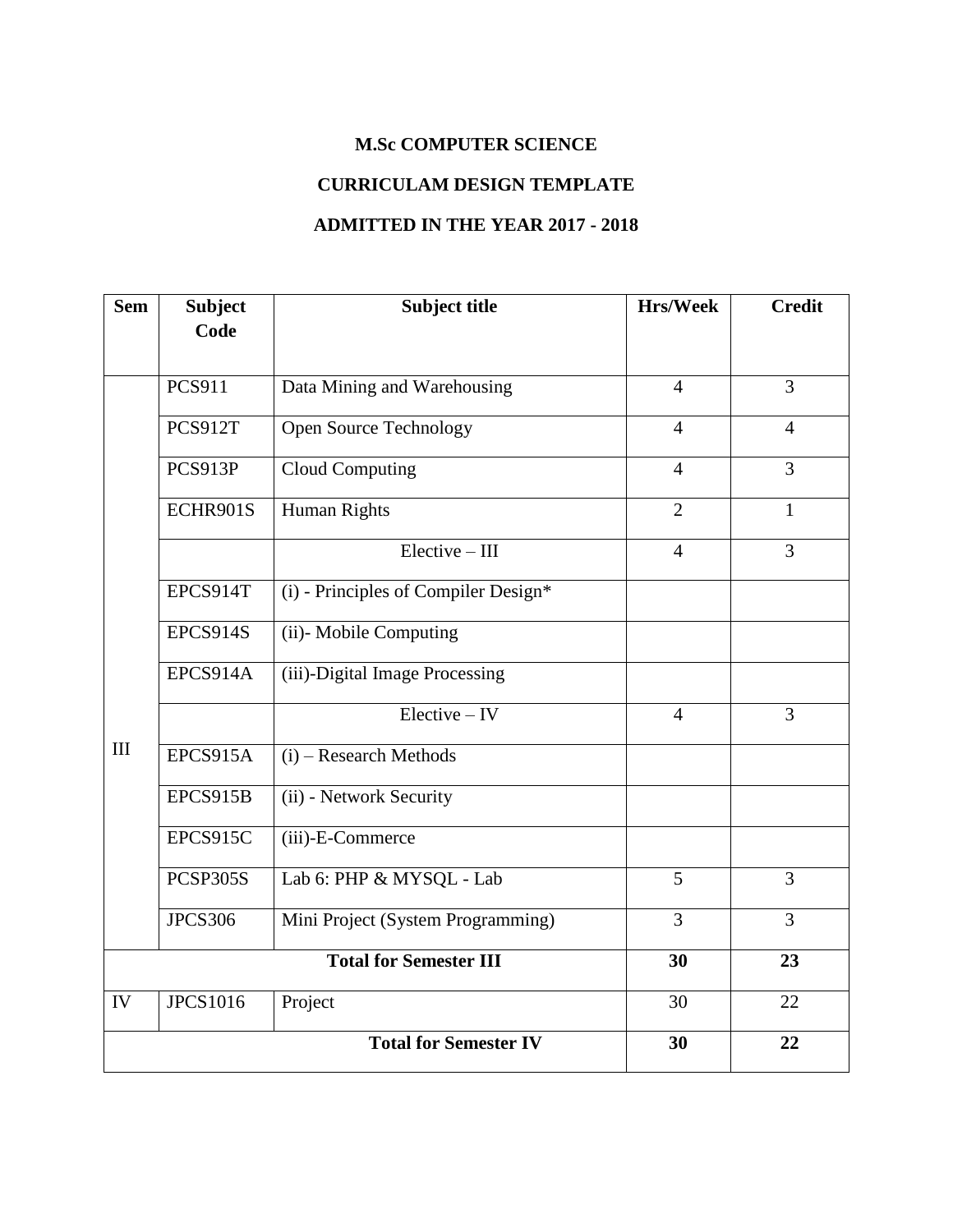| $I-MSC (CS)$        | <b>MATHEMATICAL FOUNDATIONS FOR</b> |
|---------------------|-------------------------------------|
| <b>SEMESTER - I</b> | <b>COMPUTER SCIENCE</b>             |
| $CORE - 1$          |                                     |

### **UNIT-I Set Theory :**

Introduction-Sets-Notations and Descriptions of Sets-Subsets-Operations on Sets-Properties of Set Operations-Verification of the Basic Laws of Algebra-Cartesian product of two sets-Relations-Representation of a Relation-Operations on Relations-Equivalence Relations-Partition and Equivalence Classes-Functions-One-to-one and Onto Functions-Special types of Functions-Invertible Functions-Composition of Functions.

### **UNIT-II**

Logic: Introduction-TF Statements- Connectives-Compound Statements-Truth Table of a Formula-Tautology-Tautology Implications and Equivalence of Formulae-Normal Forms-Principles of Normal Forms-Theory of Inference, simple problems .

### **UNIT-III**

Finite Automata-Definition of an Automaton- Representation of Finite Automaton-Acceptability of a string by a Finite Automaton-Languages accepted by a Finite automaton – Nondeterministic Finite automata - Acceptability of a string by Nondeterministic Finite Automata.

### **UNIT-IV**

Equivalence of FA and NFA- Procedure for finding an FA equivalent to a given NFA – Phase-structure Grammars .

### **UNIT-V**

Pushdown Automata-Definition of a Pushdown Automaton – Instantaneous Descriptions of a PDA- Important properties of move relation - Acceptance by PDA – Equivalence of two types of a AcceptancebyPDA

### **Text Book:**

Discrete Mathematics-Venkatraman M.K, ,Sridharan.N, Chandrasekaran.N , The National Publishing Company, Chennai, 2000. Unit 1-Chapter 1: sec -1 to 4, 6 to 8, Chapter 2:sec -1 to 5, 7 , Chapter 3:sec -1 to 5, Unit 2 - Chapter 9:sec 1 to 4, 6 to 8, 11 to 13 Unit 3- Chapter 12: sec -1 to 8 Unit 4 Chapter 12 sec -:9,10,16 Unit 5 - Chapter 12: sec -23 to 28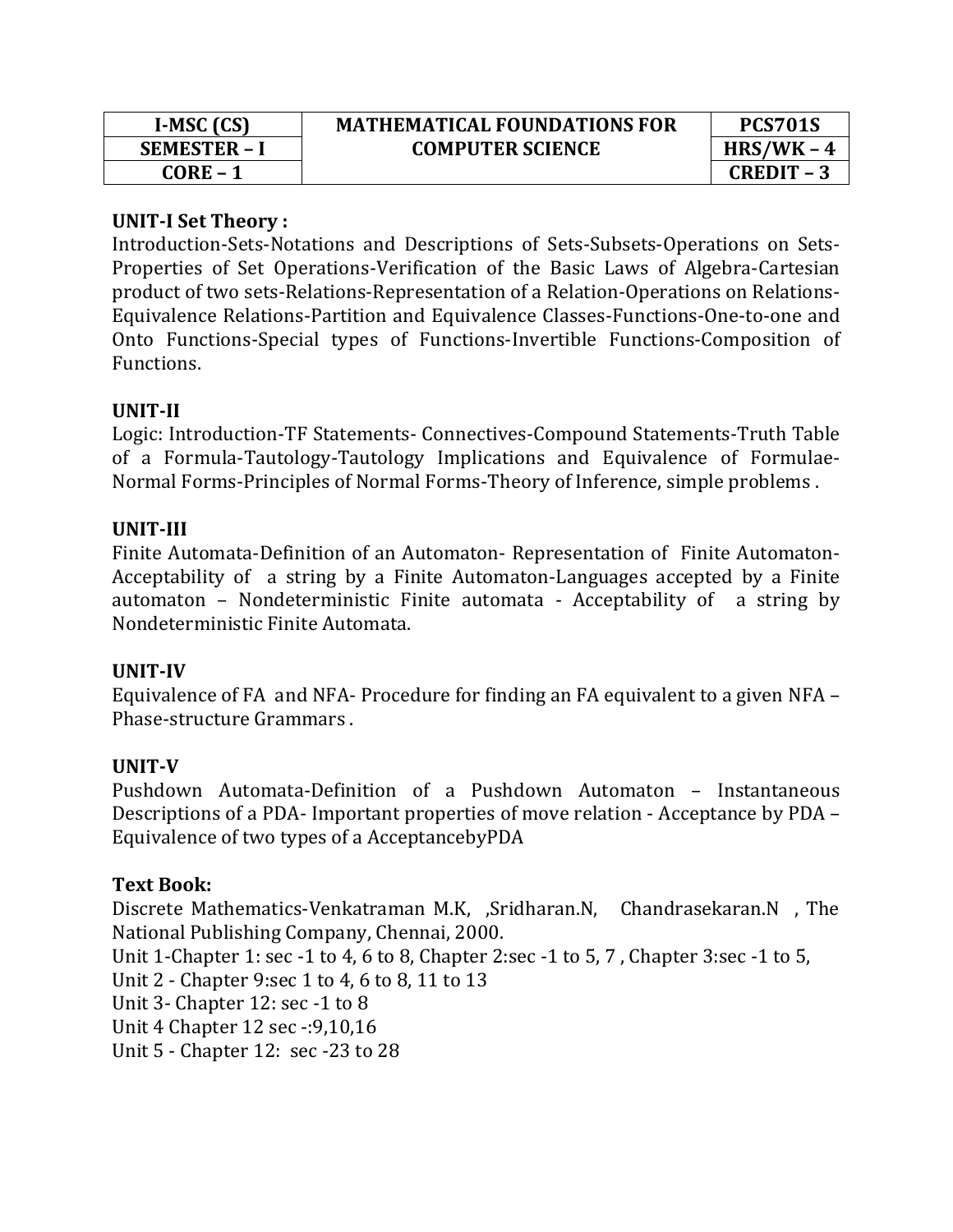### **Reference Books:**

- 1. Theory of Computer Science- K.L.P Mishra and N. Chandrasekaran ,Prentice Hall of India, Pvt Ltd
- 2. Discrete Mathematical Structures applications toComputerScience, Trembly &Manohar, Tata McGraw.
- 3. Introduction to Automata Theory, Languages and Computions, Hopcraft and Ullman, 2nd Edition, Pearson Education.
- 4. Discrete Mathematical Structures with Applications to Combinatorics,RamaswamyV, UnivPress, 2006.
- 5. Veerarajan T, "Discrete Mathematics with graph theory and combinatorics" , TMG, 2007.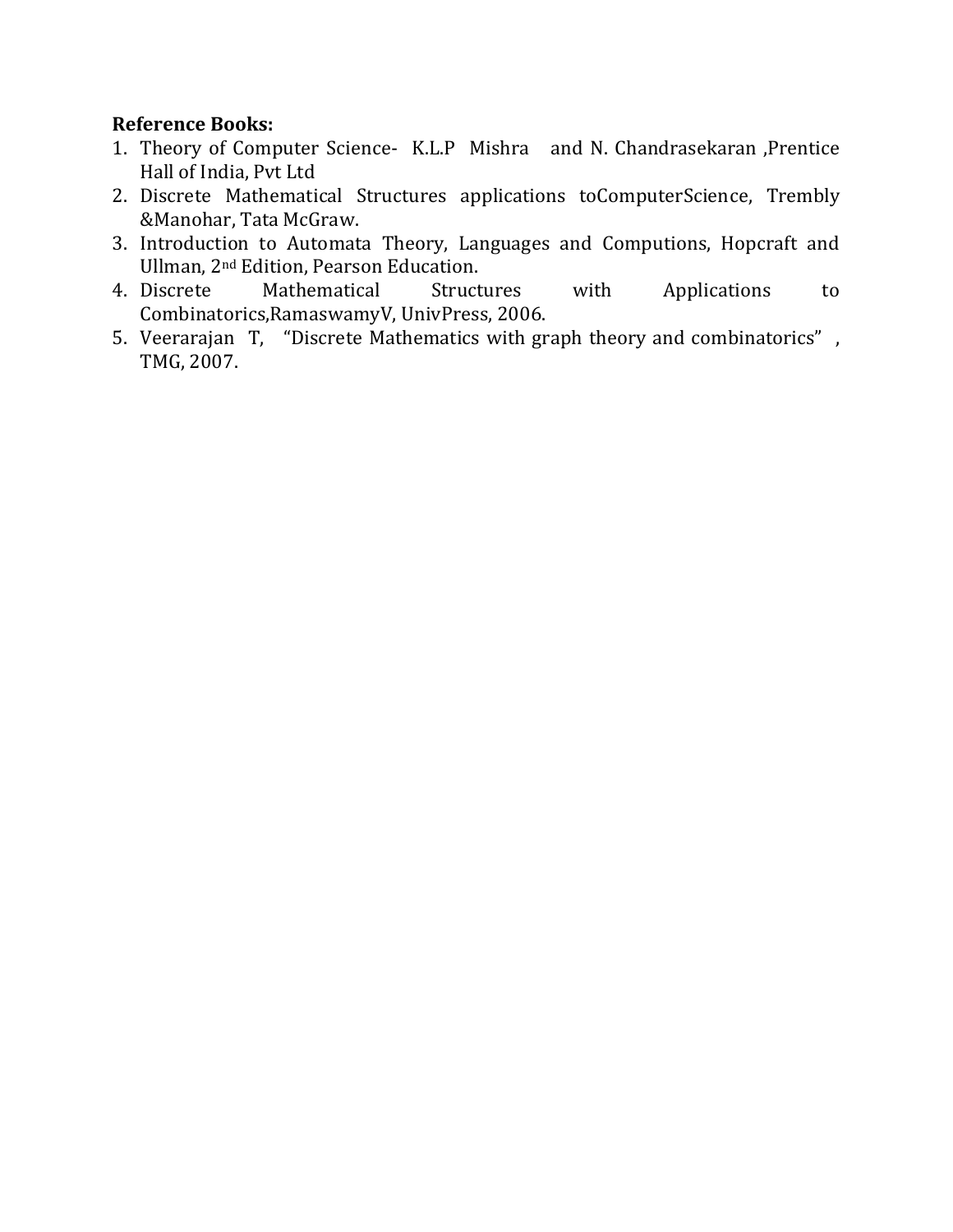**I M.Sc(CS)**

To enable the students to learn the Software development methods and tools related with Object Oriented Technology.

### **UNIT – I: (12** Hrs**)**

**OVERVIEW OF OOSD:** Introduction – Methodology – OBJECT BASICS: Objects-Attributes- Encapsulation and Information Hiding – Class Hierarchy – Polymorphism-Object Relationships and Associations-OOSDLC – The Software Development Process.

#### $UNIT - II:$  (13 Hrs)

**OBJECT ORIENTED METHODOLOGIES:** Introduction – Rumbaugh et al.'s Object Modeling Technique – The Booch Technology – Jacobson et al. Methodologies – Patterns – Frameworks – The Unified Approach.

### **UNIT – III: (11** Hrs**)**

**UNIFIED MODELING LANGUAGE:** Introduction – UML Diagrams – UML Class Diagram – Use Case Diagram – UML Dynamic Modeling – UML Extensibility – UML Meta model.

**UNIT – IV: (12** Hrs**) OBJECT ORIENTED ANALYSIS:** Introduction – Use Case Model – Developing Effective **Documentation** OBJECT ORIENTED DESIGN: Introduction – Axioms – Corollaries – Design Patterns.

**UNIT** – **V:**  $(12 \text{ Hrs})$ 

**SOFTWARE QUALITY ASSURANCE:** Introduction-Quality Assurance tests – Testing Strategies – Impact of Object Orientation on Testing – Test Cases – Test Plan – Continuous Testing – Myer's Debugging Principles

### **Text Books:**

1. Ali Bahrami - "Object Oriented Systems Development" - Irwin-McGraw Hill, New Delhi, International editions, 1999.

#### **OBJECT ORIENTED ANALYSIS AND DESIGN AND UML SEMESTER – I HRS/WK – 4**

# **CORE – 2 CREDIT – 3**

**PCS702S**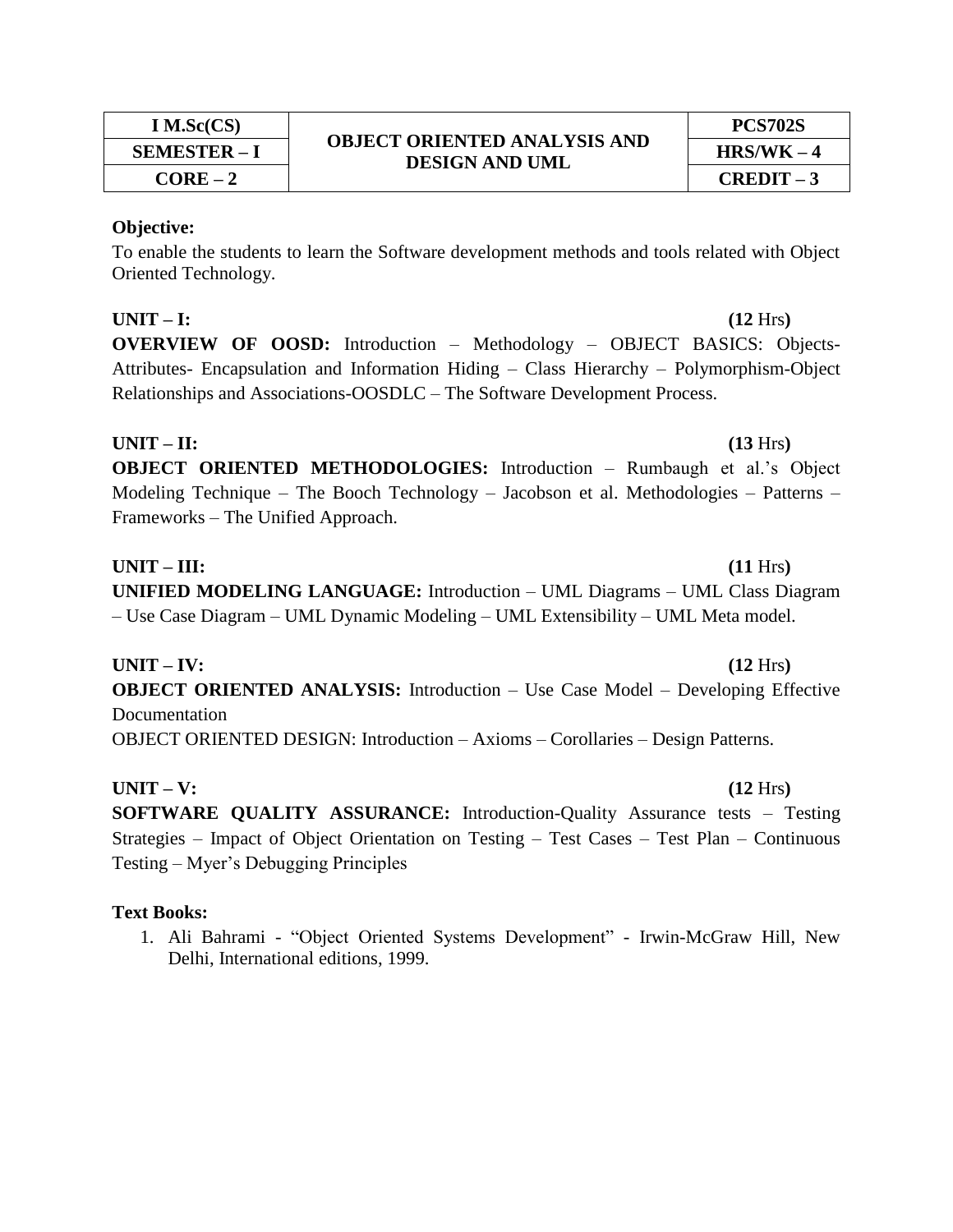### **Reference Book(s):**

- 1.Grady Booch "Object –Oriented analysis and Design with Applications" Pearson Education– Ninth Indian Reprint 2002, First Impression 2006.
- 2.Grady Booch, James Rumbaugh and Ivar Jacobson "The Unified Modeling Languages User Guide" - Addison Wesley – Fourth Indian Reprinting 2000, Fifth Impression 2007.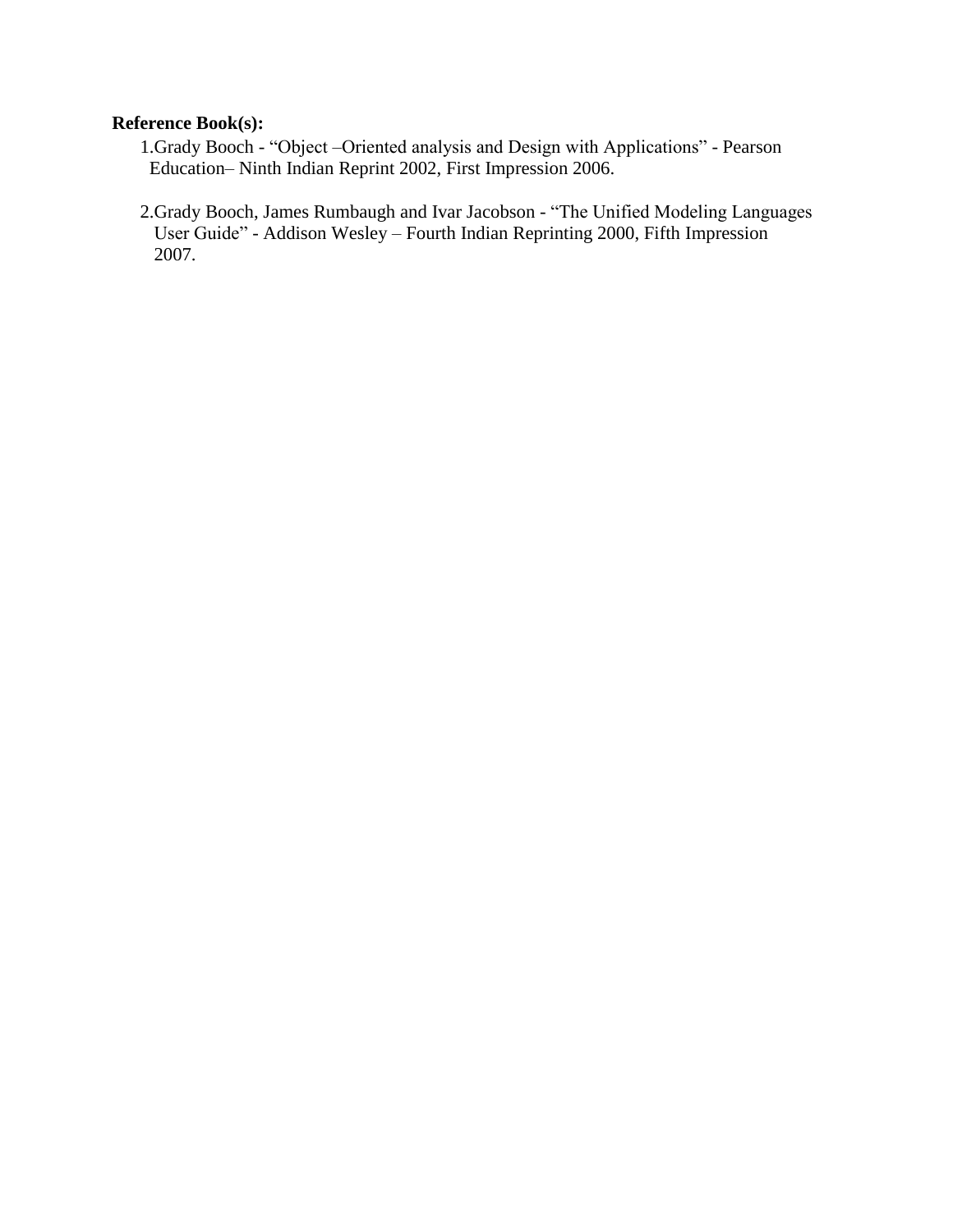| $I$ M.Sc(CS)      |                                  | <b>PCS703S</b> |
|-------------------|----------------------------------|----------------|
| <b>SEMESTER-I</b> | <b>ADVANCED JAVA PROGRAMMING</b> | $HRS/WK - 4$   |
| Core – 3          |                                  | CREDIT         |

# **ADVANCED JAVA PROGRAMMING SEMESTER – I HRS/WK – 4**

| <b>PCS703S</b> |  |
|----------------|--|
| $HRS/WK-4$     |  |
| CREDIT – 4     |  |

#### **Objectives:**

- This course provides an in-depth knowledge of Advanced Java language and programming.
- $\triangleleft$  Implementing Java components
- Practicing RMI, JDBC, JSP
- ❖ Multithreading

### **UNIT I**

**INTRODUCTION TO JAVA** : Introduction to Java – Features of Java - Data types – Variables –Operators - Arrays – Classes – Objects – Constructors - Overloading method - String class – Inheritance - Overriding Method – Using super - Abstract class - Packages – Access protection.

### **UNIT-II**

MULTITHREADING: PACKAGES- Access protection- Importing packages – Interfaces – Exception handling –Throw and throws - Thread – Multithreading.

#### **UNIT-III**

**JAVA DATABASE:** Working with windows using AWT Classes – AWT Controls – Layout Managers and menus- Swing- Introduction to Swing- Swing Architecture- Examples for Swing-JDBC/ODBC driver-MSACCESS connection-A complete example.

### **UNIT-IV**

**NETWORKING:** Sockets - Inet Address - IP Address - Port number - Client/Server computing - TCP/IP - TCP client – server handling multiple clients -UDP-UDP Server-UDP Client-Multithreaded clients.

#### **UNIT V**

**SERVLETS AND RMI:** Servlet architecture-HTML support - Servlet Installation - Servlet API Distributed computing – RMI architecture - parameter in RMI - RMI Client side callbacks - Installing RMI systems - serializing remote objects.

#### **Text Books:**

- 1. Jeffrey C. Rice, Irving Salisbury-"Advanced Java Programming"-McGraw Hill-1997.
- 2. Deitel & Deitel "JAVA: How to program"- Third edition Prentice Hall of India, 1999.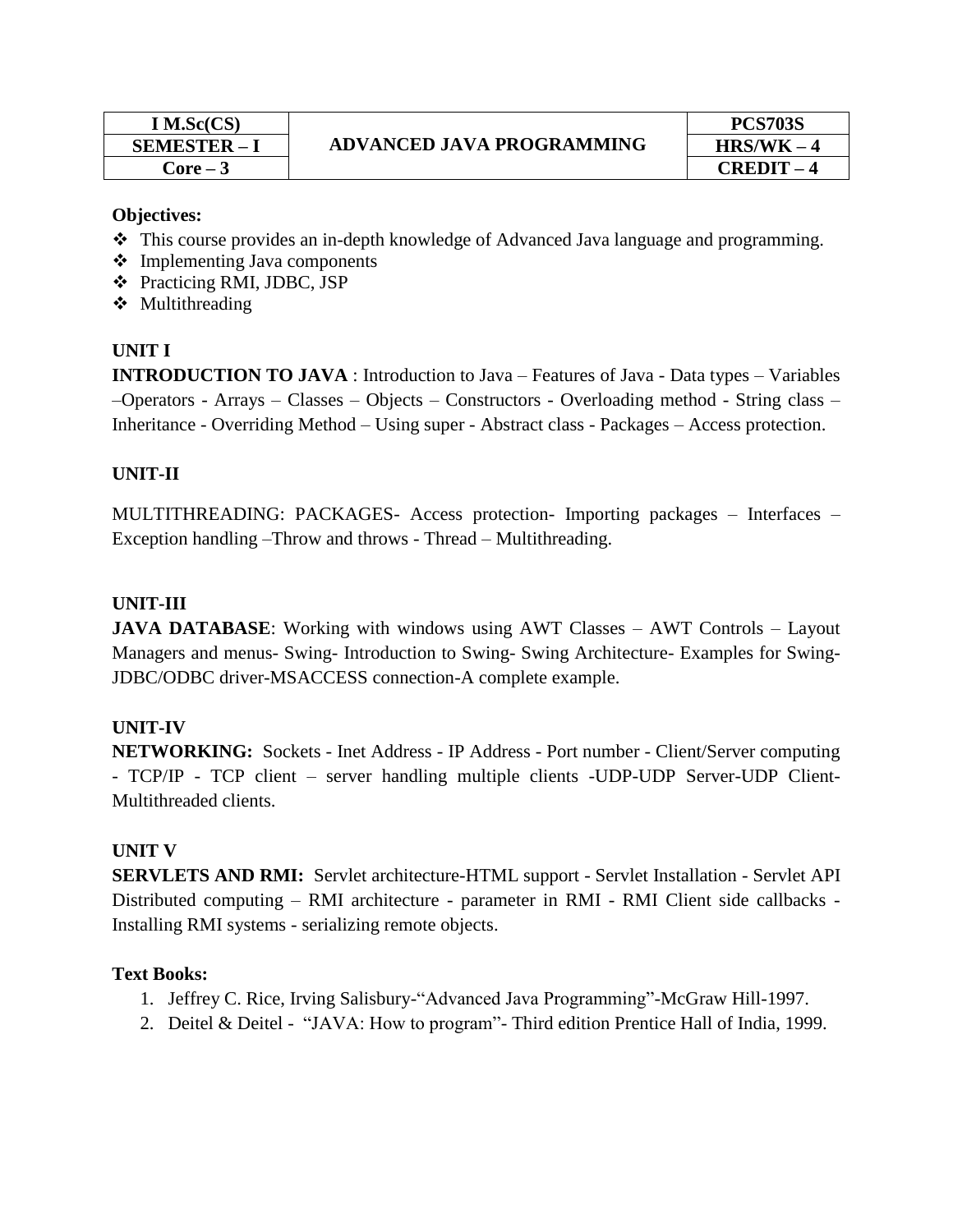| I M.Sc $(CS)$  | UNIX NETWORK PROGRAMMING | <b>PCS704S</b> |
|----------------|--------------------------|----------------|
| $SEMESTER - 1$ |                          | $HRS/WK-4$     |
| <b>CORE</b>    |                          | $CREDIT -$     |

 To make the student aware of all concepts related to Net Working and make them well versed in Unix networking programming.

### **INTRODUCTION & FILE SYSTEM**

Overview of UNIX OS - File I/O - File Descriptors - File sharing - Files and directories - Filetypes - File access permissions - File systems - Symbolic links - Standard I/O library - Streams and file objects - Buffering - System data files and information - Password file - Group file - Login accounting - system identification.

### **UNIT-II (12 Hrs)**

#### **PROCESSES**

Environment of a UNIX process - Process termination - command line arguments - Process control - Process identifiers - Process relationships terminal logins - Signals -threads.

**UNIT-III (12 Hrs)**

#### **INTERPROCESS COMMUNICATION**

Introduction - Message passing (SVR4)- pipes - FIFO - message queues – Synchronization (SVR4) - Mutexes - condition variables - read - write locks – file locking record locking -semaphores - Shared memory(SVR4).

#### **UNIT-IV (10 Hrs)**

#### **SOCKETS**

Introduction - transport layer - socket introduction - TCP sockets - UDP sockets - raw

sockets - Socket options - I/O multiplexing - Name and address conversions.

# **UNIT-I (12 Hrs)**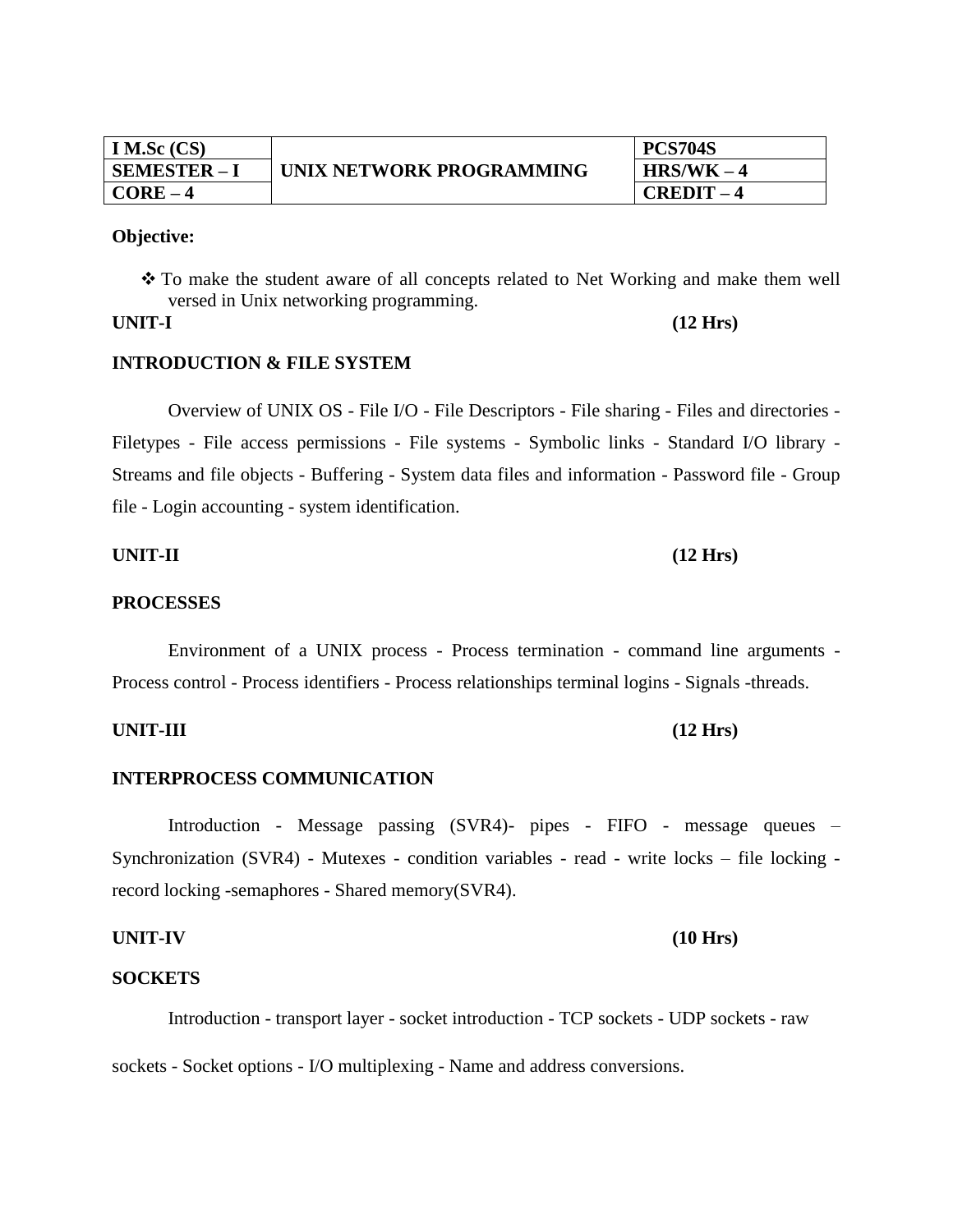#### **UNIT-V (14 Hrs)**

APPLICATIONS - Debugging techniques - TCP echo client server - UDP echo client server - Ping - Trace route - Client server applications like file transfer and chat.

#### **Text Books:**

- 1. W.Richard Stevens, Advanced programming in the UNIX environment, Addison Wesley, 999.(Unit 1,2 & 3)
- 2. W. Stevens, Bill Fenner, Andrew Rudoff, "Unix Network Programming", Volume1, The Sockets Networking API,3rd Edition, Pearson education, Nov 2003.(unit 4 & 5)

#### **Reference Books:**

- 1. Meeta Gandhi,Tilak Shetty and Rajiv Shah The 'C' Odyssey Unix –The open Boundless C,1st Edition ,BPB Publications 1992.
- 2. Stvens,"Unix network programming: INterprocess Communications", Vol2, 2nd ed.,PHI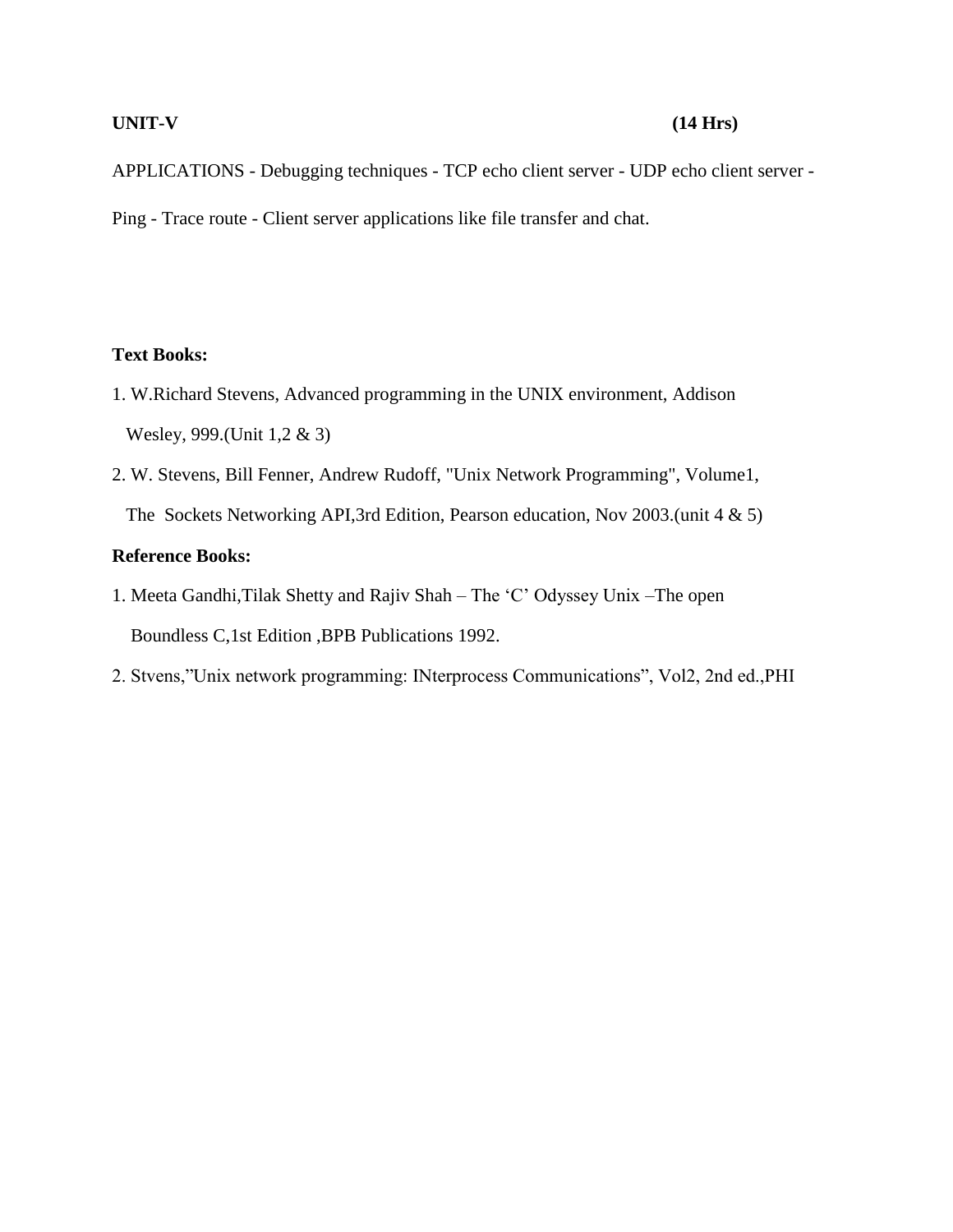| $I$ M.Sc(CS)      |
|-------------------|
| <b>SEMESTER-I</b> |
| Elective – 1A     |

To learn the advanced concepts of Computer Architecture.

#### **UNIT-I: (10 Hrs)**

**Parallel Models:** Multiprocessors and Multicomputers – Multivector and SIMD Computers – PRAM and VLSI Models – Conditions of Parallelism: Data and Resource Dependences.

### **UNIT-II: (13 Hrs)**

**Processors And Memory Hierarchy:** Advanced Processor Technology: Instruction-Set Architecture, CISC, RISC Scalar Processor – Memory Hierarchy Technology: Hierarchical Memory Technology, Inclusion, Coherence and Locality – Virtual Memory Technology – Cache Memory Organization .

#### **UNIT-III: (13 Hrs)**

**Pipelining And Superscalar Techniques:** Linear Pipeline Processors – Non Linear Pipeline Processors – Instruction Pipeline Design – Arithmetic Pipeline Design.

#### **UNIT-IV: (12 Hrs)**

**Parallel And Scalable Architecture**: Multiprocessor System Interconnects – Vector Processing Principles – SIMD Computer Organizations: Implementation Models.

#### **UNIT-V: (12 Hrs)**

**Scalable, Multithreaded:** Latency Hiding Techniques: Shared Virtual Memory, Prefetching Techniques, Distributed Coherent Caches – Principles of Multithreading: Multithreading Issues and solutions, Multiple Context Processors.

### **Text Book:**

- 1. Kai Hwang-"Advanced Computer Architecture- Parallelism, Scalability, Programmability"- McGraw Hill- 1993.
- 2. Kai Hwang-"Advanced Computer Architecture- Parallelism, Scalability, Programmability"- McGraw Hill- Second Edition-2000.

#### **Reference Books:**

- 1. M.M.Mano, "Computer System Architecture", 3<sup>rd</sup> Edition, PHI- 1994.
- 2. Hwang Briggs, "Computer Architecture and Parallel Processing"- McGraw Hill-1985.
- 3. William Stallings, "Computer Organization and Architecture Designing for Performance", PHI, 2000.

# **EPCS705Q**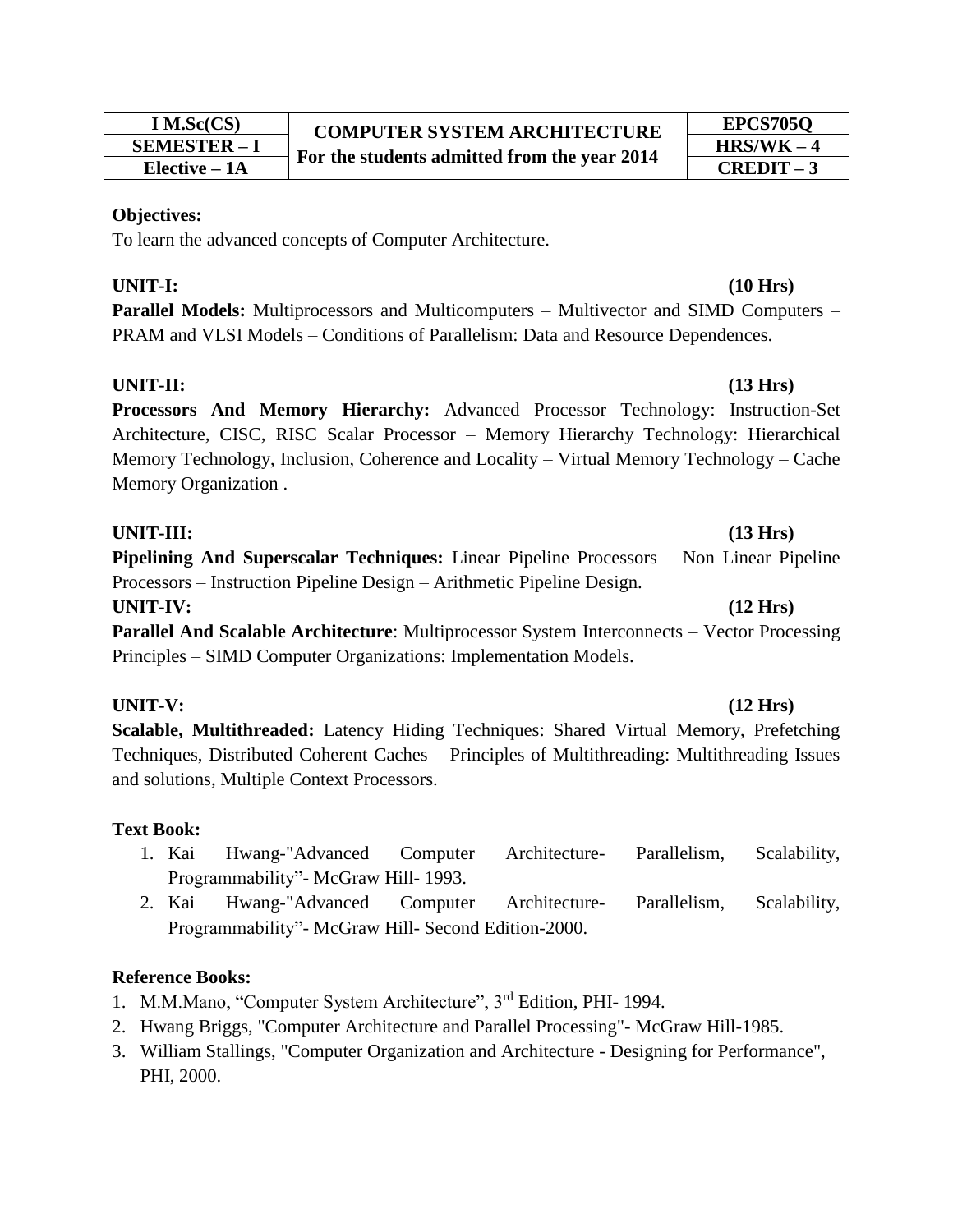| $YEAR - I$           | <b>ARTIFICIAL NEURAL NETWORKS</b> | EPCS705A     |
|----------------------|-----------------------------------|--------------|
| <b>SEMESTER-I</b>    |                                   | $HRS/WK - 4$ |
| <b>ELECTIVE – 1B</b> |                                   | $CREDIT-3$   |

- To enable the student to understand the concepts and principles of fuzzy and neural networks.
- $\bullet$  Investigate some common models and their applications.

#### **Unit-1: [10 Hrs]**

Introduction: Definition – fundamental concepts – applications – advantages and disadvantages – classifications – biological neural network – artificial neural structure – activation functions – adding bias – perception – MLP.

#### **Unit-2: [10 Hrs]**

Feed forward ANNs: Structure – delta rule – architecture and training – radial basis function – time delay NN.

#### **Unit-3: [13 Hrs]**

Attractor ANNs: Associative learning – attractor NN – linear associative memory – Hopfield network – content addressable memory – simulated annealing – Boltzmann machine – bidirectional associative memory.

#### **Unit-4: [13 Hrs]**

Unsupervised ANNs: Clustering procedures – C-Means algorithm – learning vector quantization – MAXNET – self-organizing feature maps – adaptive resonance architectures.

### **Unit-5: [14 Hrs]**

#### ANN Simulation in MATLAB: Creating a custom neural network – initializations – setting weights and bias – using different transfer functions – using training parameters – simulating and plotting network – designing a complete FF neural network (supervised) – designing self organizing maps (unsupervised).

### **Text Books:**

- 1. Robert J. Schalkoff. 1997. *Artificial Neural Networks*. New Delhi. McGraw Hill.
- 2. Satish Kumar. 2004. *Neural Networks: A Classroom approach*. New Delhi: McGraw Hill.
- 3. S. Rajasekaran, G. A. Vijayalakshmi Pai. 2003. *Neural Networks, Fuzzy Logic and Genetic Algorithms Synthesis and Applications*. India: Prentice Hall .
- 4. Laurene Fausett. 1994. *Fundamentals of Neural Networks*. Prentice Hall.
- 5. Limin Fu. 1994. *Neural Network in Computer Intelligence*. McGraw Hill International.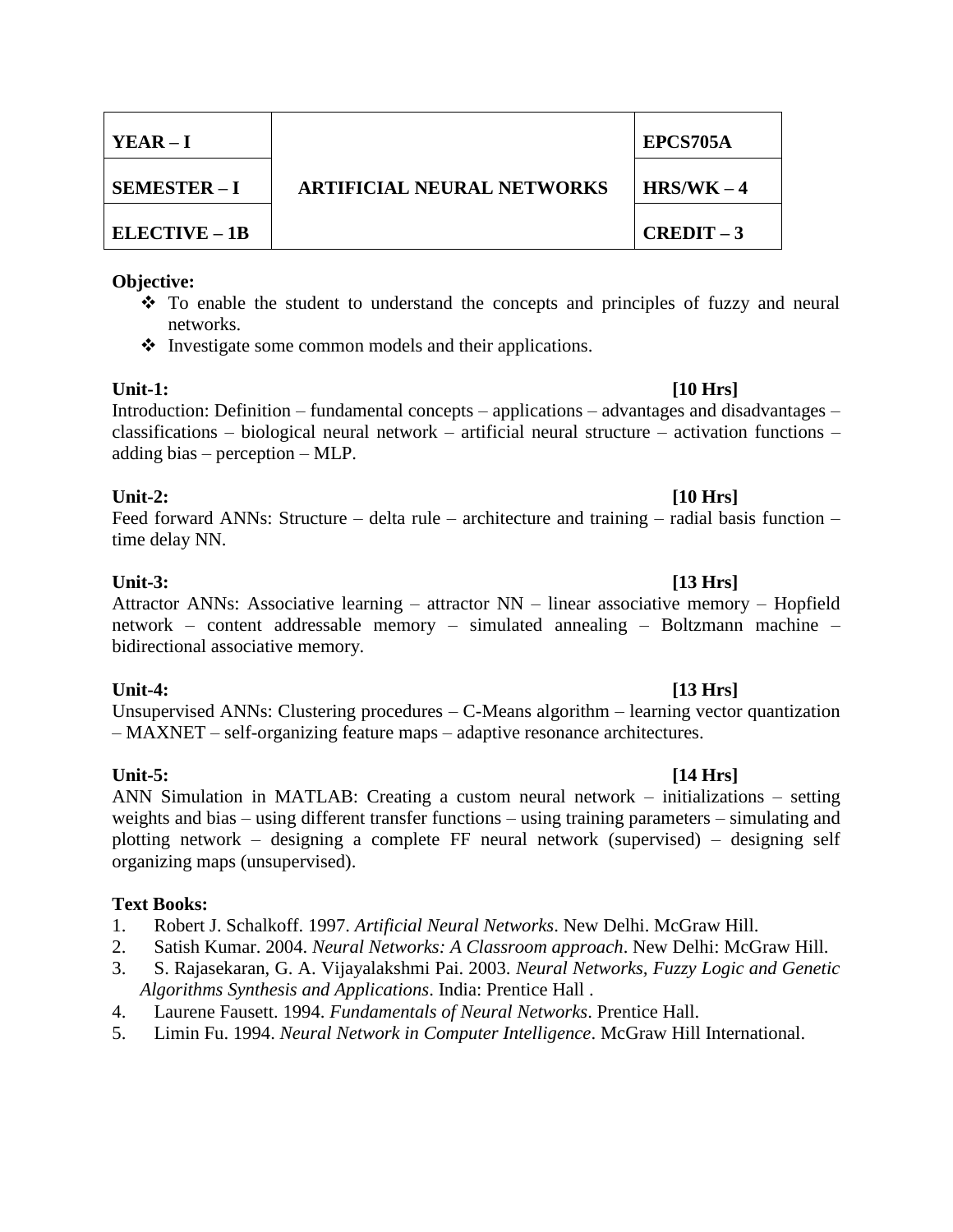#### **Reference Book(s):**

- 1. Haykin Simon. 2001.*Neural Networks: A Comprehensive Foundation*. ( 2nd ed.) Singapore: Addison Wesley.
- 2. Freeman, A. James and Skapura, M. David. 2002. *Neural Networks: Algorithm, Applications and Programming Techniques*. California: Addison-Wesley Longman.
- 3. Fredric, M. Ham, Ivica Kostunica. *Principles of Neuro Computing for Science of Engineering*. Tata McGraw Hill.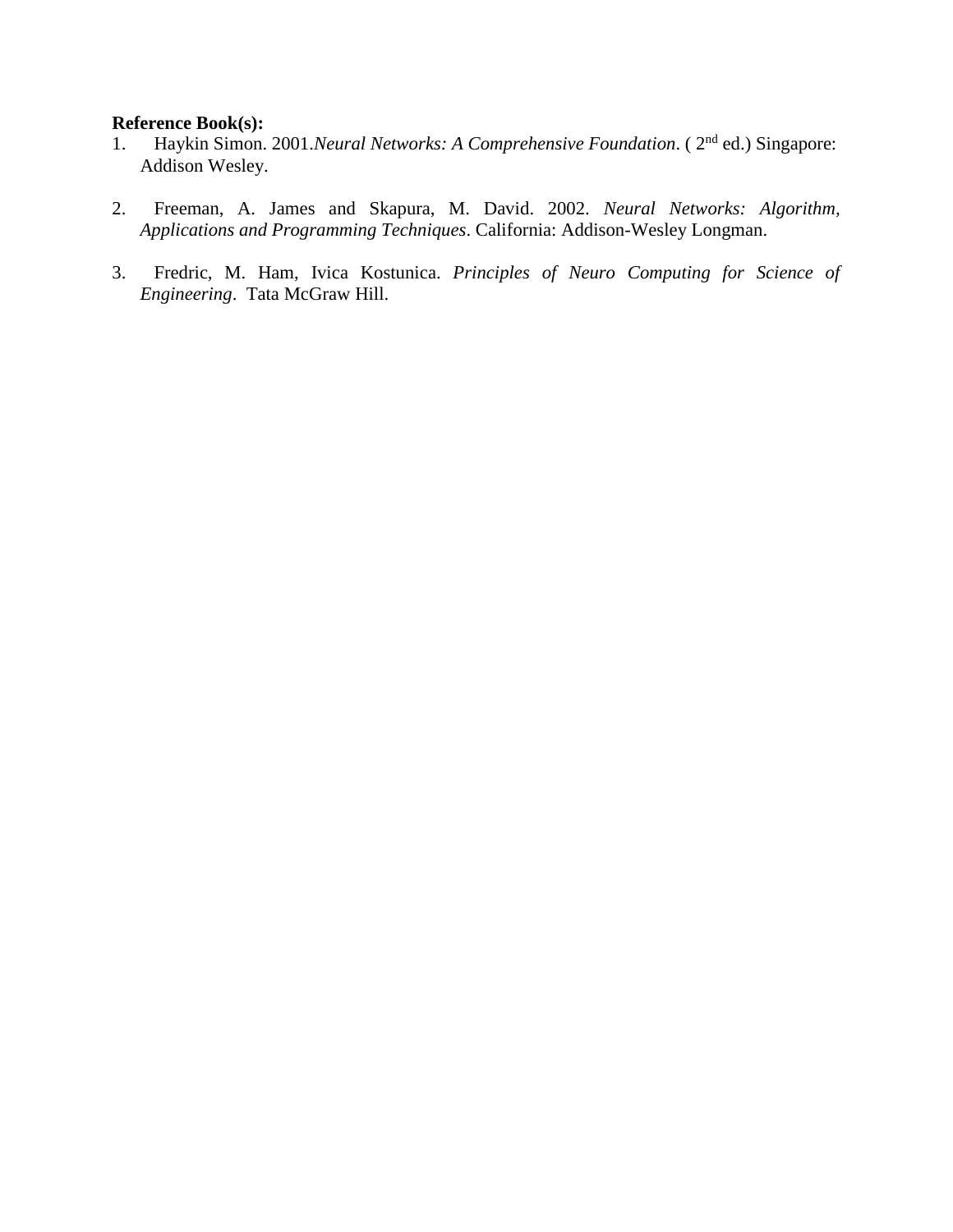| $\div$ To provide a clear description of the fundamental concepts in     |
|--------------------------------------------------------------------------|
| An operating system and design principles that is applicable to a variet |

 An operating system and design principles that is applicable to a variety of distributed operating system.

**INTRODUCTION:COMPUTER SYSTEM STRUCTURES**: Computer-System Operation–Storage Hierarchy–General System Architecture–**OPERATING SYSTEM STRUCTURES**: System Components – System Calls - Virtual Machines–System Generation.

**PROCESS MANAGEMENT**: Processes–Process Concept – Operation on Processes – Inter-Process Communication.**CPU SCHEDULING**: Basic Concepts–Scheduling Algorithms–Real Time Scheduling-Process Synchronization–Background–Crtical- Selection Problem–Semaphores -Deadlocks–System Model– Methods for Handling Deadlocks–Deadlock Avoidance–Recovery from Deadlock.

**DISRIBUTED COMPUTING SYSTEM**: Evolution-Models- Distributed Operating System-Issues in Designing DOS-Distributed Computing Environment. **COMMUNICATION IN DISTRIBUTED SYSTEM**:Protocols-Features of Good Message Passing System- Issues in IPC by Message Passing-Synchronization-Buffering- Process Addressing-Failure Handling-Group Communication.

**UNIT-III** [12Hrs]

**SYNCHRONIZATION**: Clock Synchronization – Event Ordering - Mutual Exclusion-Deadlock- Election Algorithms. **PROCESS MANAGEMENT**: Process Migration-Threads.

**SECURITY**: Potential Attacks to Computer Systems – Cryptography–Authentication-Access Control-Digital Signatures-Design Principles.**INTERPROCESS COMMUNICATION:**Process Tracing-System VIPC -Sockets.**MULTI PROCESSOR SYSTEMS**: Problem of Multiprocessor Systems-Solution with Master and Slave Processors-Solution with Semaphores.

# **UNIT-I** [12Hrs]

# **UNIT-II** [12Hrs]

# **UNIT-IV** [12Hrs]

# **MODERN OPERATING SYSTEM SEMESTER –I HRS/WK-4**

# **Objective:**

# **UNIT-V** [12Hrs]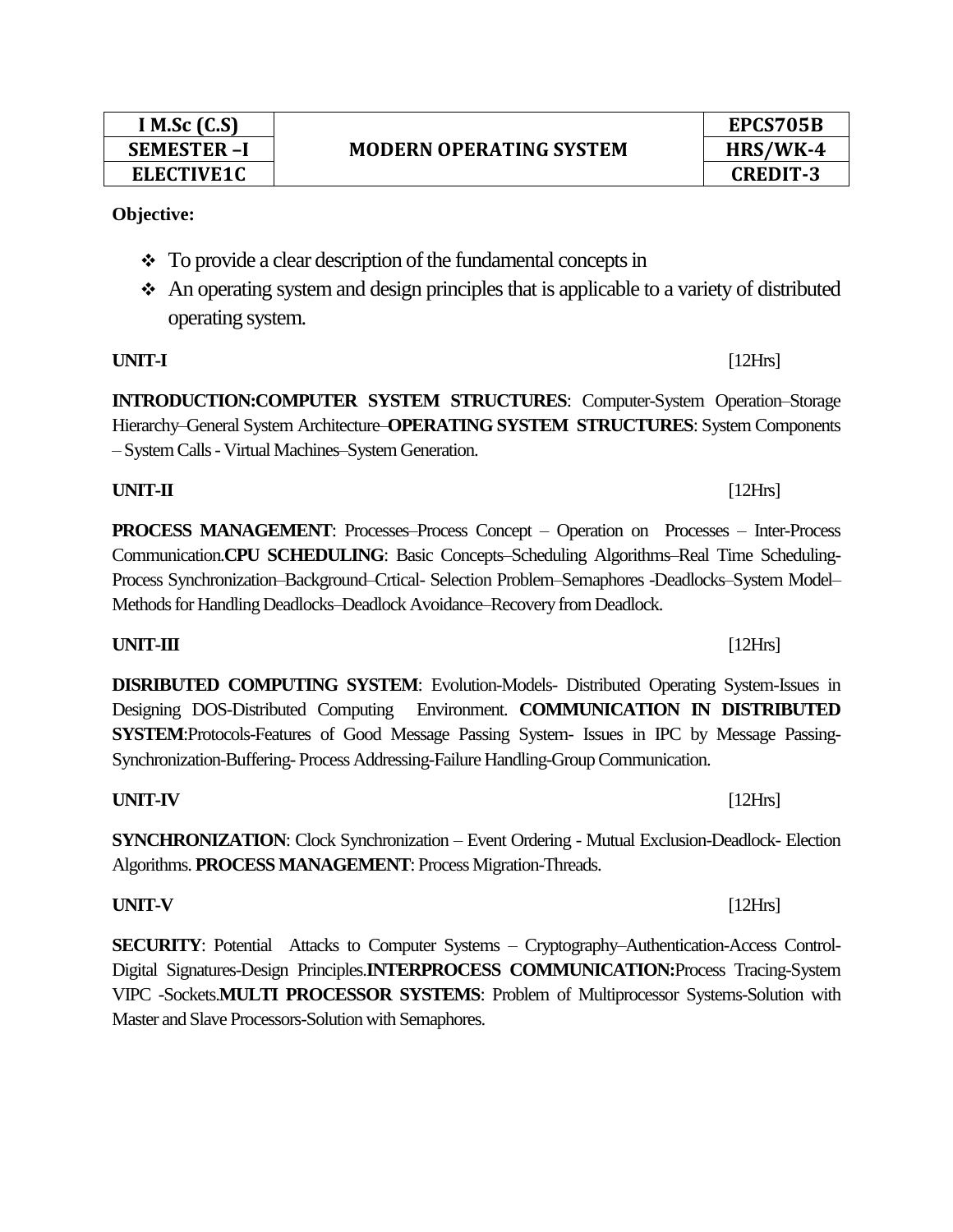### TEXT BOOKS:

1.Abraham Silberschatz and Peter Baer Galvin, "Operating System Concepts",4thEd.,AddisonWesley.,NewYork,1999. Unit I & II

2.Pradeep K.Sinha,"Distributed Operating Systems Concepts and Design", Prentice Hall, New Delhi,2004.Unit III,IV&V

#### REFERNECE BOOKS:

1. Andrew S. Tanaenbaum, , "Modern Operating Systems", PHI, New Delhi, 1997.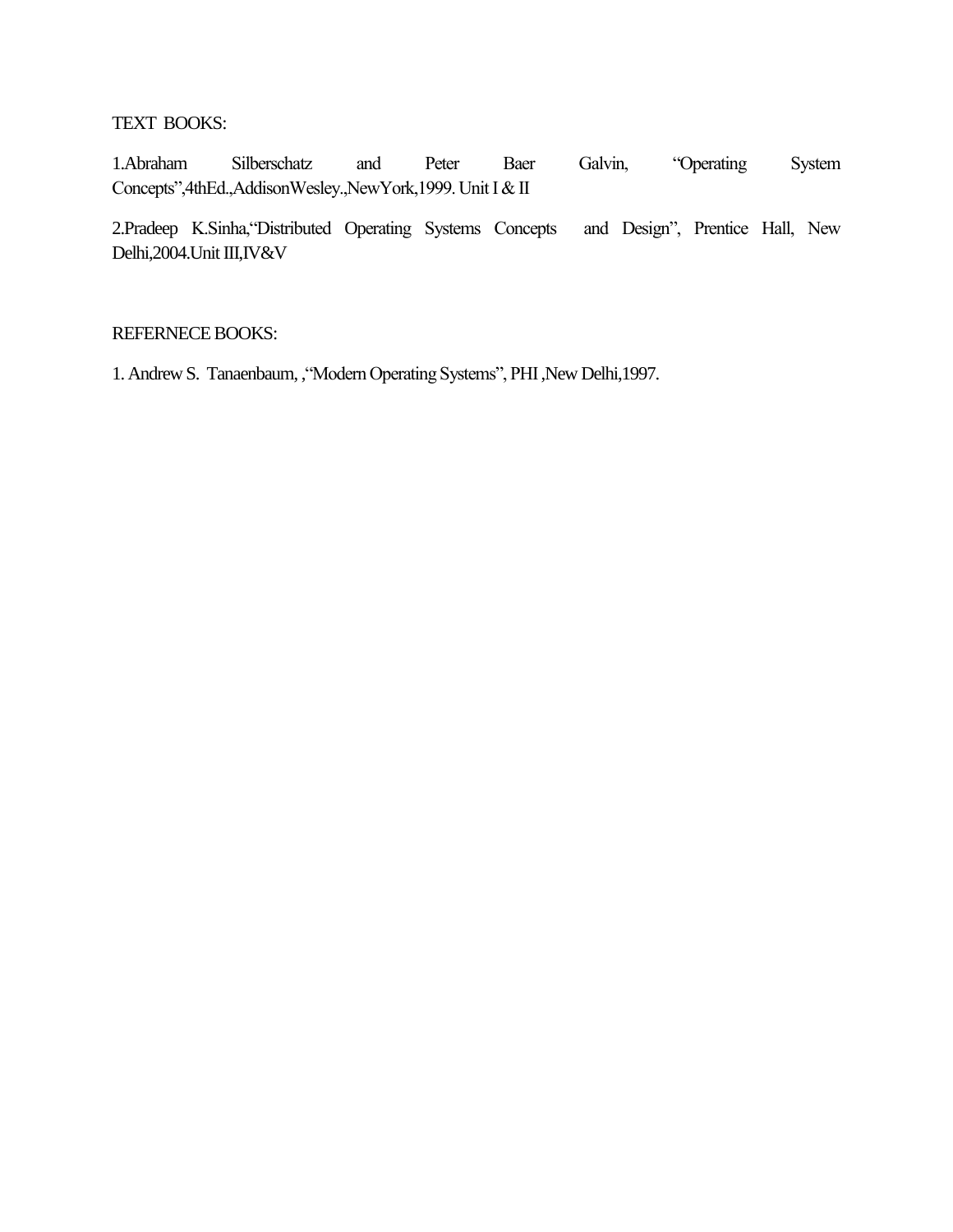| $I$ M.Sc(CS)         |
|----------------------|
| <b>SEMESTER-I</b>    |
| <b>CORE</b>          |
| <b>PRACTICAL - 1</b> |

# **ADVANCED JAVA PROGRAMMING SEMESTER – I HRS/WK – 4**

### **Objectives:**

- This provides an in-depth knowledge of Advanced Java language and programming
- Gain an in-depth understanding of database programming in Java using JDBC.
- Learn how to do distributed programming in Java using RMI and CORBA.
- 1. Write a java program to find area perimeter using BufferedReader class.
- 2. Write a java program to implement Multithreading concepts.
- 3. Write a java program to implement an application for File Stream using Sequential file.
- 4. Write a program to print the port, protocol, host, and file name from the given URL.
- 5. Write a program to implement Client and Server application using TCP/IP.
- 6. Write a program to display the IP Address of a given Host Machine.
- 7. Write a program for Remote Command Execution using TCP/IP.
- 8. Write a program for Storing and Retrieving Email Addresses using JDBC.
- 9. Write a program to print student details using JDBC.
- 10. Working with Frames and Various Controls.
- 11. Incorporating Graphics
- 12. Font animation using Applets Interface.
- 13. Write a program to implement addition operation using RMI.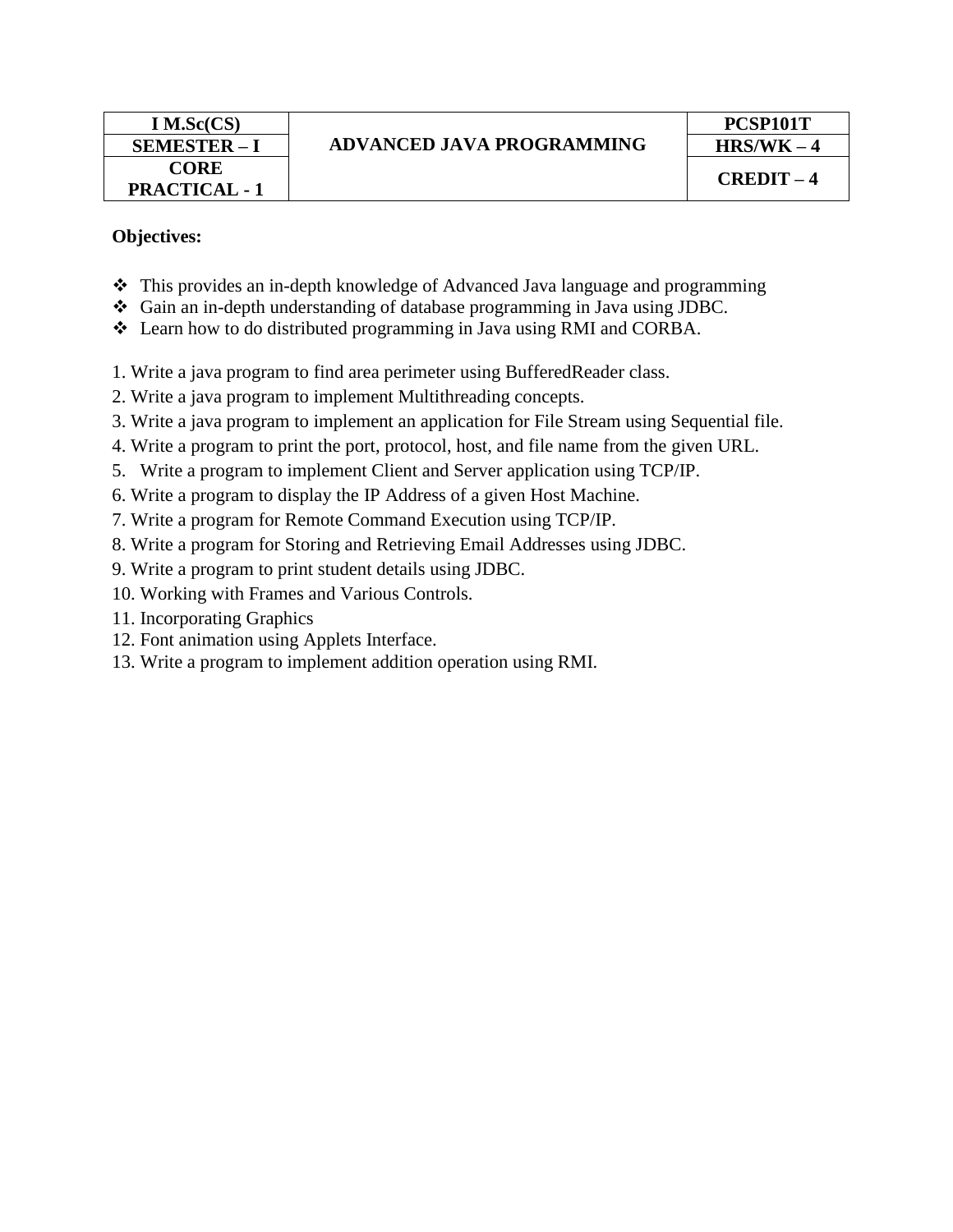- 1. Write a shell script to copy, rename and print multiple files using choice menus.
- 2. Write a shell script to display logged in users who are using high CPU percentage.
- 3. Write a shell script to list processes based on CPU percentage and memory un usage.
- 4. Write a shell script to display total used and free memory space.
- 5. Write a shell script that takes as command-line input a number n and a word. The

program should then print the word n times, one word per line.

- 6. Write a shell scripts using the following statements.
	- a) While-loop
	- b) For-loop
	- c) If-then-else
	- d) Switch
- 7. Write a shell script using grep statement.

8. Write a shell script that can search all immediate sub-directories of the current directory for a given file and then quit if it finds one.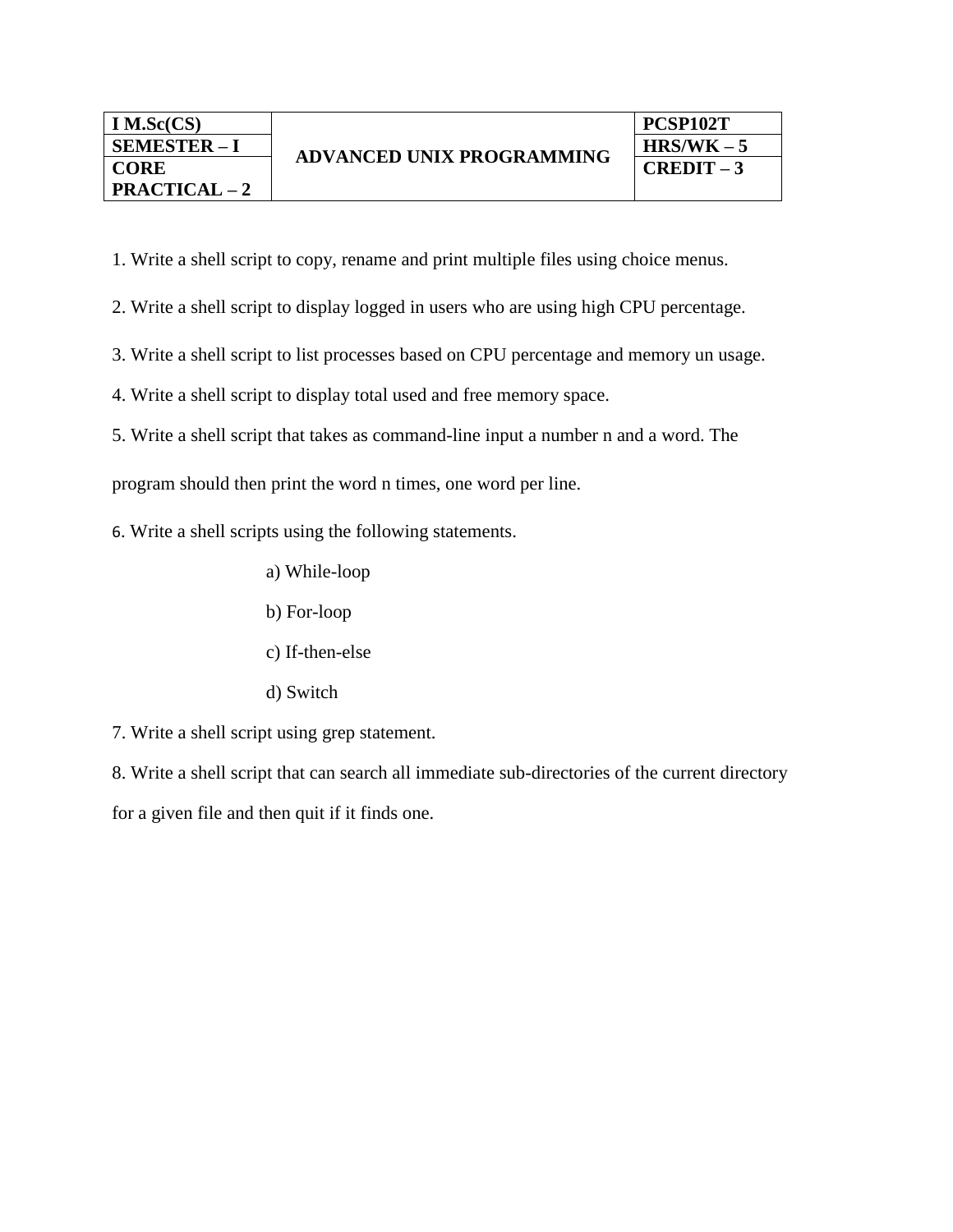| IM.Sc(CS)            | <b>SOFTWARE TESTING</b> | <b>PCS806S</b> |
|----------------------|-------------------------|----------------|
| <b>SEMESTER – II</b> |                         | $HRS/WK - 4$   |
| CORE -5              |                         | <b>CREDIT</b>  |

To enable the students to learn the fundamentals of Software Planning and Testing.

**UNIT- III:** [12Hrs]

**Introduction:** Purpose of Software Testing- Is Complete Testing Possible- The Consequence of Bugs –Taxono

#### **Principles of Testing:** [12Hrs]

Software Development Life Cycle Models-Phases of Software Project - Quality – Assurance – Control –Testing - Verification- Life Cycle Model - Waterfall Model - Rapid Application Development Models - Spiral Model-V Model.

**Types of Testing:** White Box Testing-Static Testing-Structural Testing-Black Box Testing-Integration Testing- Phase of Testing- Scenario Testing-Defect Bash-System and Acceptance Testing –Functional System Testing-Non Functional Testing-Regression Testing-Internalization testing-Ad hoc testing.

**Test of Object Oriented Systems:** Usability and Accessibility Testing-Approach-Quality Factors-Tools for Usability-Test roles for usability-Common People issues-Comparison between Testing and Development Functions-Role of Echo system.

**Organizations Structures for Testing Teams:** Dimension-Structure-Single Product Company - Multi product companies - Effects of Globalization - Testing service Organization-Test Management and Automation -Test planning -Test Process-Test Reporting-Best Practices.

#### **Text Books:**

1. Srinivasan Desikan , Gopalswamy Ramesh ,"Software Testing Principles and Practices"-2006 Edition, Pearson Education.

2. Brain Marik ,"The Craft of Software testing including Object Based and Object-Oriented Testing", Prentice-Hall,1195.

### **UNIT-V:** [12Hrs]

# **UNIT-IV:** [12Hrs]

# **UNIT-I:** [12Hrs]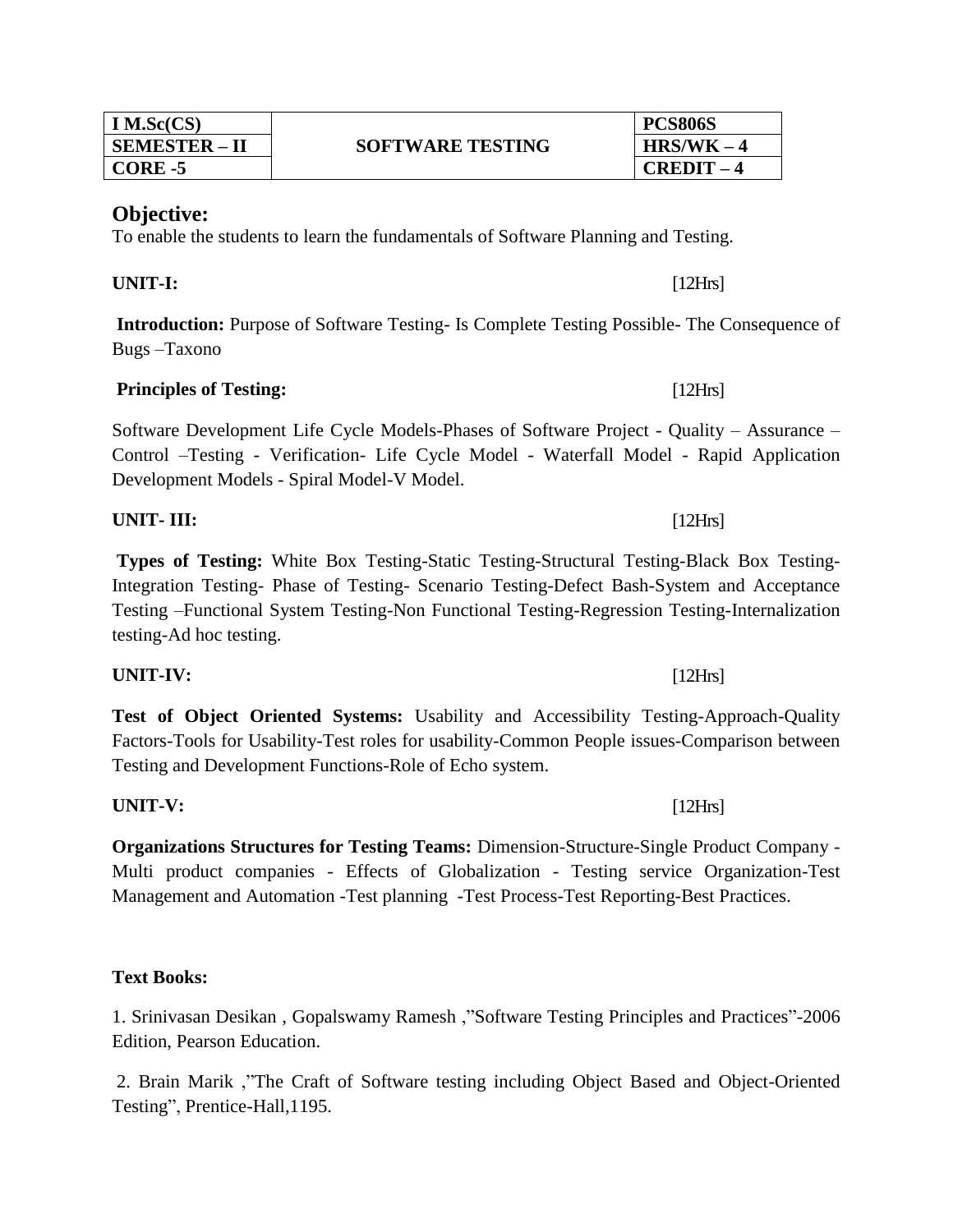# **Reference Book:**

**1.** Cem Kaner, James Bach- "Lessons Learned in software testing".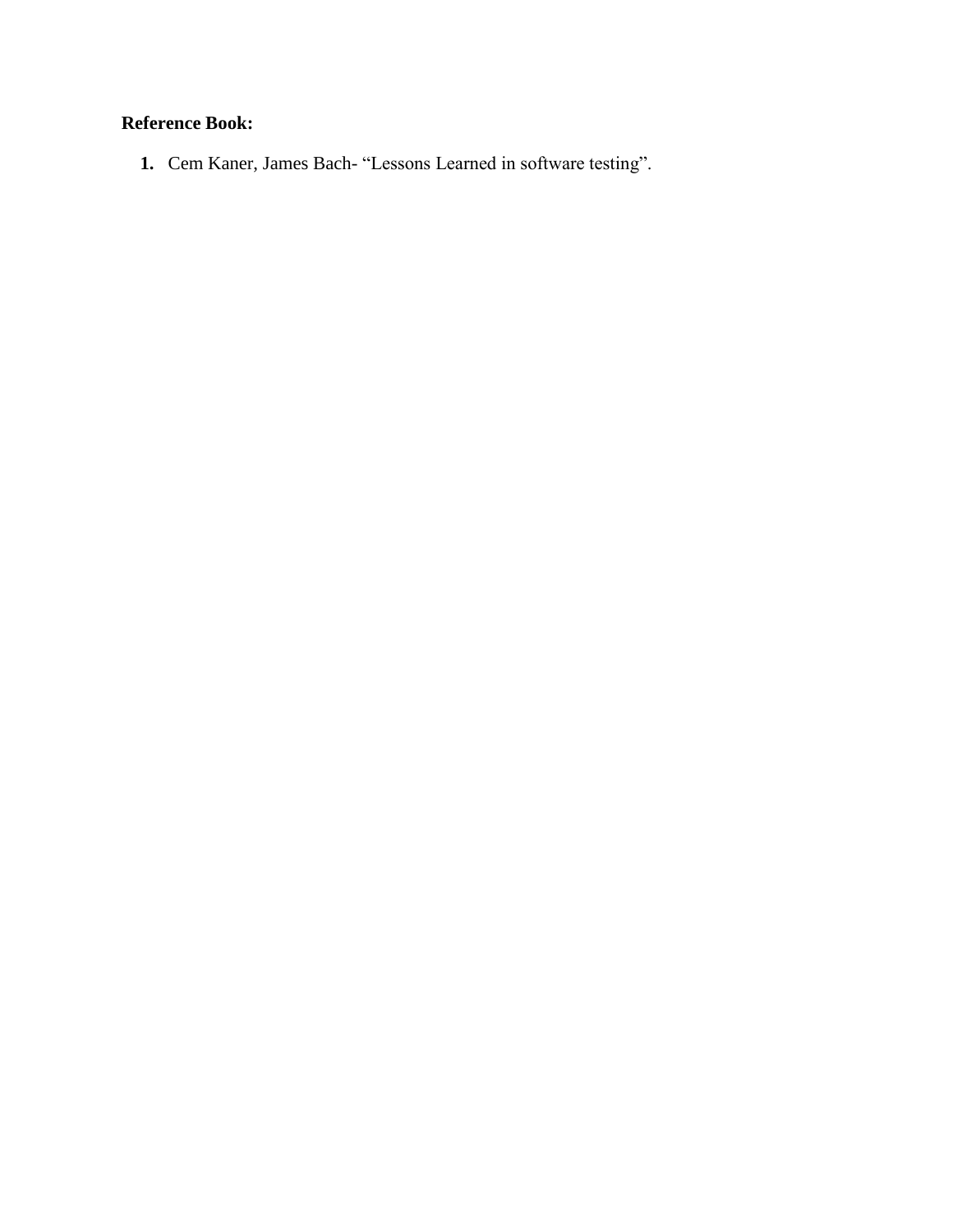| IM.Sc(CS)            |                    | <b>PCS807S</b> |
|----------------------|--------------------|----------------|
| <b>SEMESTER – II</b> | Dot NET TECHNOLOGY | $HRS/WK - 4$   |
| $CORE-6$             |                    | $CREDIT-4$     |

\* To enable the students to learn the fundamentals of .NET, .Net Framework and C#.

#### **UNIT - I: (10** Hrs**)**

Introduction to DotNet Technology – Dot Net Framework Overview – Activities of CLR – DotNet Applications – Introduction to Visual Studio IDE – Types of Dotnet Languages.

### **UNIT - II: (12** Hrs**)**

**INTRODUCTION TO C#** : Introduction to C# - data types in C# - conditional statement, if…else – looping statement, while…/for loop – properties in C# - namespaces in C#.

### **UNIT - III: (13** Hrs**)**

**INTRODUCTION TO ASP.NET** : Introduction to ASP.NET – architecture of ASP.NET – difference between asp and ASP.NET – page events in ASP.NET – controls in ASP.NET(server side controls and html controls) – the code behind web forms (separation of content  $\&$  business logic) – life cycle of a web forms page – stages in web forms page – web forms event model.

### **UNIT - IV: (12** Hrs**)**

**INTRODUCTION TO ADO.NET** : Introduction to ADO.net –ADO.net Architecture – Connection – data reader – command Class.

# **UNIT - V: (13** Hrs**)**

**DISCONNECTED ARCHITECTURE IN ADO.NET** : Key components of ADO.net

disconnected –DataSet class– DataAdapter class – Working with data grids in ASP.NET – with

### ADO.net

### **Text Books:**

- 1. E. Balagurusamy, "Programming in C#"- Tata Mc Graw Hill, 2002.
- 2. Chris Ullman, John Kauffman "Beginning ASP.NET 1.1 with VB.NET 2003"- Wrox Publication.
- 3. Alex Homer, Dave Sussman "Professional ASP.NET 1.1" Wrox Publication.
- 4. Crouch "ASP.NET and VB.NET web programming" Pearson Education.
- 5. Greg Buczek "ASP.NET Developer's Guide" Tata McGraw Hill 2002.

### **Reference Book(s):**

- 1. Deitel and Deitel "Internet & World Wide Web how to program" PHI, 2003.
- 2. Andrew Troelsen "C# and the .NET platform" A Press, 2001.
- 3. Justin Couch, Daniel H. Steinberg "J2EE Bible" Wiley India (P) Ltd., New Delhi 2002.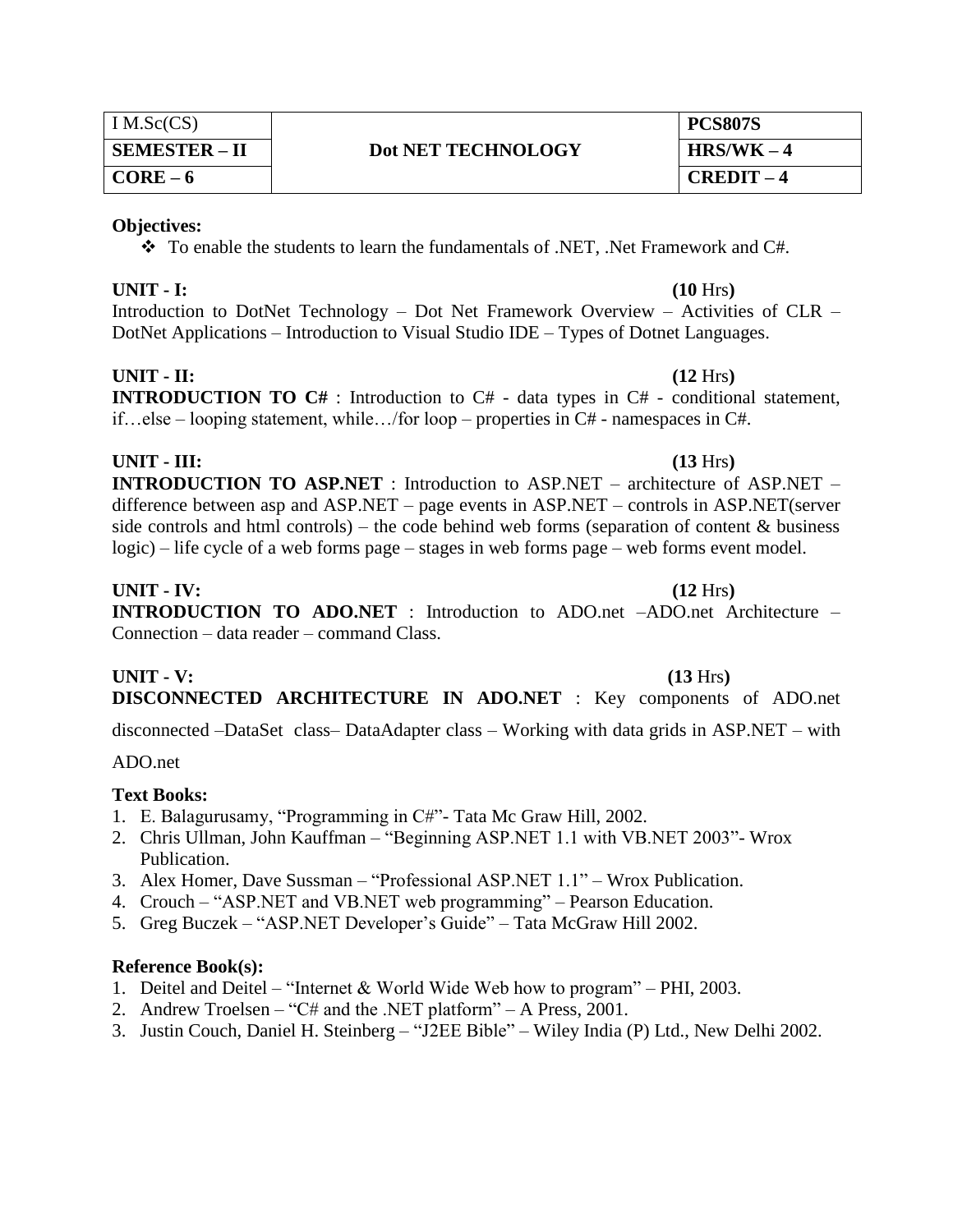| $II-MSC (CS)$        | <b>MULTIMEDIA AND WEB GRAPHICS</b> |
|----------------------|------------------------------------|
| <b>SEMESTER - II</b> |                                    |
| ~~~~ -               |                                    |

### **PCS808Q SEMESTER – II HRS/WK – 4 CORE-7 CREDIT – 3**

#### **Objectives:**

- $\mathbf{\hat{P}}$  The purpose of the course is to learn the basic concepts on graphics in Web
- \* To understand the application of graphics in Web and Multimedia
- $\mathbf{\hat{P}}$  To know the needs and various types of web graphics tools

**Introduction:** HTML Coding – Definition and Introduction to Multimedia – Introduction to Making Multimedia: Need of Multimedia - Basic Web Graphics – Web Page Design – Site building – Image Maps – Adding Multimedia to the Web.

### **Unit – II (12 Hrs)**

**Print Sharp Pro/Photoshop:**Making still Images – Color –Image Basics – Image file formats – File Formats – GIF – JPEG – Color Palette – Layers – Creating new Images – Brushes – Grids – Scaling Images – Moving and Merging layer – Tool Pality – Skin Capturing – Gray – Using Style Palette – Animation.

### **Unit – III (13 Hrs)**

**Image Handling:** Scanning images – adding text to the images – Designing icons – Creating background images – Color models – Color Depths – Color Calibration – Creating Gradians – Oil paint effect.

### **Unit – IV (13 Hrs)**

**Animation:** Creating Clipping- Animation with sound effect – audio or video – Window's M.P activates control – Agent Control – Embedding VRML in a web page – Real player activates control.

### **Unit – V (12 Hrs)**

**Planning and Costing:** Project planning – Estimating – RFPs and Bid Proposals - Designing – Producing.**Applications:** Creating Website with a particular theme using all the utilities-Graphics – Animations and Interactions.

### **Text Books:**

- 1. Tay Vaughan "Multimedia Making it Work" McGraw Hill, 1994,Sixth Edition-2004,Seventh Edition-2008.
- 2. Photoshop 6 Visual jump start, Adobe +2000 Richard Schrand. Flash 5.0 graphics, Animation and Interaction, Macrome

# **Unit – I (10 Hrs)**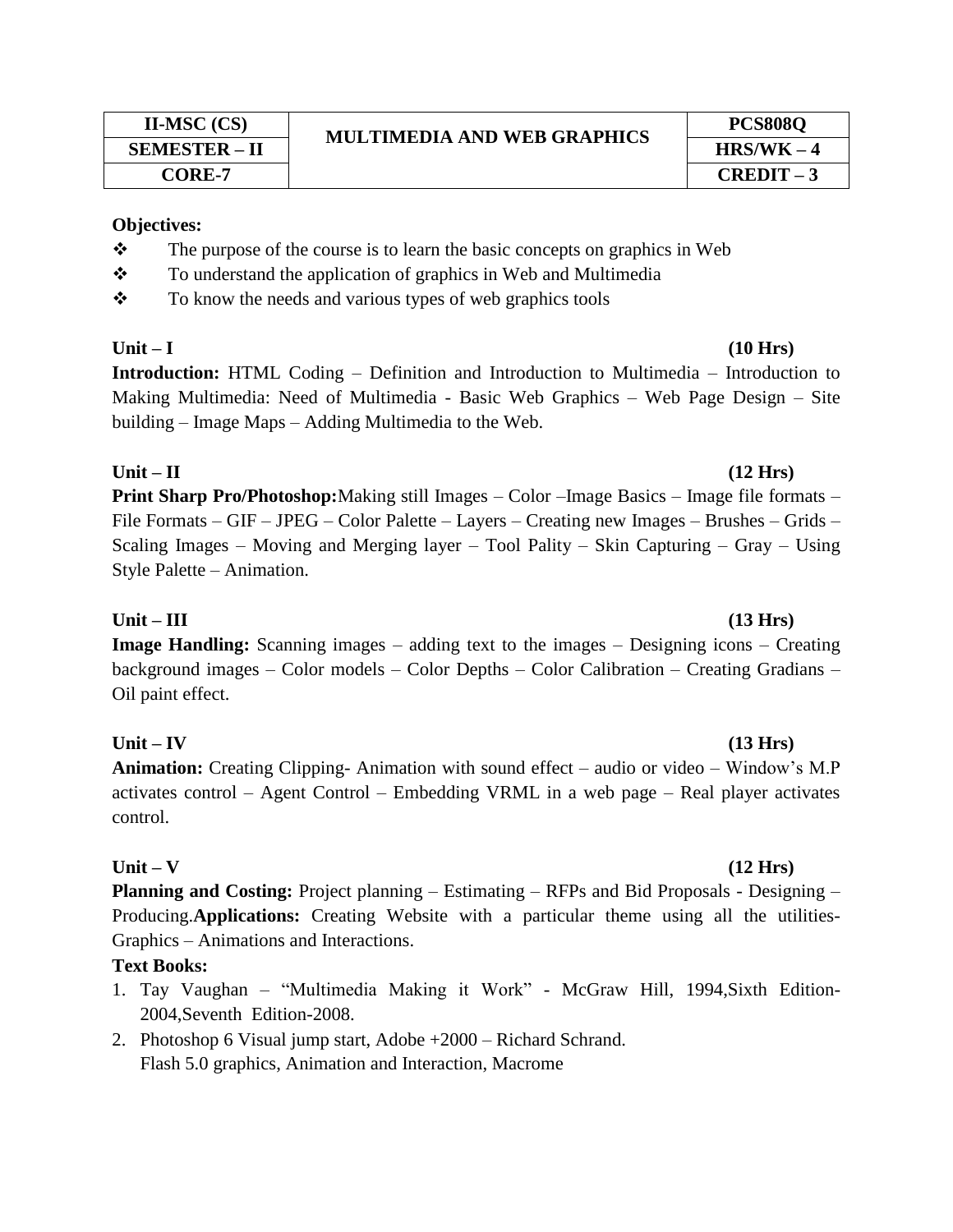| IM.Sc(CS)     | <b>INTERNET PROGRAMMING</b> | <b>PCS809S</b> |
|---------------|-----------------------------|----------------|
| SEMESTER – II |                             | $HRS/WK - 4$   |
| $Core-8$      |                             | $CREDIT-3$     |

- $\cdot$  To enable the students to learn the principles of Internet programming.
- \* To Gain knowledge in Internet basics and XML
- To Understand Java Script and PHP programming.

**UNIT – I: (12 Hrs) BASICS OF INTERNET COMMUNICATION** : Hardware elements associated with internet - Internet Services - Internet Protocols – TCP/IP, UDP, HTTP – Other Protocols – Telnet - Gopher- Mail and its types- FTP - Remote access - Web Indices – Search Engines.

#### **UNIT – II: (12 Hrs) INTRODUCTION TO HTML** : Tags and Documents - Link documents using Anchor Tags –

Images and Pictures – Tables – HTML Forms - Frames – Framesets.

#### **UNIT – III: (12 Hrs)**

**INTRODUCTION TO SCRIPTING** : Java Script – Data types – Operators – Variables – Conditional Statements – Functions – Objects – Document object– Window Object – Event Handling

#### **UNIT – IV: (11 Hrs)**

**INTRODUCTION TO XML** : Well formed XML – CSS – XSL - Valid XML – DTD – XSD - Introduction to DOM and SAX Parsers.

#### **UNIT – V: (13 Hrs)**

**INTRODUCTION TO DYNAMIC WEB APPLICATIONS**: Server Side Scripting basics – Server Side Scripting Languages – PHP Scripting - General Syntactic Characteristics – Primitives, operations and expressions – Control Statement – Arrays – Functions – Pattern Matching – Form Handling – Files – Cookies – Session Tracking – Database access with PHP and MYSQL.

#### **Text Book(s):**

- 1. Deitel & Deitel "Internet and WWW How to program? Pearson Education, 2005 (Units I, II and III)
- 2. Robert W Sebesta "Programming the WWW" -Pearson Education (Unit V)
- 3. David Hunter Et al "Beginning XML" Wrox Publications 2000. (Unit IV)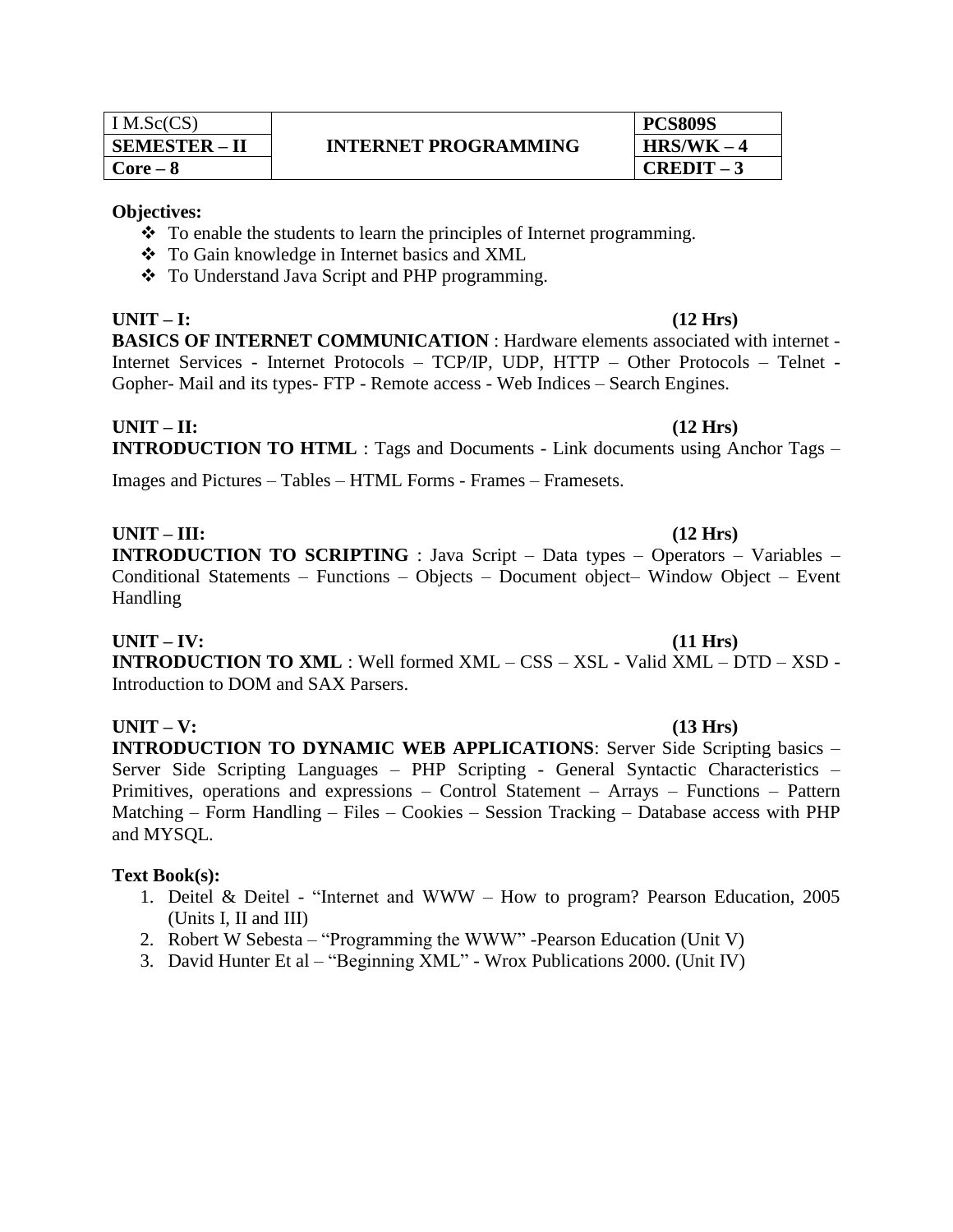#### **Reference Book(s):**

- 1. Daniel C. Lynch, Marshall T. Rose -"Internet Systems Handbook", Addison Wesley 1993.
- 2. Peter Kent "10 Minute Guide to the Internet" Prentice Hall of India, 1996.
- 3. Scott Mitchell and James Atkinson "Teach Yourself XML in 21 days"- Sams Publishing, 1999.
- 4. Douglas E.Comer, David L.Stevens-"Internetworking with TCP/IP"-Second Edition-2007.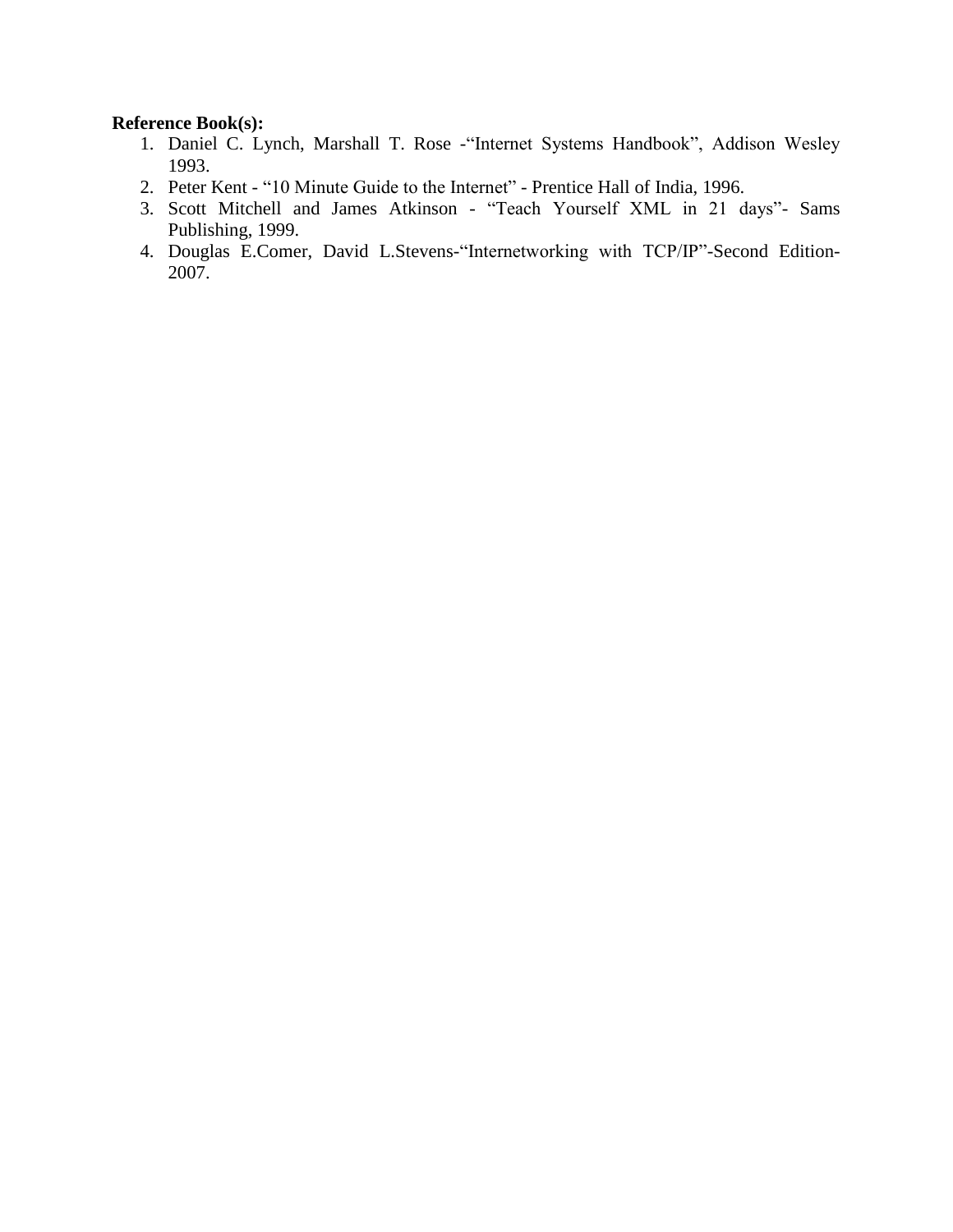| IM.Sc(CS)            |
|----------------------|
| <b>SEMESTER - II</b> |
| ELECTIVE – 2A        |

- $\cdot \cdot$  To enable the student to be familiar with distributed system s and client server computing.
- $\cdot \cdot$  To provide a clear description of the fundamental concepts and design principles that is applicable to a variety of distributed operating systems.

#### **UNIT - I: (10 Hrs) INTRODUCTION TO DISTRIBUTED SYSTEMS**: Introduction – Goals - Hardware concept – Software Concepts – Design Issues: Transparency – Flexibility – Reliability – Performance – Scalability.

#### **UNIT - II: (12 Hrs)**

**COMMUNICATION IN DISTRIBUTED SYSTEMS**: The client –server model –Addressing – Types of Primitives – Implementation – Group communication – Introduction –Design Issues – Group communication in ISIS.

#### **UNIT - III: (14 Hrs)**

**SYNCHRONIZATION IN DISTRIBUTED SYSTEMS**: Clock Synchronization – Mutual Exclusion -Election Algorithms –Atomic Transactions- Deadlocks.

#### **UNIT - IV: (12 Hrs)**

**PROCESSES AND PROCESSORS** : Processes and Processors in Distributed Systems – Threads – Processor Allocation – scheduling – Fault Tolerance. Distributed File system – Design – Implementation – Trends in Distributed File systems.

#### **UNIT - V: (12 Hrs)**

**DISTRIBUTED SHARED MEMORY** : Introduction – shared memory – consistency models – page – based distributed shared memory.

### **Text Book(s):**

- 1. Andrew S. Tanenbaum "Modern Operating Systems" Prentice Hall of India Pvt. Limited.
- 2. John A. Sharp "An Introduction to Distributed and Parallel Processing" Blackwell Scientific Publications, 1987.

### **Reference Book(s):**

1. Stefans Ceri, Ginseppe Pelagatti - "Distributed Databases Principles and systems" - McGraw Hill Book Co., New York, 1985.

2. George Coulouries & others - "Distributed systems :concepts & Design" ,Fourth edition(2009),Second Edition(2000),Pearson education Pvt. ltd.,

**EPCS810**

**ELECTIVE – 2A CREDIT – 3**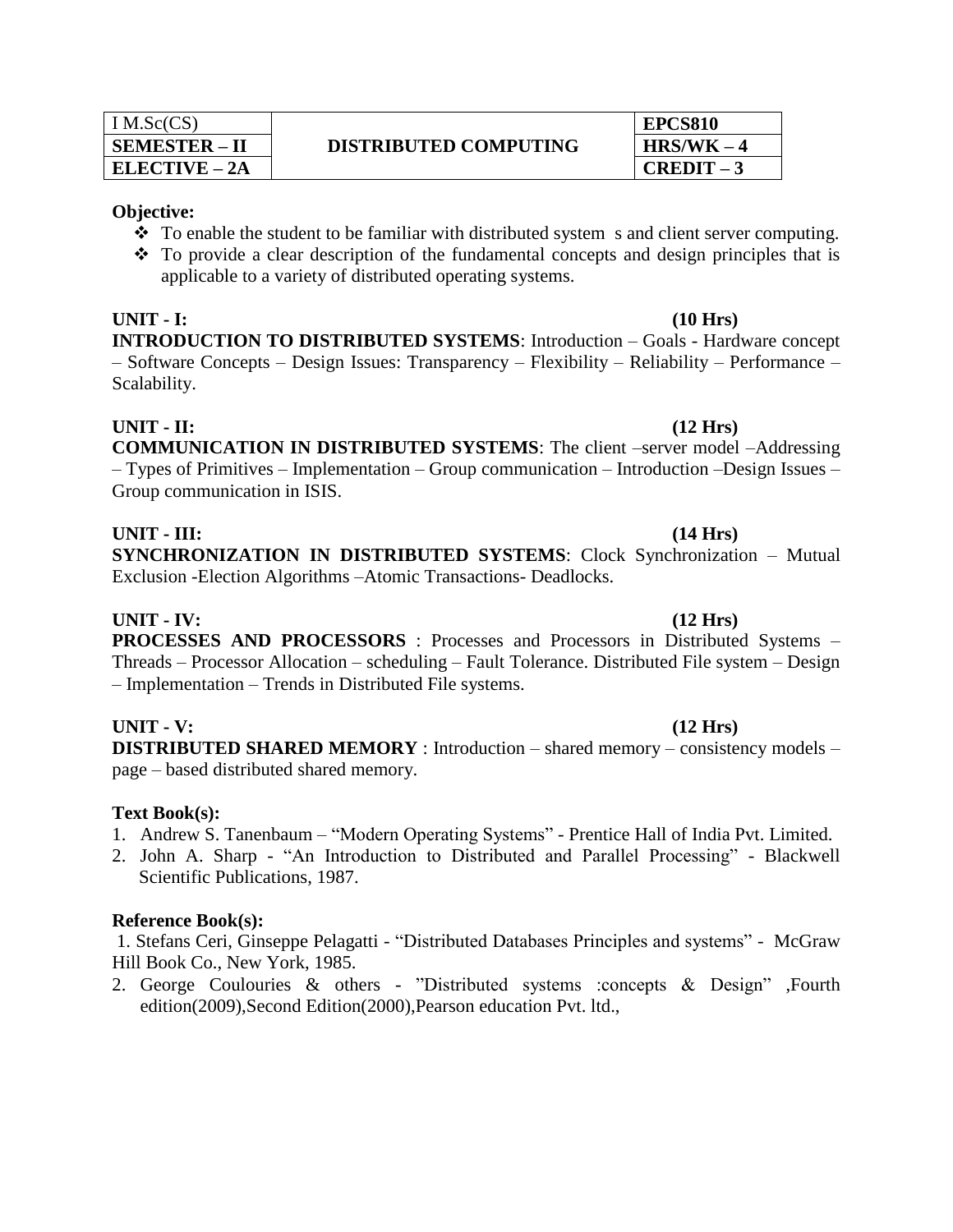| IM.Sc(CS)            | <b>FUZZY LOGIC</b> | EPCS810A     |
|----------------------|--------------------|--------------|
| <b>SEMESTER - II</b> |                    | $HRS/WK - 4$ |
| $ELECTIVE - 2B$      |                    | $CREDIT-3$   |

- $\hat{\cdot}$  This course presents a detailed knowledge of Fuzzy logic principles, systems and its applications.
- Fuzzy sets and representations.
- Fuzzy relations and logic.
- Fuzzy systems and applications.

#### **UNIT - I (12 Hrs)**

**INTRODUCTION:** Crisp sets: an overview - Basic types of fuzzy sets - Basic Concepts of fuzzy sets-Characteristics and Significance - Fuzzy sets Vs Crisp sets - Additional properties of Alpha Cuts - Representation of Fuzzy sets - Extension principle for Fuzzy sets - Operations on Fuzzy Sets - types of operations- Fuzzy compliments, Union, Intersection - Combination of Operations - Aggregation Operations- Fuzzy Arithmetic - Fuzzy numbers - Linguistic variables - Arithmetic Operation on Intervals And Fuzzy numbers - Lattice of Fuzzy numbers - Fuzzy Equation.

#### **UNIT – II (12 Hrs)**

**FUZZY RELATION:** Fuzzy Relation - Crisp & Fuzzy Relations - Projections & Cylindric Extensions - Binary Fuzzy Relations - Binary Relations on a Single Set - Fuzzy Equivalence Relations - Fuzzy Compatibility Relations - Fuzzy Ordering Relations - Fuzzy Morphisms - Compositions of Fuzzy Relation - Fuzzy Relation Equations - General Discussion - Problem Partitioning - Solution Method - Fuzzy Relation Equation Based on Sup\_i&Inf\_i Completions -Approximate Solutions - The use of Neural Networks - Possibility Theory - Fuzzy Measures - Evidence Theory - Possibility Theory - Fuzzy Sets & Possibility Theory - Possibility Theory Vs Probability Theory.

### **UNIT – III (13 Hrs)**

**FUZZY LOGIC:** Fuzzy Logic - Classical logic - Multi valued Logic - Fuzzy Propositions & Quantifiers - Linguistic Hedges - Inference from Conditional Fuzzy Propositions - Inference from Conditional & Qualified Propositions - Inference from Quantified Propositions - Uncertainty Based Information - Information & Uncertainty - Non specificity of Crisp Sets & Fuzzy sets- Fuzziness of Fuzzy sets - Uncertainty in Evidence Theory - Uncertainty Measures - Principles of Uncertainty - Approximate Reasoning - Fuzzy Expert Systems - Fuzzy Implication & Its selections - Multi conditional Approximate Reasoning - The Role of Fuzzy Relation Equations - Interval Valued Approximate Reasoning.

#### **UNIT – IV (12 Hrs)**

**FUZZY SYSTEMS:** Fuzzy Systems - General Discussion - Overview of Fuzzy Controllers and Example - Fuzzy systems & Neural Networks - Fuzzy Neural Networks - Fuzzy Automata - Fuzzy Dynamic Systems - Pattern Recognition - Introduction - Fuzzy clustering - Fuzzy Pattern Recognition - fuzzy Image Processing-Fuzzy Databases & Information Retrieval Systems - General Discussion - Fuzzy Databases -Fuzzy Information Retrieval.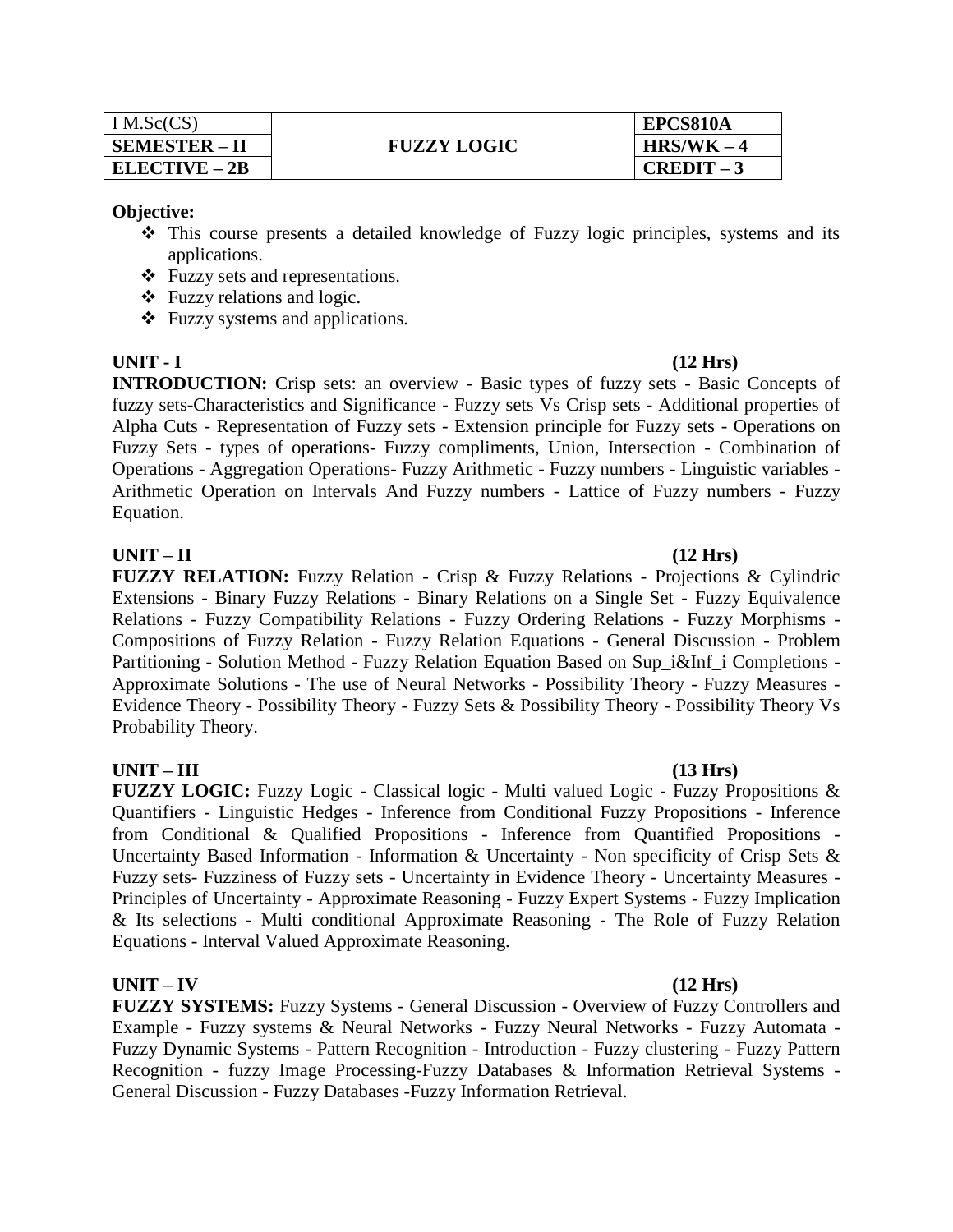#### **UNIT – V (11 Hrs)**

**APPLICATIONS:** Engineering & Other applications - Introduction - Civil Engineering - Mechanical Engineering - Industrial Engineering - Computer Science Engineering - Reliability Theory - Robotics - Medicine - Economics - Decision Making - Fuzzy Systems & Genetic Algorithms - Fuzzy Regression - Interpersonal Communication.

#### **Text Book:**

1**.** George J. Klir & Bo Yuan, "Fuzzy Sets and Fuzzy Logic Theory and Applications.

#### **Reference Book(s):**

- 1. George J. Klir & Tina A. Folger, "Fuzzy Sets Uncertainty & Information", PHI, 2001.
- 2. J.S.R.Jang, C.T.Sun, E.Mizutani, "Neuro Fuzzy and Soft Computing ", PHI, 2003.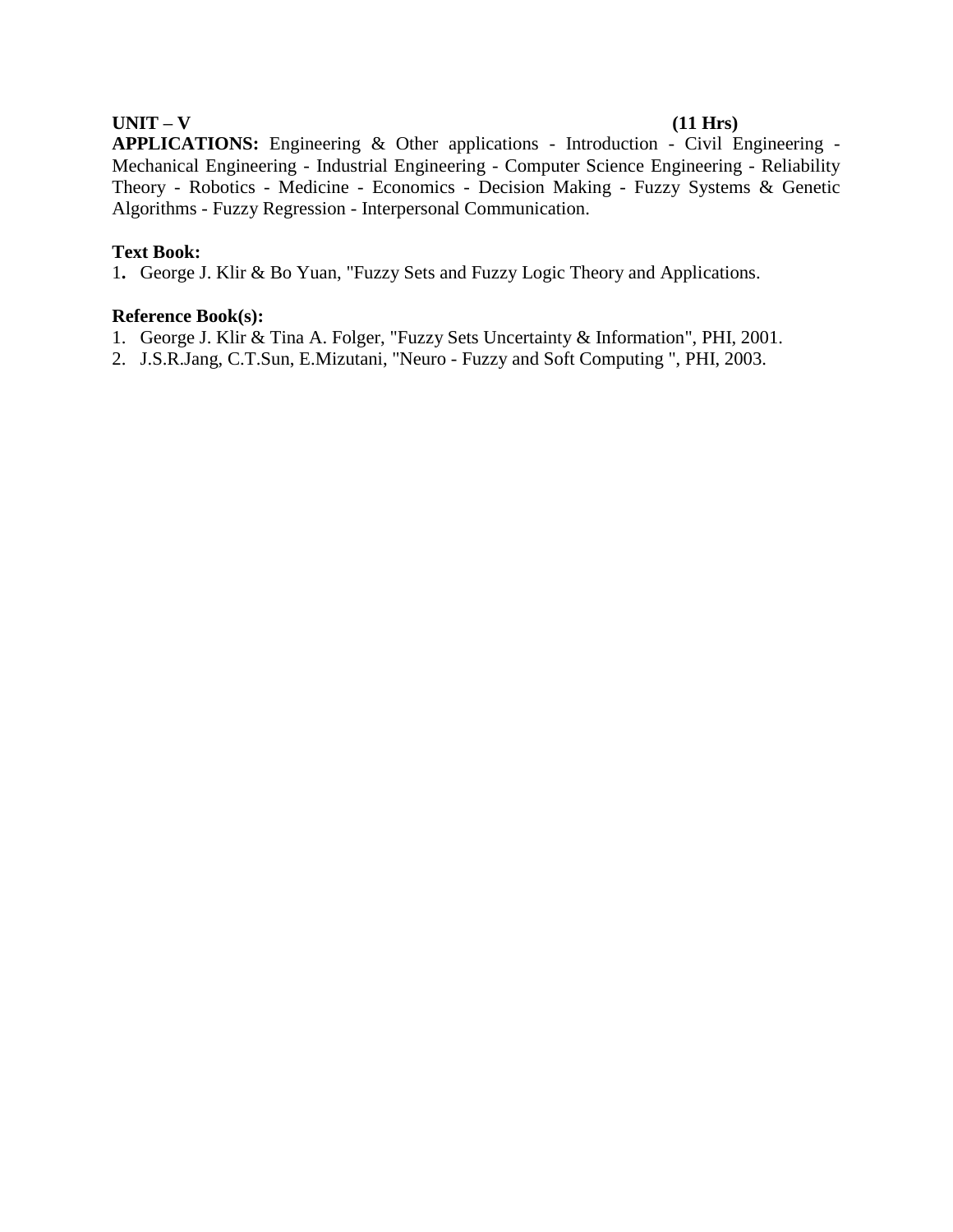| IM.Sc(CS)            | <b>GRID COMPUTING</b> | <b>EPCS810B</b> |
|----------------------|-----------------------|-----------------|
| <b>SEMESTER – II</b> |                       | $HRS/WK - 4$    |
| <b>ELECTIVE – 2C</b> |                       | $CREDIT-3$      |

To impart knowledge related to the various concepts, methods of Grid computing with grid benefits, components, and standards support grid computing techniques.

### **UNIT I [12 Hrs]**

**Introduction**: Grid Computing & Key Issues-Applications-Other Approaches-Grid Computing Standards-Grid Topology-Component s& Layers-Pragmatic Course of Investigation.

#### **UNIT II** [12 Hrs]

**Goal Benefits & Status of Technology:** Motivations-History of Computing, Communications and Grid Computing –Grid Computing Prime Time-Suppliers and Vendors-Economic Value-Challenges

#### **UNIT III** [12 Hrs]

**Components of Grid Computing Systems & Architecture:** Basic Constituent Elements-A Functional view-A Physical View-Service View.

#### **UNIT IV [12 Hrs]**

**Grid Computing Standards-OGSI:** Standardization-Architectural Constructs-Practical view-OGSA/OGSI Service Elements and Layered Model-More Detailed View.

**Standards Supporting Grid Computing-OGSA:** Functionality Requirements-OGSA Service Taxonomy-Service Relationships-OGSA Services-Security Considerations.

### **Text Books:**

1. "**A Networking Approach to Grid Computing**" -Daniel Minoli-Wiley publications-2004

### **Reference Books:**

1. "**Grid Computing-A practical Guide to Technology & Applications**"-Ahmar Abbas-

Charles River Media Publications-2004

# **UNIT V [12 Hrs]**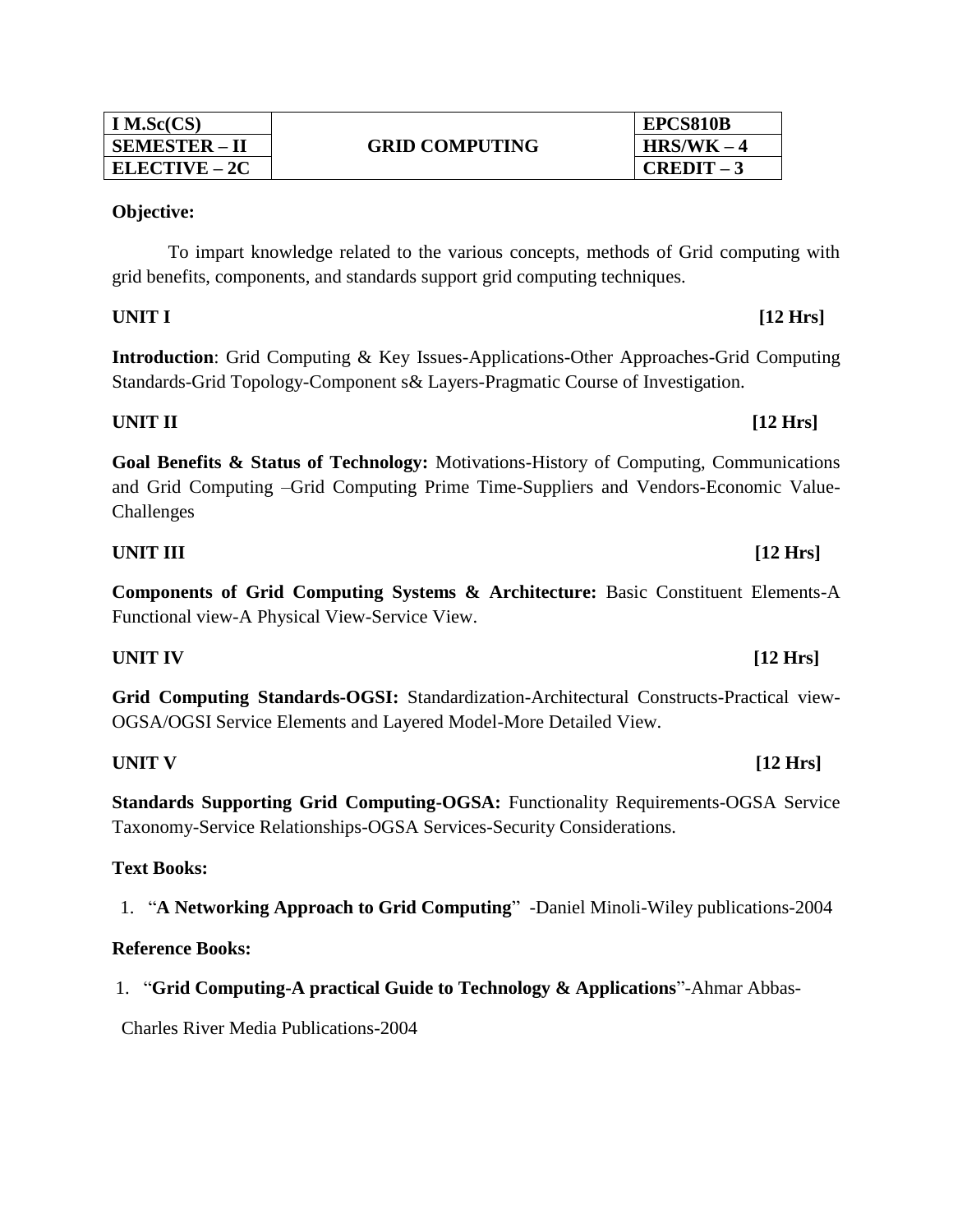| M.Sc(CS)             |                    | <b>PCSP203S</b>   |
|----------------------|--------------------|-------------------|
| <b>SEMESTER – II</b> | <b>DOT NET LAB</b> | $HRS/WK - 5$      |
| <b>CORE</b>          |                    | <b>CREDIT - 3</b> |
| $PRACTICAL - 3$      |                    |                   |

 $\cdot \cdot$  To enable the student to build applications in DOT NET Languages

C#.NET

- 1. Splash Screen
- 2. Notepad Application
- 3. Student Marksheet program and msaccess.
- 4. Login Form Creation program and msaccess

#### ASP.NET

- 5. Creating Student Bio-Data.
- 6. Request and Response Application using C# and msaccess.
- 7. Chatting using application and session object.
- 8. Application using Adrotator Control.
- 9. File uploading and downloading using server object.
- 10. Telephone Record maintenance and msaccess.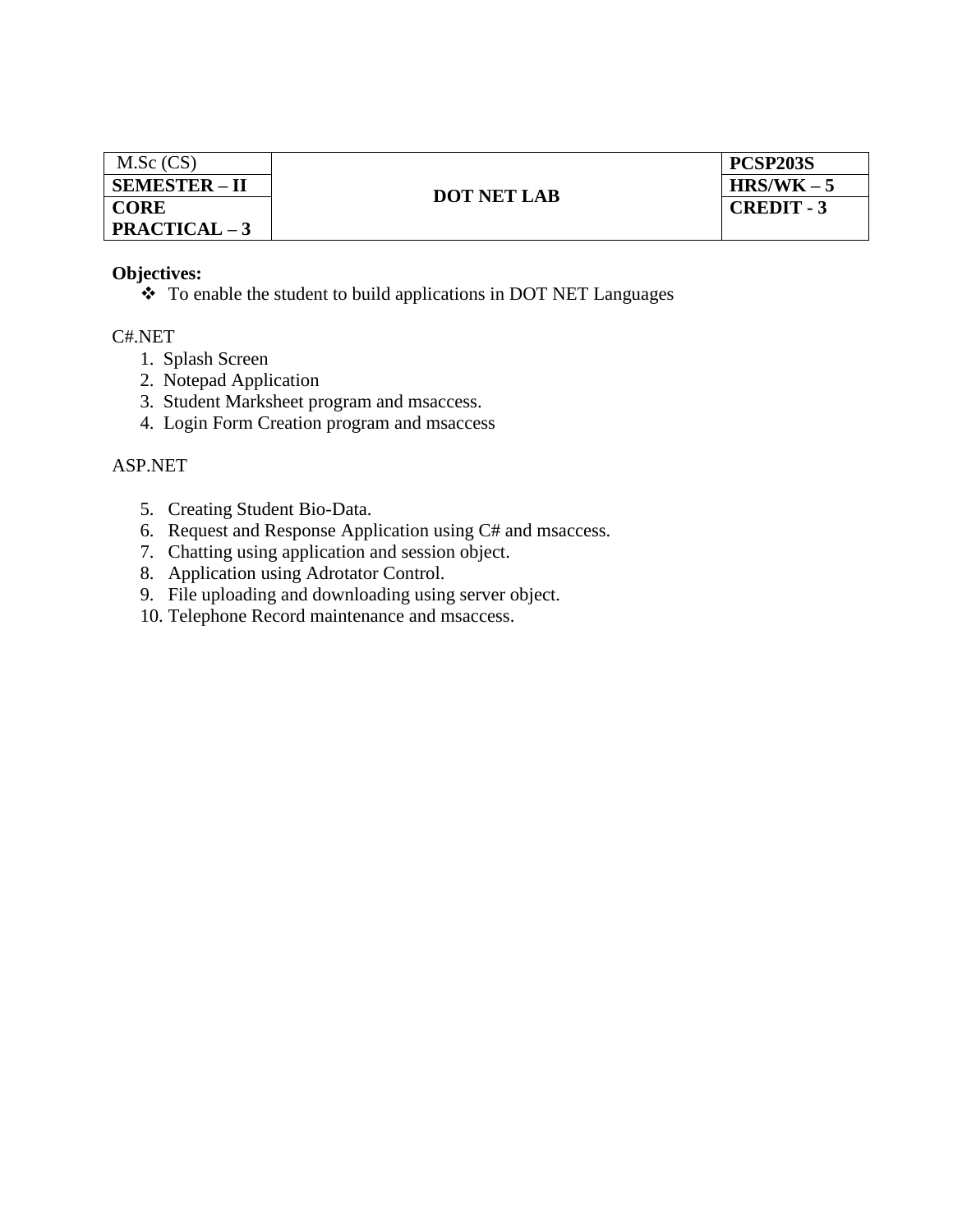| IM.Sc(CS)            | <b>INTERNET PROGRAMMING LAB</b> | PCSP204    |
|----------------------|---------------------------------|------------|
| <b>SEMESTER – II</b> |                                 | $HRS/WK-5$ |
| <b>CORE</b>          |                                 | $CREDIT-3$ |
| <b>PRACTICAL - 4</b> |                                 |            |

- \* To develop applications using HTML, XML and PHP.
- 1. Create a HTML table with rows and columns and split them using Rowspan and Colspan.
- 2. Create a web page in the format of front page of a news paper using Text links. Align the text with colors.
- 3. Write a HTML program for new email account registration. Validate the input using Java Script.
- 4. Write an XML document to display your bio-data. Write an XSL style sheet and attach that to the XML document. Validate the document using DTD or XSD.
- 5. Write a server side PHP program that displays marks, total, grade of a student in tabular format by accepting user inputs for name, number and marks from a HTML form.
- 6. Write a PHP program to access the data stored in a mysql table.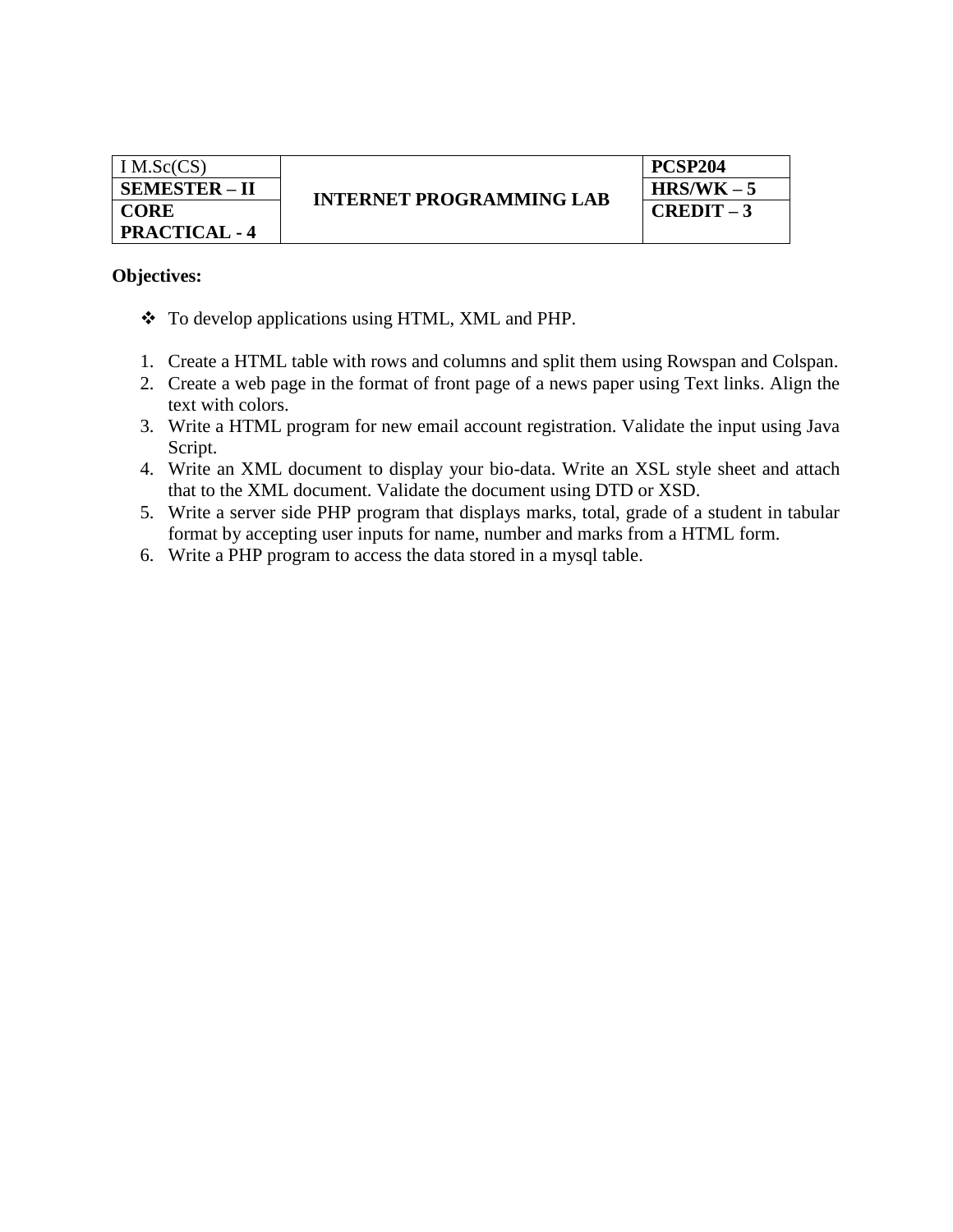| II M.Sc $(CS)$        |
|-----------------------|
| <b>SEMESTER – III</b> |
| $Core-9$              |

# **PCS911**

### **Objective:**

 This course enable us to understand the concepts of Data Warehousing and Data Mining And its applications.

### **Data Mining Introduction:**

Data mining –Introduction-classification of data mining system-Data mining Vs Data base-Application of data mining-Data mining functionalities-Integration of data mining system with the data warehouse system.

### Unit II: (12 Hrs)

**Knowledge Discovery Process:** Knowledge Discovery process-Data cleaning: missing valuesnoisy data-data cleaning as a process-Data Integration and Transformation-Data Reduction-Types of OLAP servers: ROLAP Vs MOLAP Vs

HOLAP- Decision trees- Neural network- Genetics algorithms.

### Unit III: (13 Hrs)

**Data Warehouse Architecture:** Steps for the design and construction of data warehouses-A three tier data warehouse architecture –data warehouse back-End Tools and utilities-metadata repository-From data warehousing to data mining-From online analytical processing to online analytical mining-Data warehouse implementation-Efficient computation of data cubes.

### **Unit IV: (13 Hrs)**

Classification and Prediction: Bayesian classification- Baye's theorem- Rule based classification: Using IF-THEN rules for classification-Rule Extraction from a decision tree-Prediction-Cluster Analysis-Types of data in cluster analysis.

### Unit V: (12 Hrs)

Planning : Data warehouse scoping and planning –Testing and implementation of data warehouse – Advantages of Data warehousing –Disadvantages of data warehousing.

### **Text Books:**

1.DATA MINING Concepts And Techniques- Jiawei Han and Micheline Kamber [second edition]

### **Books for references:**

- 1. Pieter Adrians , Dolf Zantiage "Data Mining ",Addison Wesley,1996
- 2. Sam Anahory,Dennis Murrey,"Data Warehousing in the real world",Addison Wesley, 1996.
- 3. C.S.R Prabhu- "Data Warehousing-Concepts, Techniques, Products & Applications"-2002.

### **Unit I: (10 Hrs)**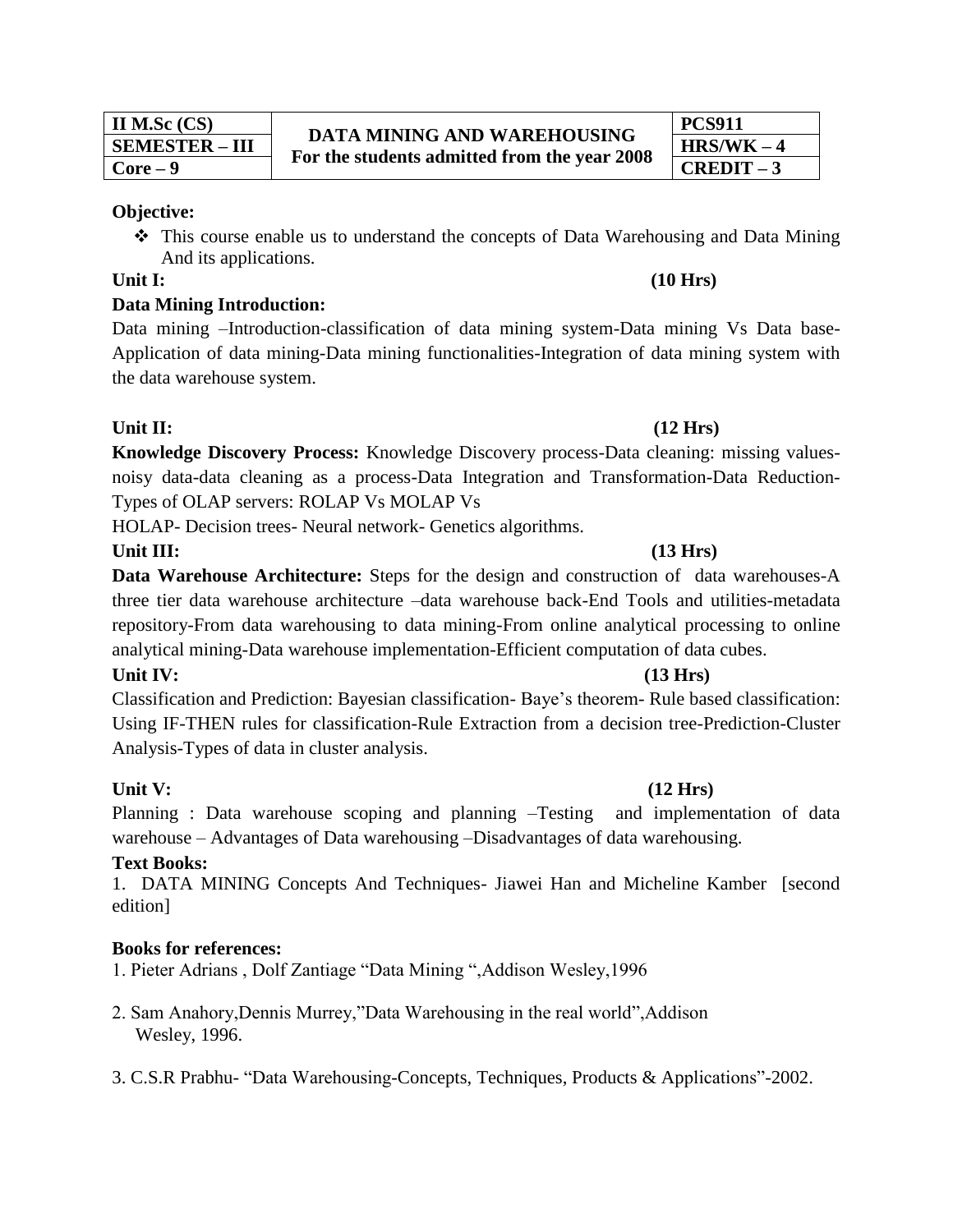| II M.SC $(CS)$        | <b>OPEN SOURCE TECHNOLOGY</b><br>For the students admitted from the year 2014 | <b>PCS912T</b> |
|-----------------------|-------------------------------------------------------------------------------|----------------|
| <b>SEMESTER – III</b> |                                                                               | $HRS/WK - 4$   |
| $Core-10$             |                                                                               | CREDIT - 4     |

 $\triangle$  This course provides an in-depth knowledge in PHP and MYSQL.

### **UNIT I**

**INTRODUCTION:** PHP as Open Source – First Script – Beginning and Ending a block – comments in PHP – variables – Data types – Operators and Expressions – Constants- Using PHP Script with HTML.

### **UNIT II**

**CONTROL STATEMENTS:** Branching and Looping Statements – Break and Continue statements – Nested Loops.

**FUNCTIONS:** Defining functions – calling functions – user defined functions – variable scope. **ARRAYS:** Creating Arrays – Associative arrays – Multidimensional arrays – accessing arrays – manipulating arrays – sorting arrays.

### **UNIT III**

**PHP FUNCTIONS:** I/O Functions – Data Functions – Time, Date and Mathematical Functions – Database functions.

### **UNIT IV:**

**MySQL:** Understanding RDBMS – Working with Databases and Tables – Editing Records and Performing Queries – MySQL Access Controls.

### **UNIT V:**

**USING PHP WITH MySQL:** Querying a MySQL Database with PHP – Validating User Input

– Formatting Query Output.

### **Text Books:**

- 1. Core PHP Programming Leo Atkinson II Edition PHI Edition
- 2. PHP and MySQL Vikram Vaswami Mc Graw Hill

### **Reference Books:**

- 1. MySQL/PHP Database Applications Brad Bulger, Jay Greenspan, David Wall Second Edition – Wiley Publication.
- 2. Teach yourself PHP within 24 Hours SAMS Publication.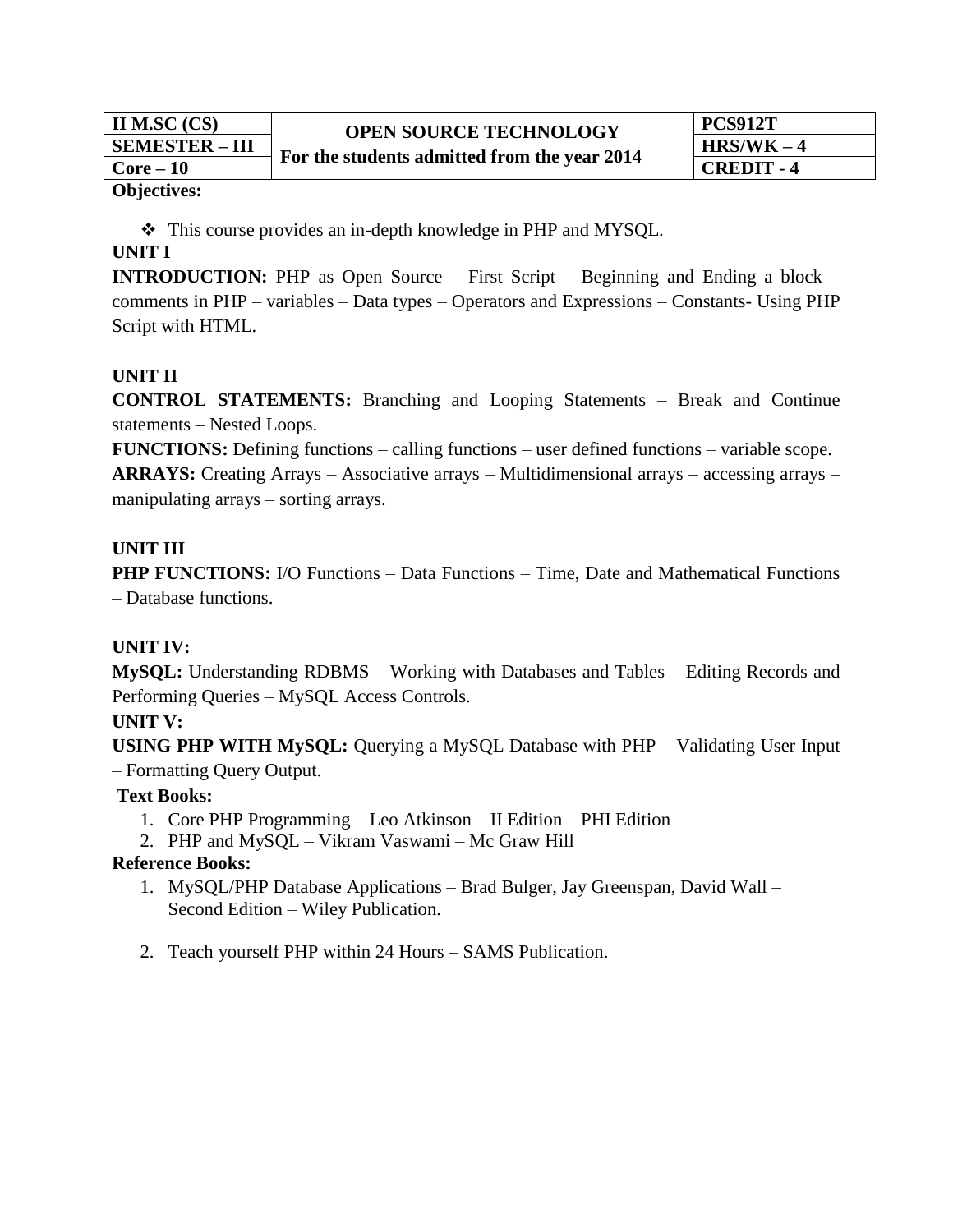| II M.SC $(CS)$        | <b>CLOUD COMPUTING</b>                       | PCS913P      |
|-----------------------|----------------------------------------------|--------------|
| <b>SEMESTER - III</b> |                                              | $HRS/WK - 4$ |
| Core – 11             | For the students admitted from the year 2014 | $CREDIT-3$   |

**INTRODUCTION TO CLOUD COMPUTING**: Roots of Cloud Computing -Layers and Types of Cloud - Features of a Cloud - Infrastructure Management- Cloud Services - Challenges and Risks - Migrating into a Cloud: Introduction - Broad Approaches - Seven Step Model - Integration as a\Service - Integration Methodologies - SaaS.

#### **Unit II (12 Hrs)**

**INFRASTRUCTURE AS A SERVICE**: Virtual Machines - Layered Architecture - Life Cycle - VM Provisioning Process - Provisioning and Migration Services - Management of Virtual Machines Infrastructure - Scheduling Techniques - Cluster as a Service - RVWS Design - Logical Design - Cloud Storage – Data Security in Cloud Storage - Technologies.

**PLATFORM AND SOFTWARE AS A SERVICE**: Integration of Public and Private Cloud - Techniques and Tools - Framework Architecture –Resource Provisioning Services - Hybrid Cloud - Cloud Based Solutions for Business Applications - Dynamic ICT Services - Importance of Quality and Security in Clouds - Dynamic Data Center - Case Studies - Workflow Engine in the Cloud - Architecture - Utilization - Scientific Applications for Cloud – Issues - Classification - SAGA - Map Reduce Implementation.

#### Unit IV (12 Hrs)

**MONITORING AND MANAGEMENT**: An Architecture for Federated Cloud Computing - Use Case - Principles - Model - Security Considerations – SLA Management - Traditional Approaches to SLO - Types of SLA - Life Cycle of SLA - Automated Policy - Performance Prediction of HPC - Grid and Cloud - HPC Performance Related Issues.

**Unit V (12 Hrs) APPLICATIONS**: Best Practices in Architecting Cloud Applications in the AWS Cloud - Massively Multilayer Online Game Hosting on Cloud Resources - Building Content Delivery Networks using Clouds – Resource cloud Mashups

#### **Textbooks**

1. Rajkumar Buyya, James Broberg and Andrzej Goscinski, "CloudComputing Principles and Paradigms", Wiley Publications, 2011

#### **Books for Reference**

1. George Reese, "Cloud Application Architectures", Shroff O'reilly, ISBN: 8184047142, 2009.

### Unit III (12 Hrs)

# Unit I (12 Hrs)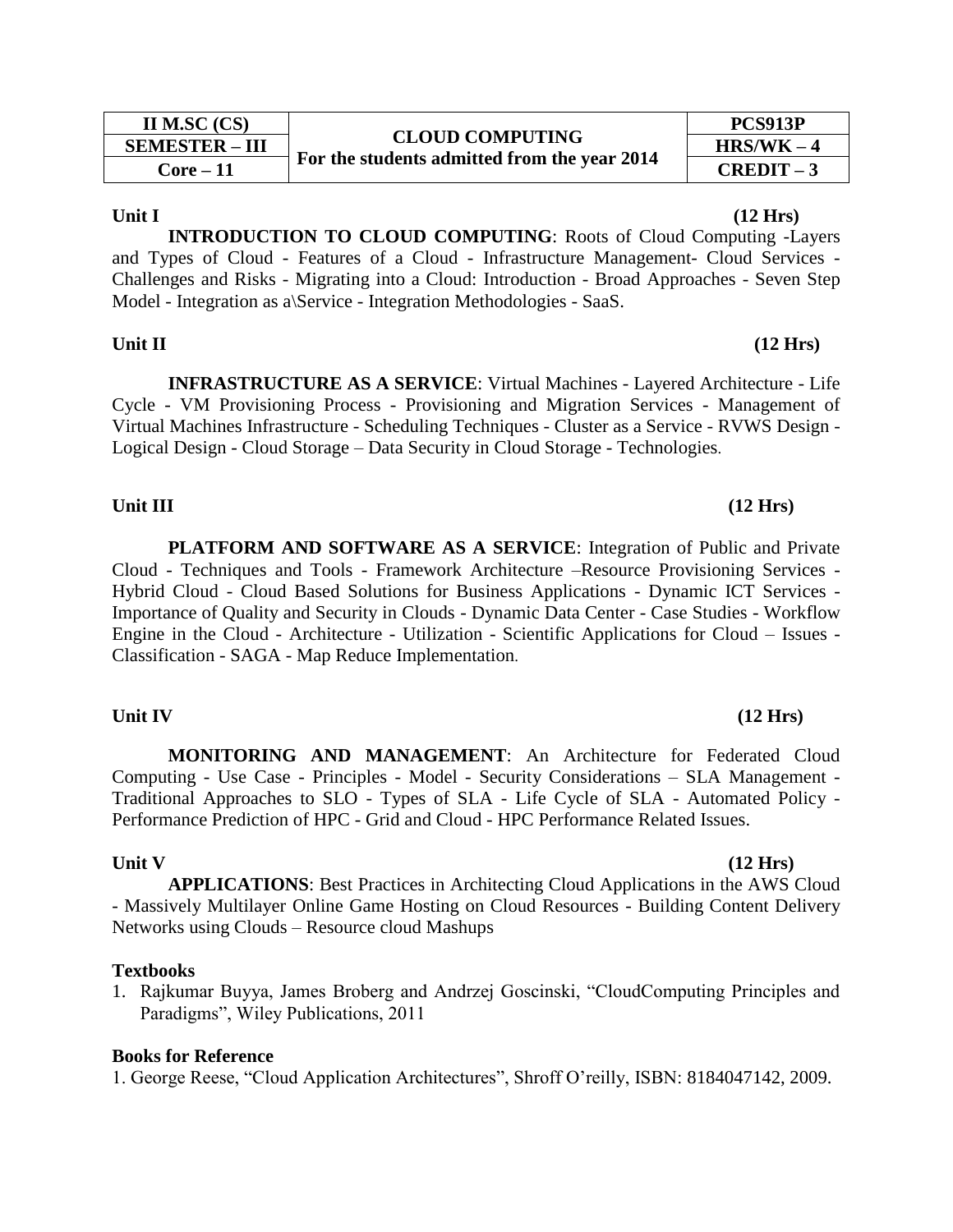2. Michael Miller, "Cloud Computing Web Based Applications that change the way you work and collaborate online", Pearson Education, 2009.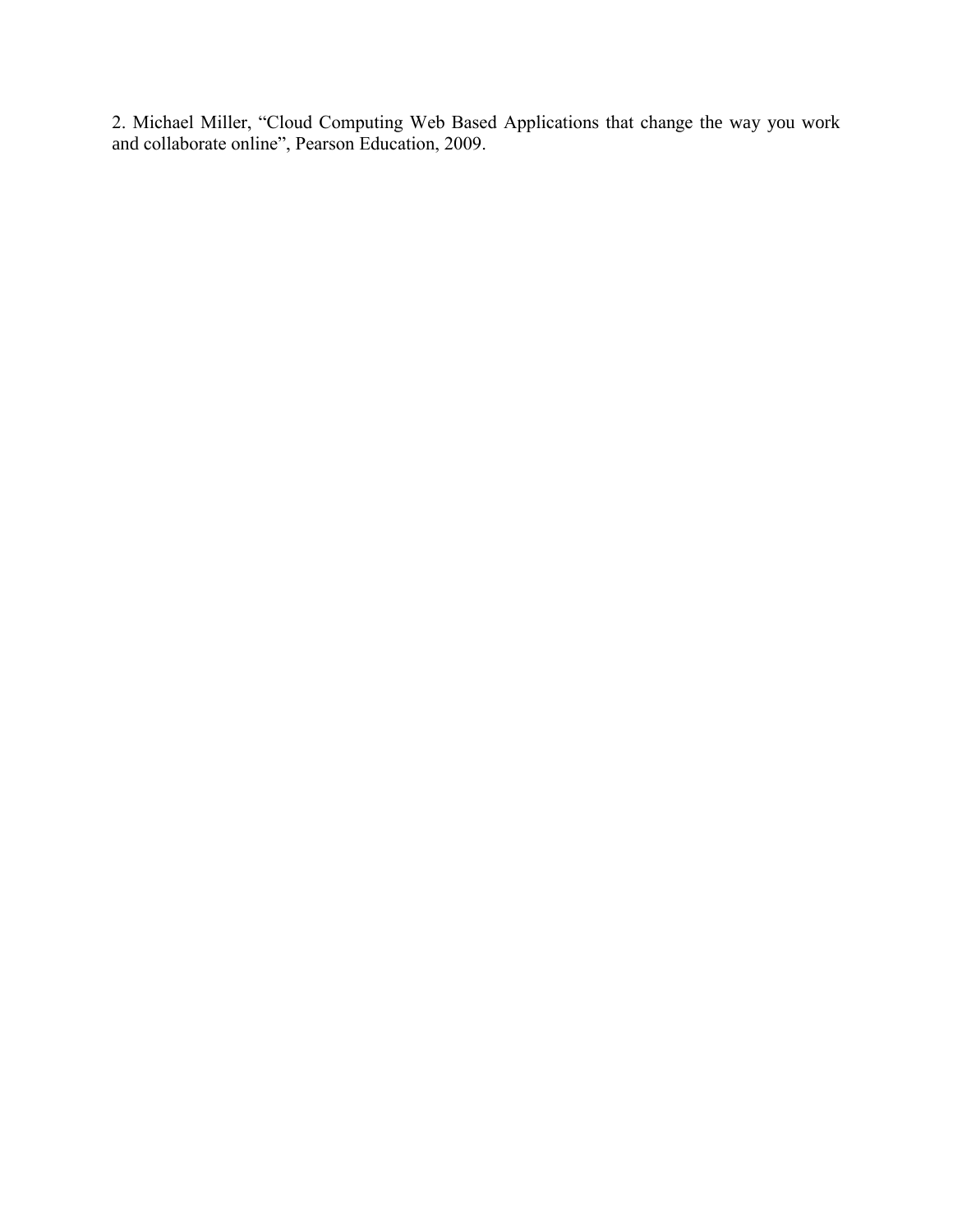| II M.Sc $(CS)$        |                                                                                    | EPCS914T   |
|-----------------------|------------------------------------------------------------------------------------|------------|
| <b>SEMESTER – III</b> | <b>PRINCIPLES OF COMPILER DESIGN</b><br>For the students admitted in the year 2015 | $HRS/WK-4$ |
| Elective $-3A$        |                                                                                    | $CREDIT-3$ |

To understand the various phases of a compiler and to develop skills in designing a compiler.

UNIT I:  $(12 \text{ Hrs})$ Compiler - Phases of Compiler – Lexical Analysis – Role of Lexical analyzer – Finite Automata – Regular Expression – From a Regular expression to an NFA , NFA to DFA – Design of Lexical Analyzer.

#### UNIT II :  $(12 \text{ Hrs})$ Syntax Analyzer – CFG – Role of the Parser – CFG – Top Down Parsing – Recursive descent parsing, predictive Parsers – Bottom up Parsing – Shift reduce, operator precedence parsers.

### UNIT III: (12 Hrs)

# Syntax directed definition :- Construction of Syntax trees – Intermediate code generation – Intermediate Languages – Syntax trees, post fix form, Three address code – Boolean expressions.

UNIT IV: (12 Hrs) Symbol table – contents of Symbol table – Implementation of Stack allocation scheme – Storage allocation.

#### UNIT V:  $(12 \text{ Hrs})$ Code Optimization and code generation – principles sources of optimization – loop optimization – Dag Representation of Basic blocks.Code generation – simple code generator

### Text Books:

1. Compilers Principles ,Techniques and Tools Alfred V.Aho, Ravi Sethi, Jeffrey D.Ullman. Chapter 1 : (1.1,1.3), Chapter 3: (3.1,3.6,3.7,3.9), Chapter 4: (4.1,4.2,4.4 – 4.6), Chapter 5: (5.1,5.2), Chapter 7: (7.5), Chapter 8: (8.1,8.4)

2. Principles of Compiler Design Alfred V.Aho and Jeffrey D.Ullman. Chapter 9: (9.1,9.2), Chapter 10: (10.1,10.2,10.3), Chapter 12: (12.1,12.2,12.3), Chapter 15: (15.2,15.4,15.5,15.7)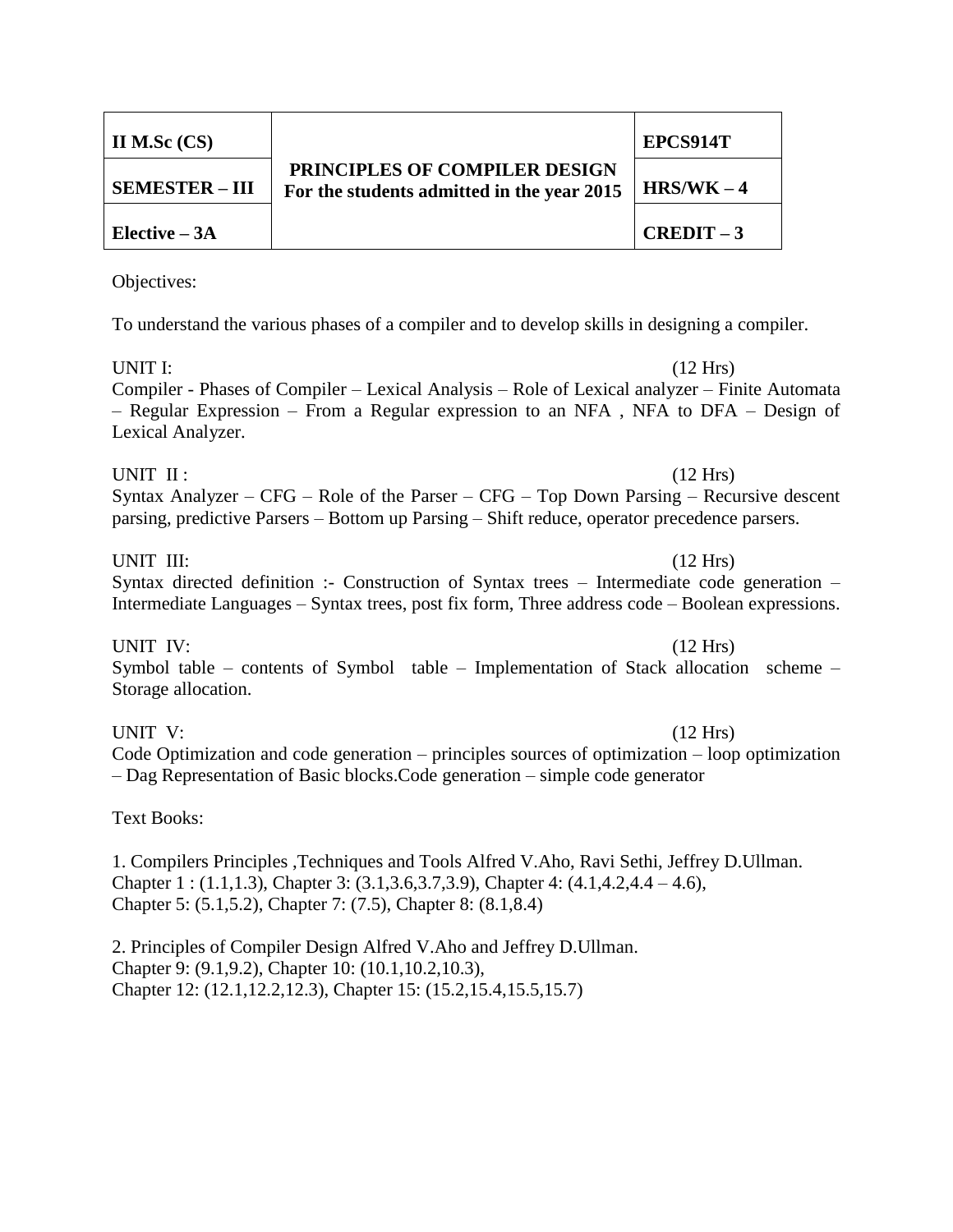| II M.SC $(CS)$        | <b>MOBILE COMPUTING</b> | EPCS914S          |
|-----------------------|-------------------------|-------------------|
| <b>SEMESTER - III</b> |                         | $HRS/WK - 4$      |
| $Elective - 3B$       |                         | <b>CREDIT - 3</b> |

- To provide basics for various techniques in Mobile Communications.
- To build working knowledge on various telephone and satellite networks.
- To study the working principles of wireless LAN and its standards.
- To build skills in working with Wireless application Protocols to develop mobile content applications.

#### **UNIT I (12 Hrs)**

# **INTRODUCTION:** Mobile and Wireless Devices-Simplified Reference Model-Need For Computing- Multiplexing-Spread Spectrum and Cellular Systems-Medium Access Control-Comparisons.

### **UNIT II (12 Hrs) TELECOMMUNICATION SYSTEMS:** Telecommunication systems – GSM – Architecture-Protocols- Hand Over and Security – Satellite Networks **-** Satellite Systems.

### **UNIT III (13 Hrs)**

**WIRLESS LAN:** IEEE 802.11– System Architecture – Protocol Architecture – Blue Tooth – MAC layer –Security and Link Management.

### **UNIT IV (12 Hrs)**

**MOBILE IP:** Goals– Packet Delivery– Agent Advertisement and Solicitation - Registration-Tunneling and Reverse Tunneling.

# **UNIT V (11 Hrs)**

**WIRELESS APPLICATION PROTOCOL:** Objectives of WAP– Architecture of WAP– WML Features-WML Script.

### **Text Book:**

1. Jochen Schiller, "Mobile Communications", PHI/Pearson Education, 2/e.Delhi,2000.

### **Reference Book(s):**

- 1. Sandeep Singhal,Thomas Bridgman,Lalitha Suryanarayana, Danil Mouney, Jari Alvinen, David Bevis, Jim Chan and Stetan Hild, "The Wireless Application Protocol: Writing Applications for the Mobile internet", Pearson Education Delhi,2001.
- 2. Asoke K Talukder, Roopa R Yavagal, "Mobile Computing",TMG,2006.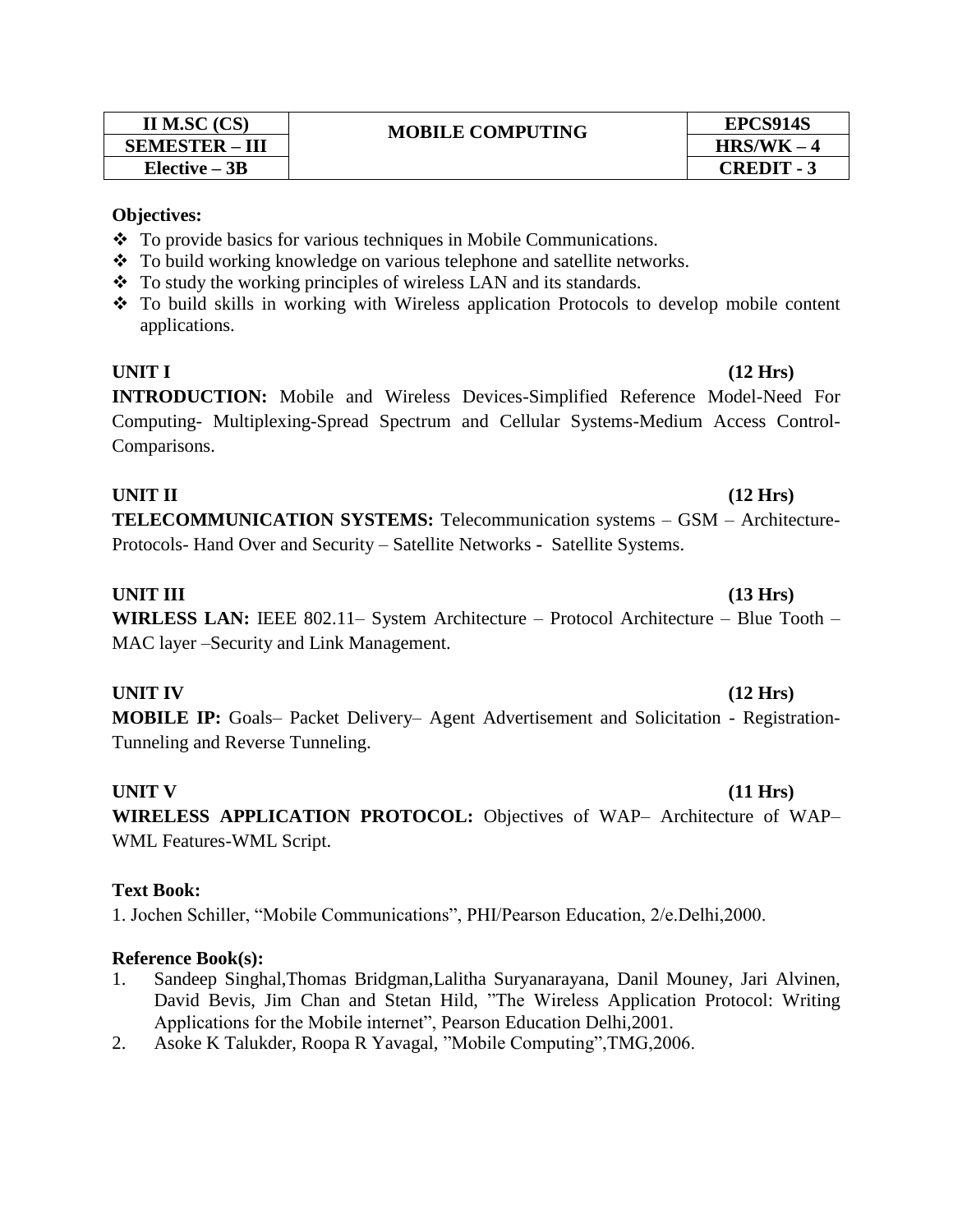| II M.Sc $(C.S)$     |  |
|---------------------|--|
| <b>SEMESTER-III</b> |  |
| Elective $-3C$      |  |

Digital image Processing is an area which is ever growing in the research side. This paper intends to improve the student's perspective on research side with an eye opener on Digital image processing.

### **UNIT – I [10 HRS]**

Introduction : Examples of fields that use digital image processing, fundamental steps in digital image processing, components of image processing [system.](http://www.indiastudychannel.com/resources/31512-JNTU-IV-Year-B-Tech-CSE-II-Semester-syllabus-for-IMAGE-PROCESSING.aspx). Digital Image Fundamentals: A simple image formation model, image sampling and quantization, basic relationships between pixels (p.nos. 15-17, 21- 44, 50-69).

### UNIT-II [14 HRS]

Image enhancement in the spatial domain : Basic gray-level transformation, histogram processing, enhancement using arithmetic and logic operators, basic spatial filtering, smoothing and sharpening. (p.nos76-141).

### **UNIT-III [12 HRS]**

Image restoration: A model of the image degradation/restoration process, noise models, restoration in the presence of noise–only spatial filtering, Weiner filtering. **UNIT-IV** 

Geometric transforms : Introduction to the Fourier transform and the frequency domain, estimating the degradation function (p.nos147-167,220-243,256-276).

# **UNIT-V [12 HRS]**

Image Compression : Fundamentals, image compression models, error-free compression. (p.nos: 409-467,492-510).

# **Text Books**

Rafeal C.Gonzalez, Richard E.Woods, Digital Image Processing, , Second Edition, Pearson Education/PHI.

# **Reference Books**

- 1. Milan Sonka, Vaclav Hlavac and Roger Boyle, Image Processing, Analysis, and Machine Vision, Second Edition, Thomson Learning.
- 2. Adrian Low, Computer Vision and Image Processing, Second Edition, B.S.Publications.
- 3. William K. Prat ,Digital Image Processing, , Wily Third Edition.
- 4. Chanda, D. Datta Majumder , Digital Image Processing and Analysis, , Prentice Hall of India, 2003.

**EPCS914A Elective – 3C CREDIT-3**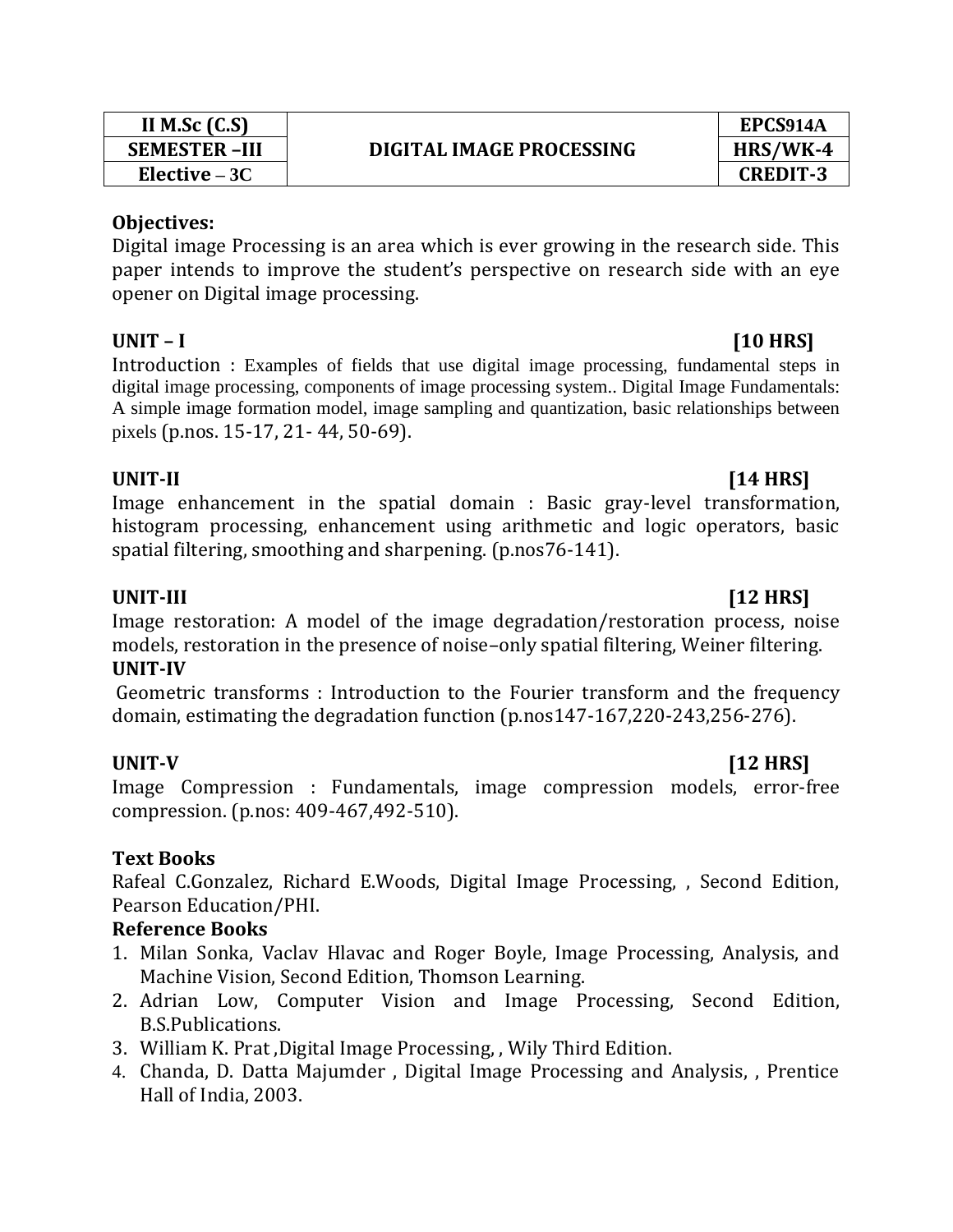**SEMESTER – III** 

### **Objective:**

 To enable student to understand and work with methods and concepts related to Research and also to develop broad comprehension of research area

#### Unit I Basics of Research Methodology [12hrs]

Research Methodology: An introduction – Meaning of Research – Objectives of Research – Motivation in Research – Types of Research – Research Approaches – Significance of Research – Research methods versus methodology.

Unit II Research Design [12hrs]

**Research Design** – Meaning –needs – features – Important topics related to Research Design-Types-Principles-**Sample Design**: Steps – Criteria for selecting a sample design – criteria for good sample design.

#### Unit III Data Collection [12hrs]

Methods of Data Collection – Collection of primary data – Collection of data through questionnaires – Schedules – Differentiation between questionnaires and schedules – Other methods of data collection – Collection of secondary data – Selection of appropriate method for data collection– Data Collection using Journals.

Unit IV: Analyzing of Data [12hrs]

Processing Operations - Some Problems in Processing - Elements/Types of Analysis - Statistics in Research - Measures of Central Tendency -Measures of Dispersion -Measures of Relationship -Simple Regression Analysis -Multiple Correlation and Regression - Partial Correlation .

#### Unit V: Significance of Report Writing [12hrs]

Significance of Report Writing – Different steps in writing Report – Layout of the Research Report – Types of Reports – Oral presentation – Mechanics of writing a Research Report – Precautions for writing a Research Reports – Conclusions.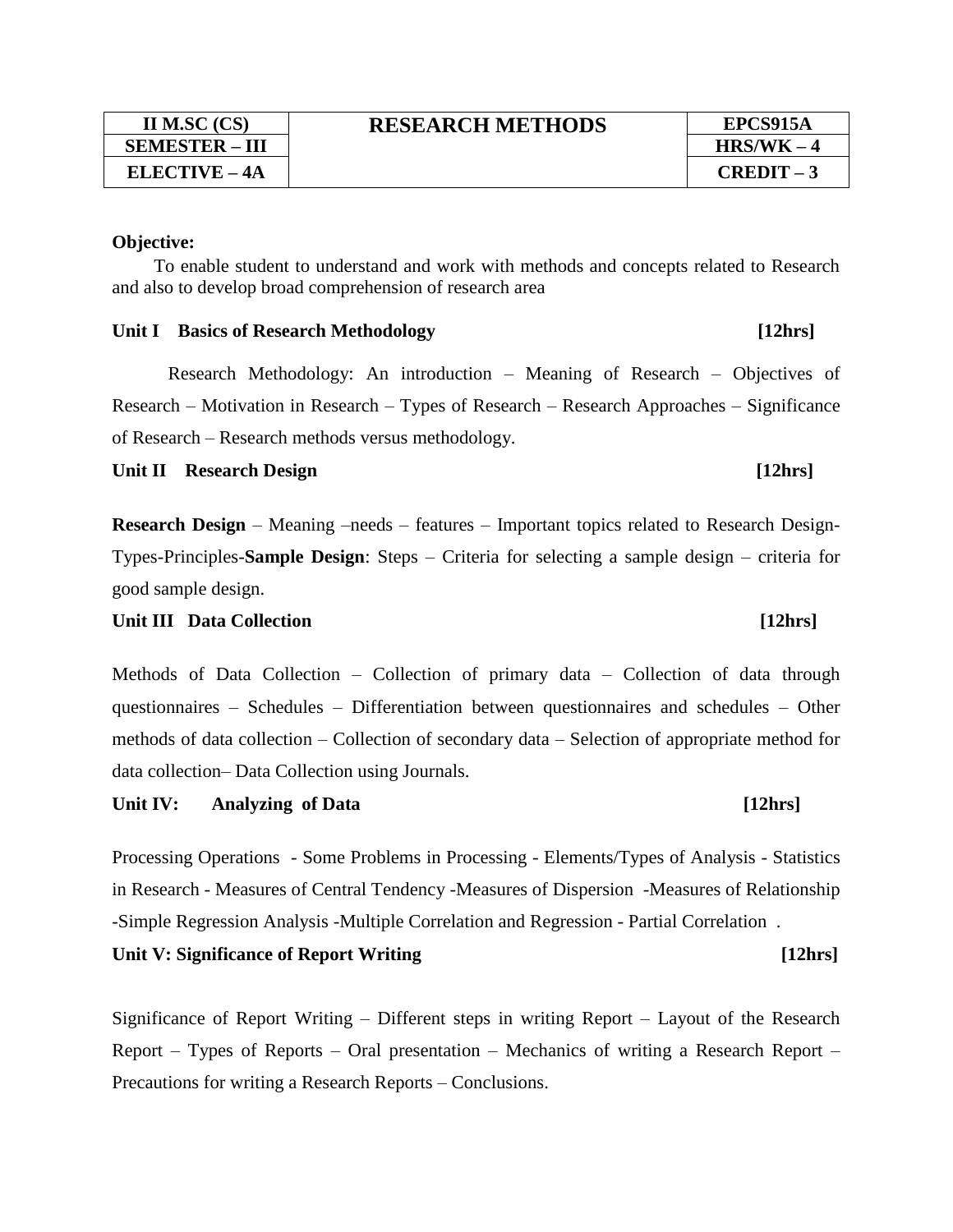### **References**

1. C.R. Kothari. "Research Methodology – Methods and Techniques", 2nd Edition, New Delhi: New Age International (P) Limited, 2003.

2. Eileen M. Trauth. "Qualitative Research in IS: Issues & Trends", USA/London: IDEA Group Publishing, 2001. (ISBN: 1-930708-06-08)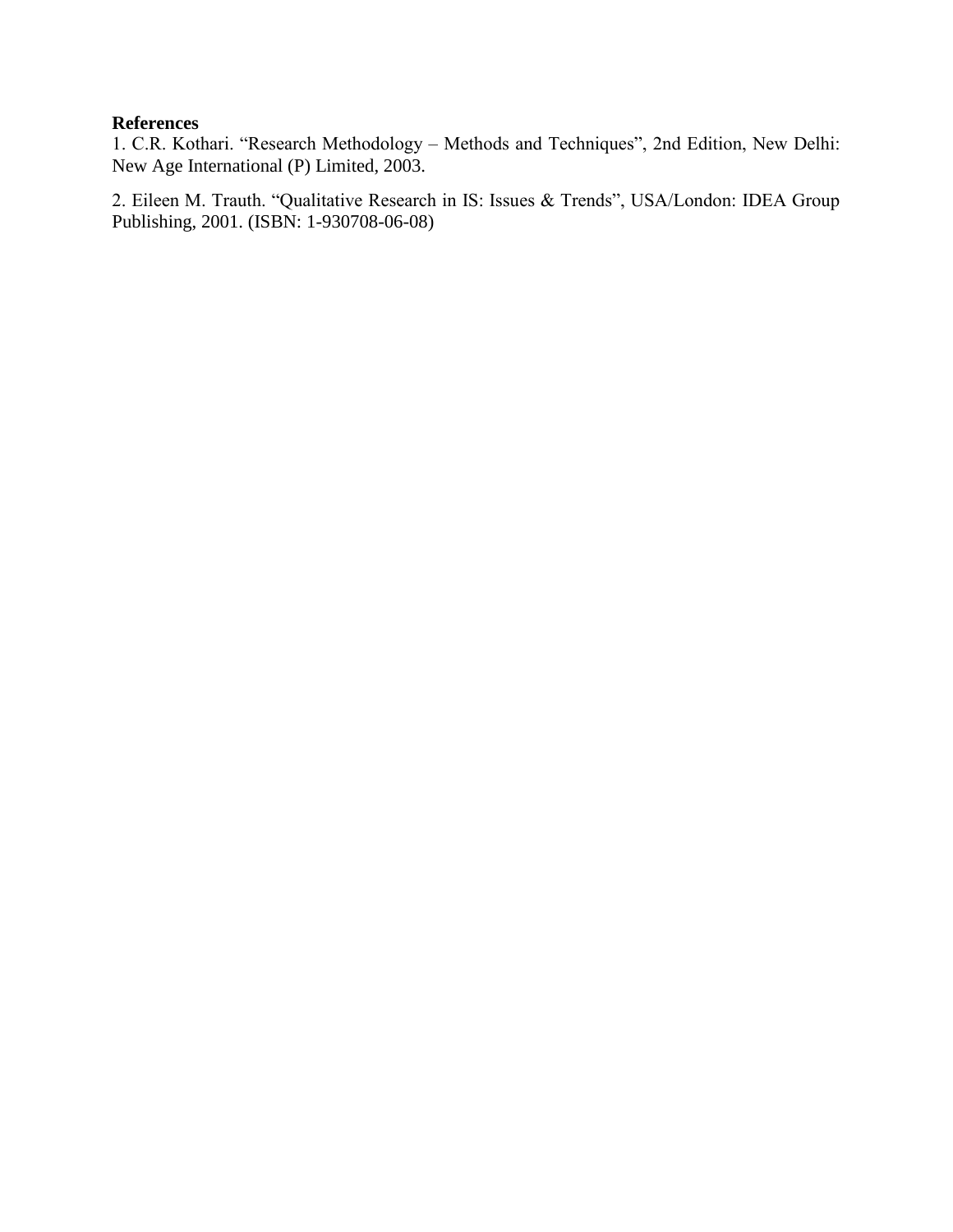| II M.Sc $(CS)$        | <b>NETWORK SECURITY</b><br>For the students admitted in the year 2008 | EPCS915B     |
|-----------------------|-----------------------------------------------------------------------|--------------|
| <b>SEMESTER – III</b> |                                                                       | $HRS/WK - 4$ |
| Elective $-4B$        |                                                                       | $CREDIT-3$   |

 $\hat{\mathbf{v}}$  This course provides a way to understand the various security techniques in networks.

**UNIT I (10 Hrs) CONVENTIONAL AND MODERN ENCRYPTION :**Services - Attacks - Steganography - Classical Encryption Techniques - SDES - DES - Differential and Linear Cryptanalysis - Modes of operation - Encryption Algorithms - Triple DES - Blowfish - CAST128 - RC5 - Traffic Confidentiality.

#### **UNIT II (11 Hrs)**

**PUBLIC KEY ENCRYPTION :**Uniqueness - Number Theory concepts - Primality - Modular Arithmetic - Fermet & Euler Theorem - Euclid Algorithm - RSA - Elliptic Curve Cryptography - Diffie Hellman Key Exchange.

#### **UNIT III (13 Hrs)**

**AUTHENTICATION: Digests** - Requirements - MAC - Hash function - Security of Hash and MAC - Birthday Attack - MD5 - SHA - RIPEMD - Digital Signature Standard - Proof of DSS.

### **UNIT IV (14 Hrs)**

**SECURITY PRACTICE :**Authentication applications - Kerberos - Kerberos Encryption Techniques - PGP - Radix64 - IP Security Architecture - Payload - Key management - Web security requirements - SSL - TLS – SET.

### **UNIT V (12 Hrs)**

**SYSTEM SECURITY :**Resources - Intruders and Intrusion - Viruses and Worms - OS Security - Firewalls - Design Principles - Packet Filtering - Application gateways - Trusted systems - Counter Measures.

### **Text Books:**

1.William Stallings, "Cryptography & Network Security", Pearson Education, 3rd Edition 2003.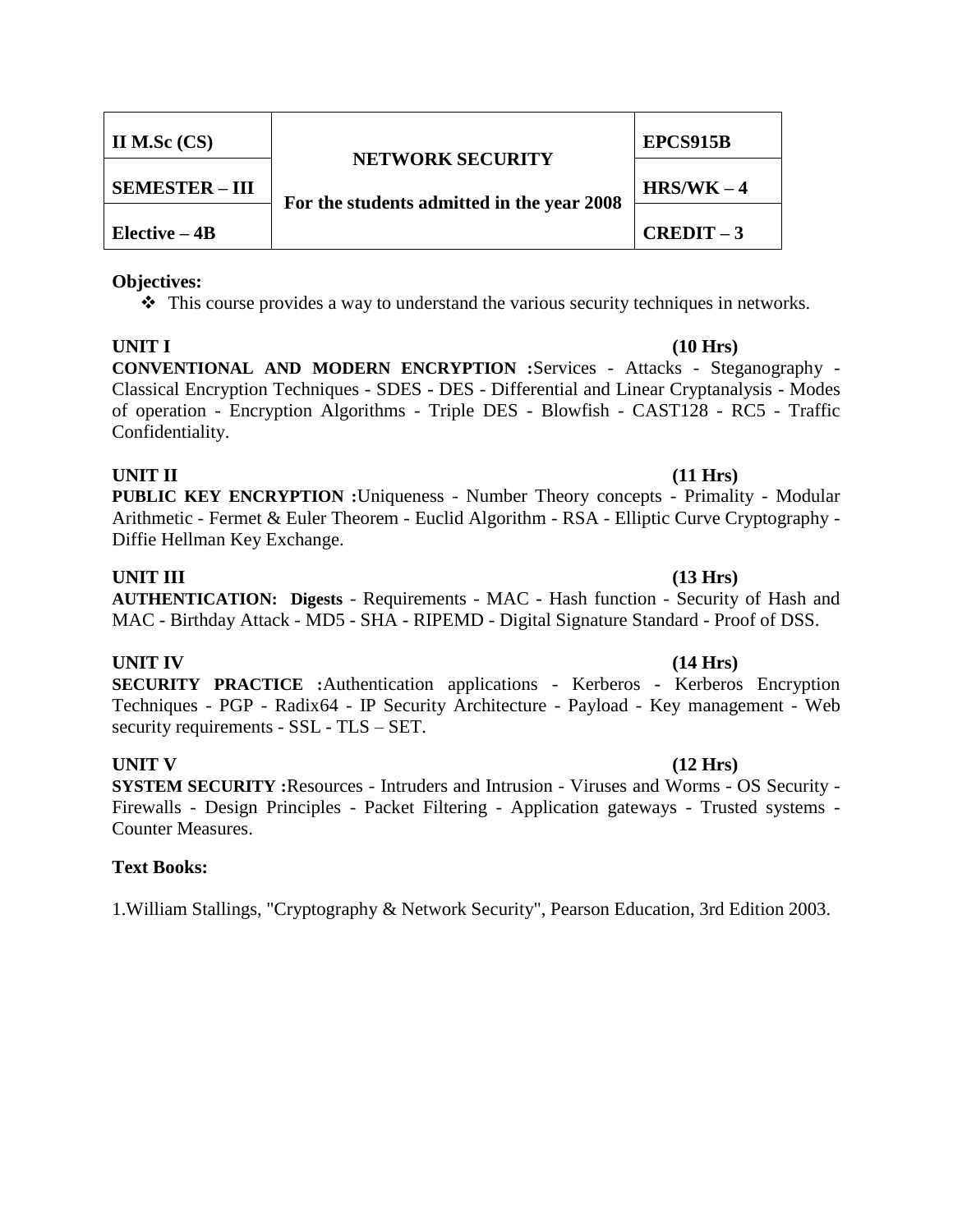### **Reference Book(s):**

- 1. Charlie Kaufman, Radia Perlman, Mike Speciner, "Network Security, Private communication in a public world", PHI, 2nd edition, 2002.
- 2. Douglas R.Stinson, "Cryptography Theory and Practice ", CRC Press, 1995.
- 3. Bruce Schneier, Niels Ferguson, "Practical Cryptography", Wiley Dreamtech India Pvt. Ltd., 2003.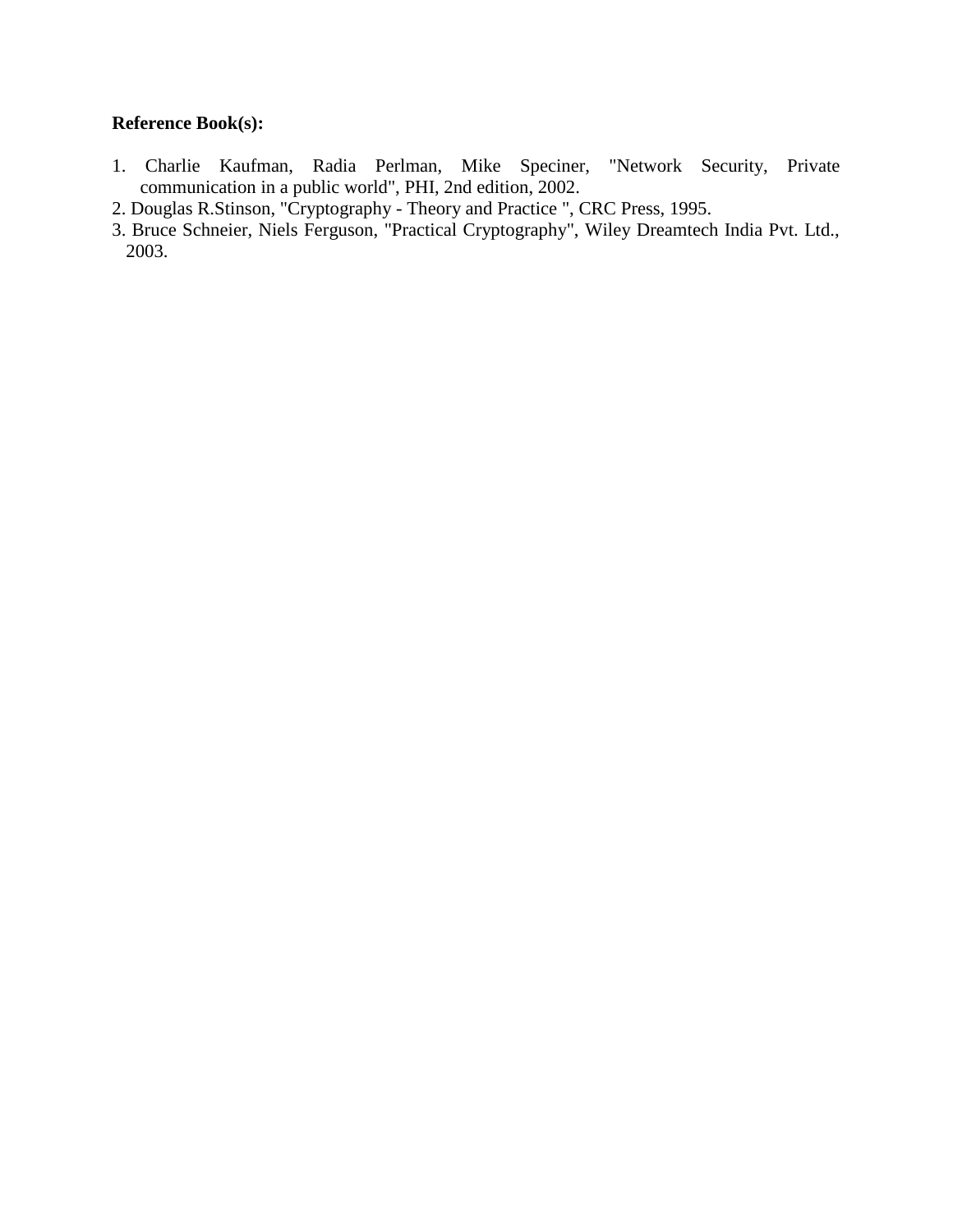| I M.Sc $(C.S)$      |            | EPCS915C        |
|---------------------|------------|-----------------|
| <b>SEMESTER-III</b> | E-COMMERCE | HRS/WK-4        |
| $ELECTIVE - 4C$     |            | <b>CREDIT-3</b> |

Almost all Business that is done in this world is electronically. This paper deals with all issues pertaining to the E-Commerce and equips the students with almost all technical issues regarding E-Commerce.

**Unit-1 [12 Hrs]** Electronic commerce environment and opportunities: Background – the electronic commerce environment - electronic marketplace technologies – models of electronic commerce:Overview – electronic data interchange – migration to open EDI – electronic commerce with WWW/Internet – Commerce Net Advocacy – Web commerce going forward.

## **Unit-2 [12 Hrs]**

Approaches to safe electronic commerce: Overview – secure transport protocols – secure transactions – secure electronic payment protocol(SEPP) – Secure electronic transaction(SET) – certificates for authentication – security on web servers and enterprise networks – electronic cash and electronic payment schemes: Internet monetary payment and security requirements – payment and purchase order process – on-line electronic cash.

### **Unit-3 [12 Hrs]**

Internet/Intranet security issues and solutions: The need for computer security – specific intruder approaches – security strategies – security tools – encryption – enterprise networking and access to the internet – antivirus programs – security teams.

**Unit-4** [12 Hrs] MasterCard/visa secure electronic transaction: Introduction – business requirements – concepts – payment processing – E-mail and secure E-mail technologies for electronic commerce: Introduction – The means of distribution A Model for message handling – how does E-mail work? – MIME: Multipurpose internet mail extensions – S/MIME: Secure multipurpose internet mail extensions – MOSS: Message object. Security services – Comparisons of security methods – MIME and related facilities for EDI over the internet.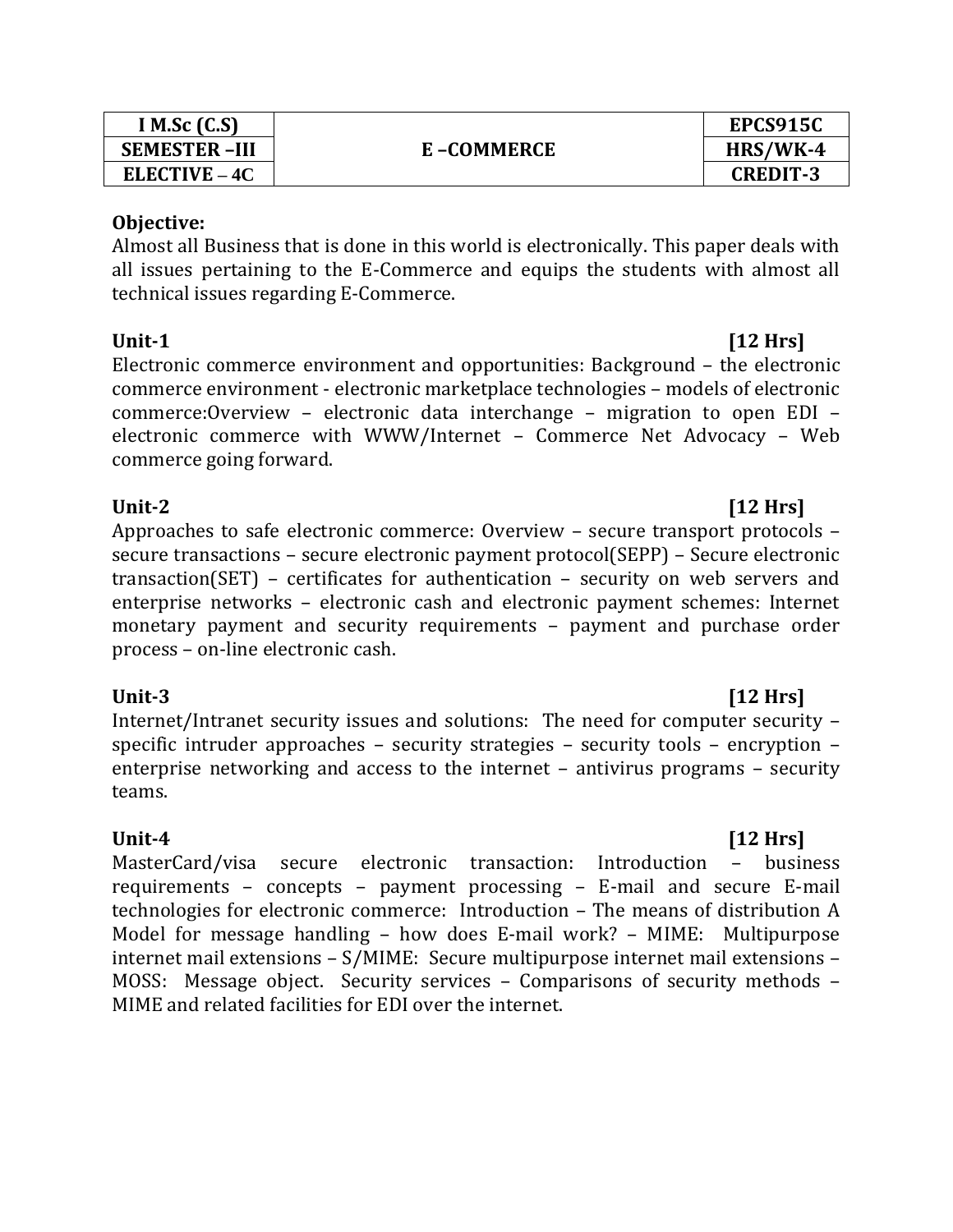# **Unit-5 [12 Hrs]**

Internet and web site establishment: Introduction – technologies for web servers – internet tools relevant to commerce – internet applications for commerce – internet charges – internet access and architecture – searching the internet – internet resources: A travelogue of web malls: Introduction – a shopping experience – a travelogue – applications: Advertising on the internet: Issues and technologies: Introduction – advertising on the web – "Marketing 101" – creating a web site.

### **Text Books:**

- 1. Daniel Minoli and Emma Minoli. 1999. Web commerce technology handbook. Tata Mc Graw Hill.
- 2. Kamalesh K Bajaj and Debjani Nag. 1999. E-Commerce, the cutting edge of business. TataMc Graw Hill.
- 3. Janice Reynolds. 2004. The Complete E-Commerce Book: Design, Build & Maintain a Successful Web-based Business. Focal Press Publication.

### **Reference Books:**

- 1. Kenneth C. Laudon, Carol Guercio Traver. 2001. E-commerce: Business, Technology, Society. Addison Wesley Publication.
- 2. Constance H. McLaren, Bruce J. McLaren. 1999. E-commerce: Business on the Internet South. Western Educational Publication.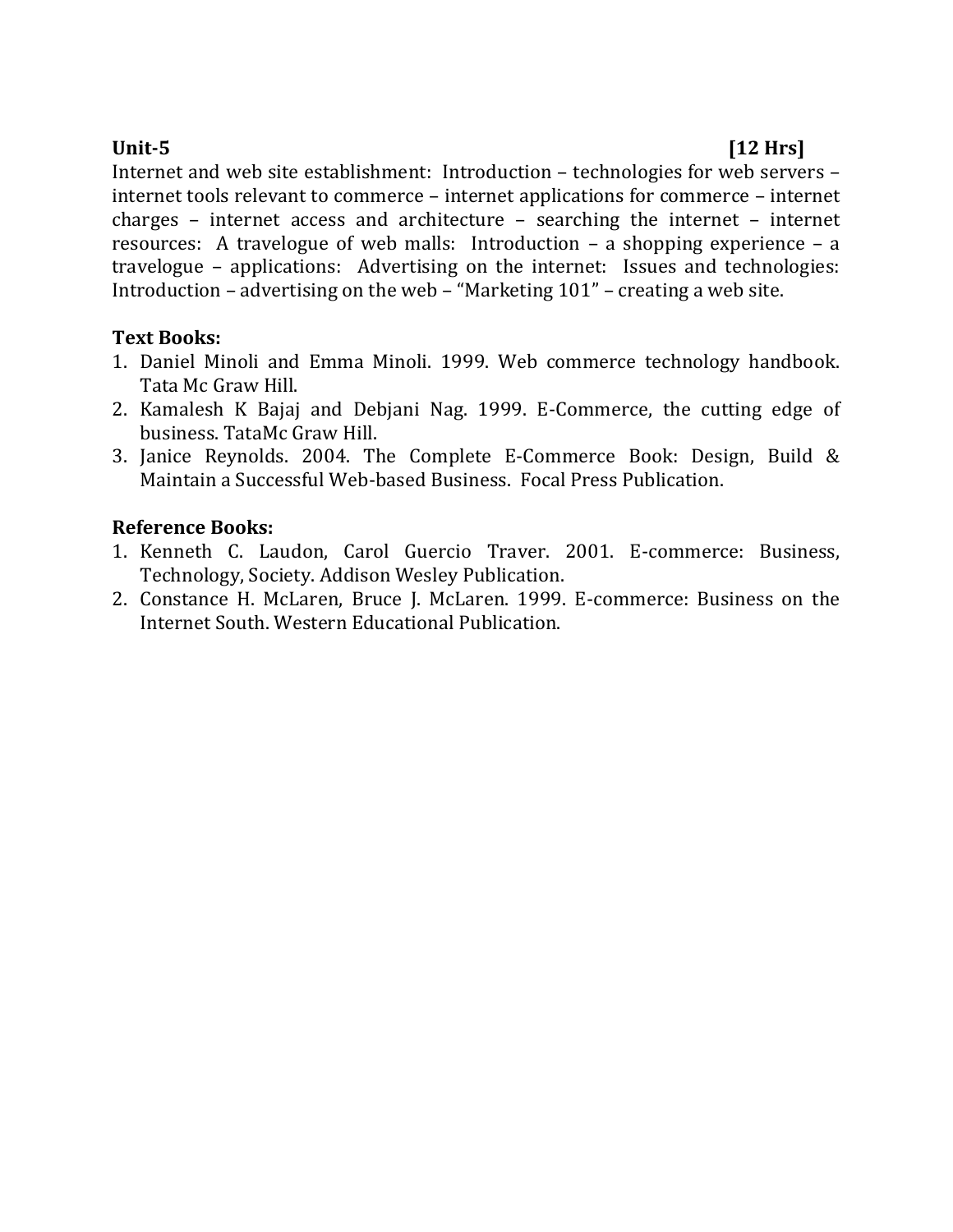| II M.SC (CS)          |                            | <b>PCSP305S</b> |
|-----------------------|----------------------------|-----------------|
| <b>SEMESTER – III</b> | <b>PHP &amp; MYSQL LAB</b> | $HRS/WK - 5$    |
| <b>CORE</b>           |                            | $CREDIT-3$      |
| <b>PRACTICAL - 5</b>  |                            |                 |

- Gain an in-depth understanding of database programming in PHP using MySQL.
- 1. Multiplication Table.
- 2. Creating Bio-Data Using PHP and HTML.
- 3. Marksheet Preparation.
- 4. Shopping Cart.
- 5. Using Class and Objects.
- 6. Creating Feedback Form Using PHP Functions.
- 7. Shell Program in PHP to find User Session.
- 8. Cookie to Find the Visit of user in a Web page.
- 9. Connecting the MySQL Database with PHP.
- 10. Accessing Operations in MySQL DB using PHP.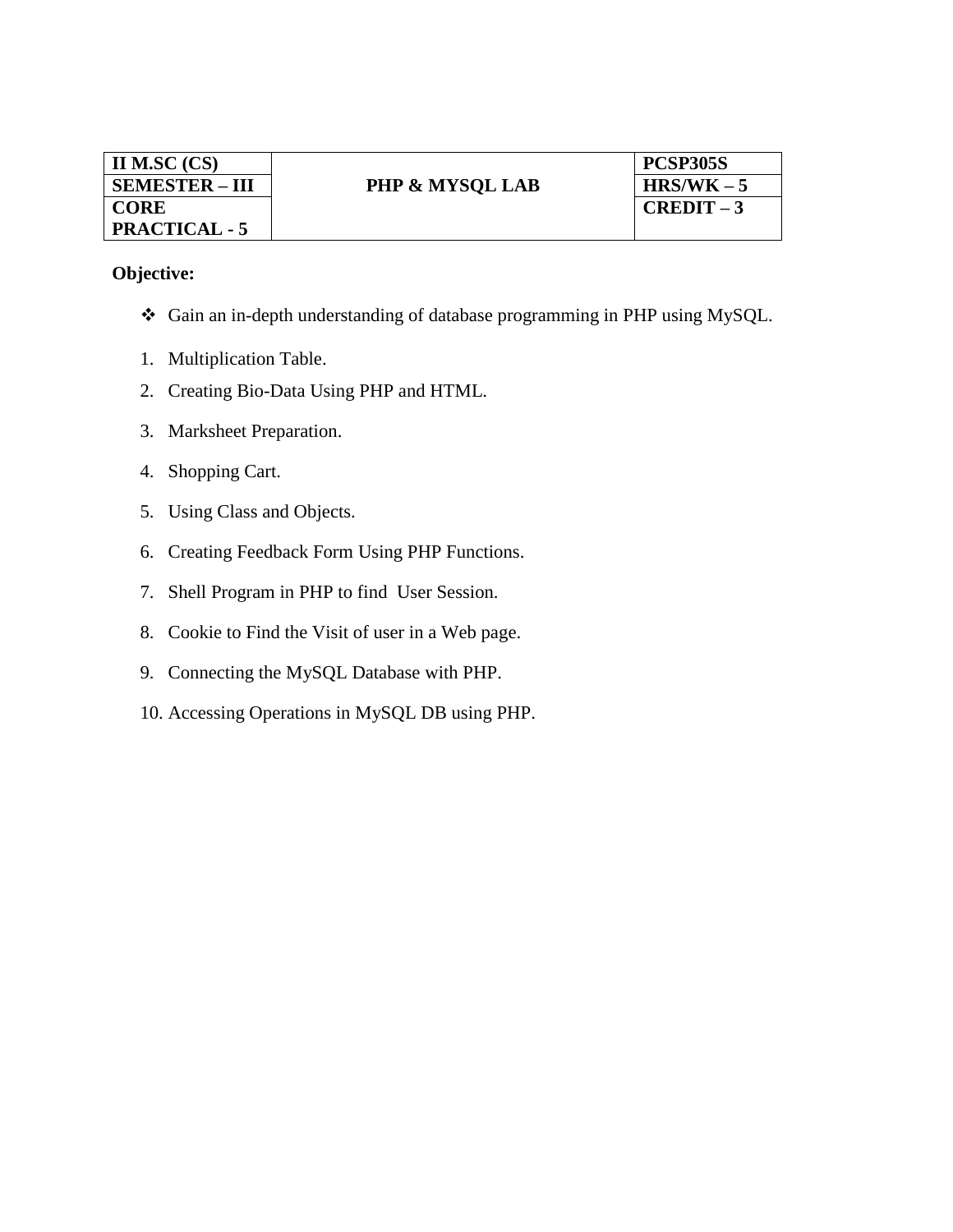| II M.Sc $(CS)$          | <b>MINIPROJECT</b>   | <b>JPCS306</b>    |
|-------------------------|----------------------|-------------------|
| <b>SEMESTER - III</b>   | (System Programming) | HRS/WK-3          |
| <b>Core Practical-6</b> |                      | <b>CREDIT - 3</b> |

The main objective of this Mini project is to expose the students to get a broad idea to develop project.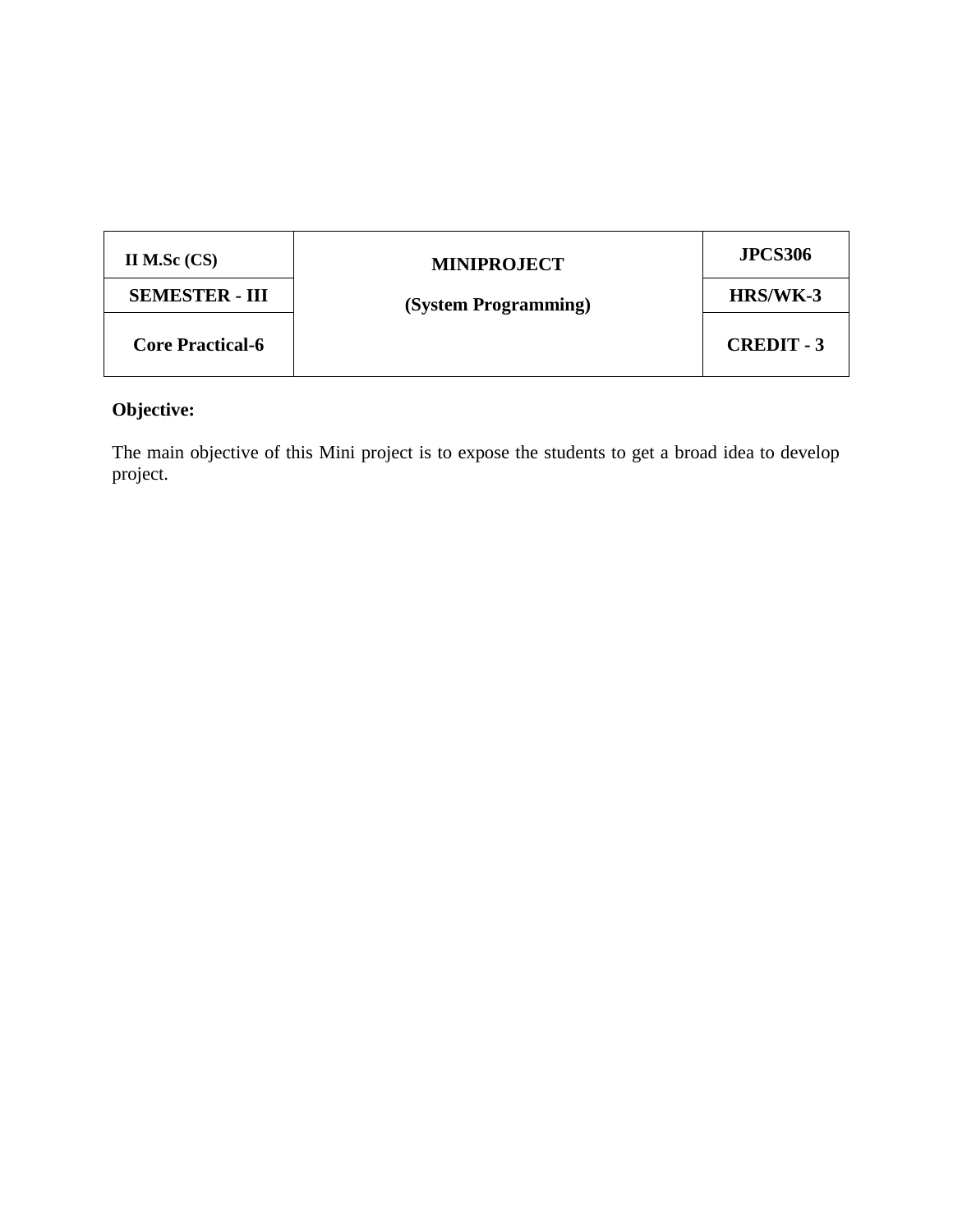| II M.Sc $(CS)$          | <b>PROJECT</b> | <b>JPCS1016</b>    |
|-------------------------|----------------|--------------------|
| <b>SEMESTER-IV</b>      |                | $HRS - 30$         |
| <b>Core Practical-7</b> |                | <b>CREDIT - 22</b> |

The main objective of this Main project is to expose the student to industry atmosphere and help them to gain knowledge on software development.

#### **FORMAT FOR PREPARING MINI & MAIN PROJECT REPORT**

#### **Arrangement of contents**

1. Title Page

- 2.Bonafide Certificate
- 3. Acknowledgement
- 4. Table of contents
- 5. Abstract
- 6. Chapters of the Report
- 7. References
- 8. Appendices,if any

Appendices should be named as

 APPENDIX – A APPENDIX - B -----------------------

### **BINDING SPECIFICATION**

Report should be found using flexible cove of thick white art paper. The Spine for the bound volume should be of black calio of 2cms width. The Cover should be printed in block letters.

#### **MARGIN SPECIFICATION**

Top :  $4$  cms Bottom : 3 cms Left :  $4.5$  cms Top : 2.5 cms

#### **PAGE NUMBERING**

All Page numbers should be typed without punctuation on the bottom-center portion of the page. The Preliminary pages(table of contents and abstract) should be numbered in lowercase roman literals. Papers of main text, starting with chapter-1,Should be consecutively numbered using Arabic numerals.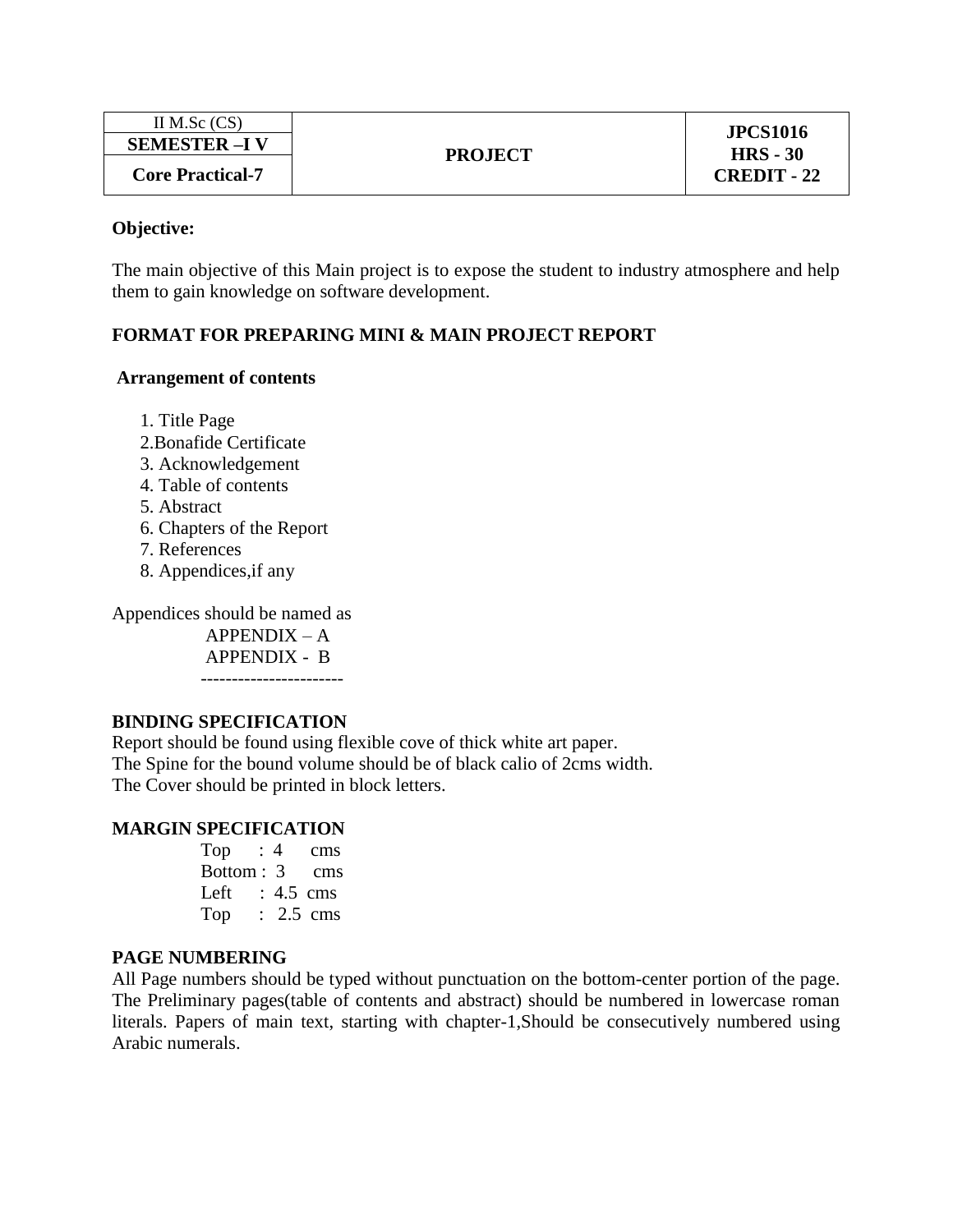# **TITLE PAGE**

# TITLE OF THE PROJECT

### A project report

Submitted for the partial fulfillment for

the award of degree of

# MASTER OF COMPUTER SCIENCE

By

# STUDENT'S NAME

(Register Number)

Under the Guidance of

# GUIDE'S NAME

# COLLEGE ADDRESS

Month and year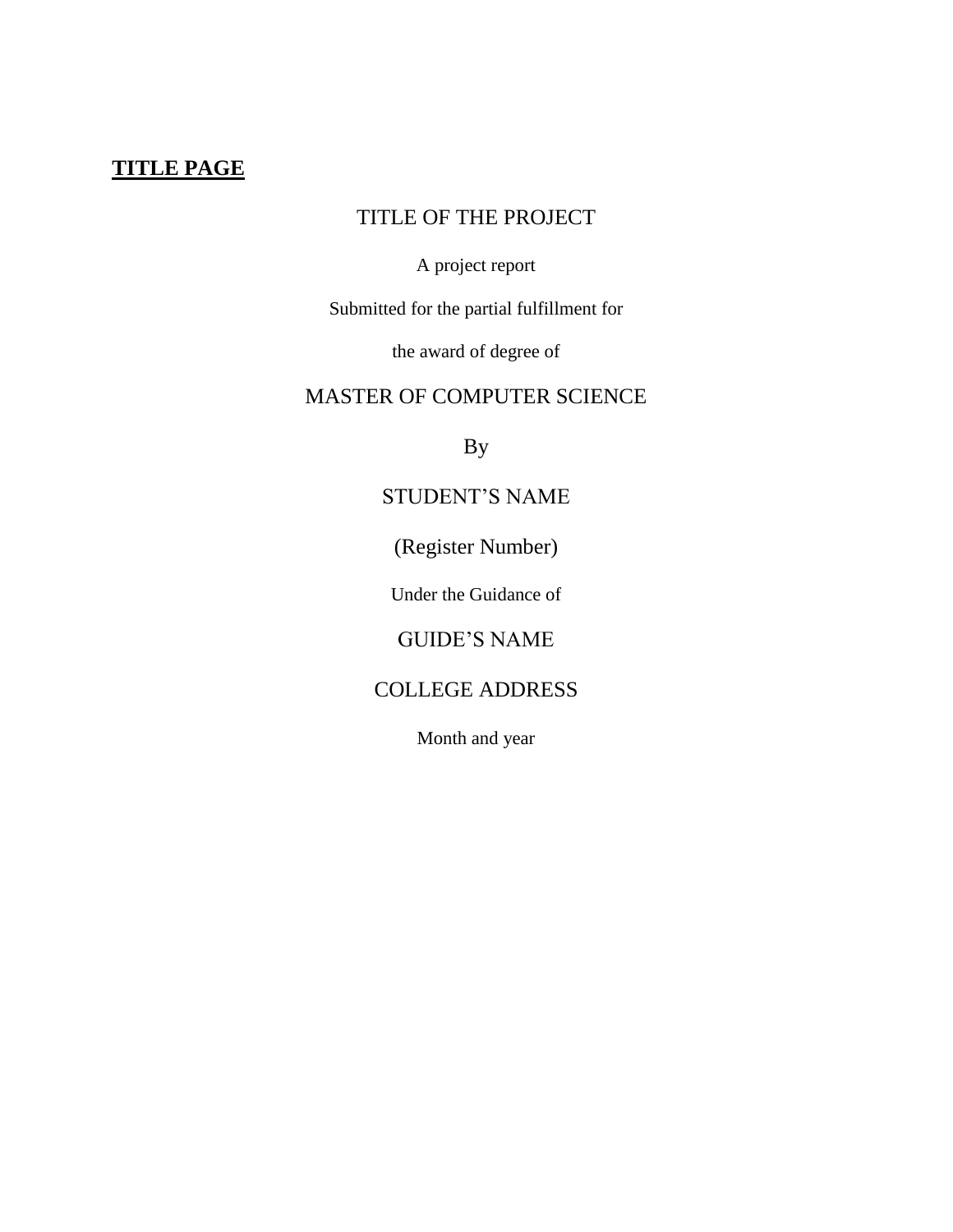### **CERTIFICATE**

### **CERTIFICATE**

This is to certify that the mini project report entitled

TITLE OF THE PROJECT

being submitted to the St.Joseph's College of Arts and Science (Autonomous),Affiliated to

Thiruvalluvar University-Vellore.

By

Mr./Ms.STUDENT'S NAME

For the partial Fulfillment for the award of degree of

#### **MASTER OF COMPUTER SCIENCE**

Is a Bonafide record of work carried out by him/her, under

my guidance and supervision.

Head of the Department Internal Guide

Submitted for the viva-voce examination on-------------------------------------------------------

Examiners:

1.

2.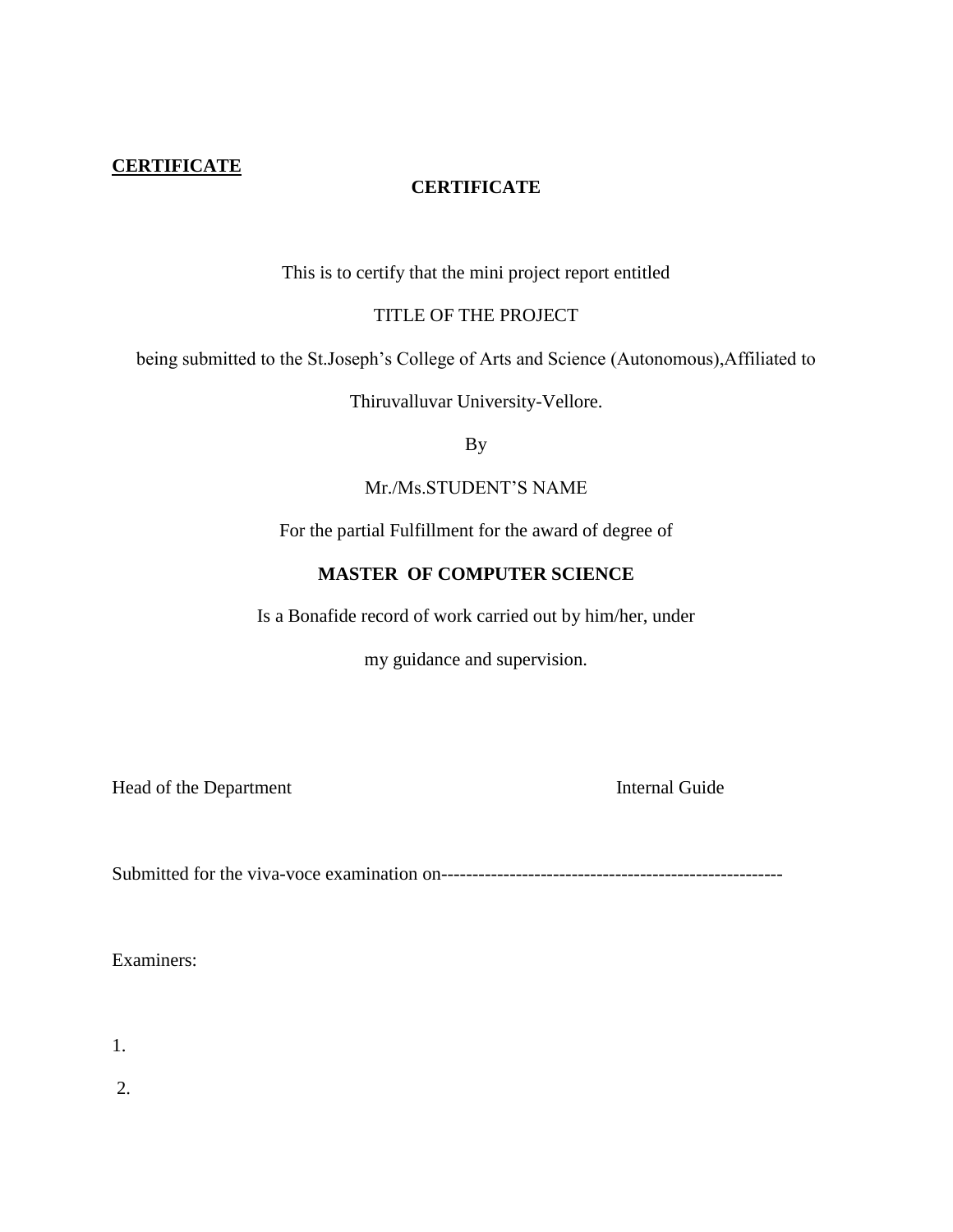#### **THEORY EXAMINATION**

#### **Continuous internal assessment (CIA) (25 marks)**

Two internal Examinations 15 marks Assignment / Seminar 10 marks

**Total 25 marks**

**External Examination (75 marks)**

#### **Question Pattern**

#### **M. Sc COMPUTER SCIENCE**

**Time: 3 Hours Max. Marks: 75 <b>Max. Marks: 75** 

**Section – A** (5 **X**  $5 = 25$ )

#### **(Answer any FIVE questions out of EIGHT)**

(One question from each unit and three questions from important topics with problems and programs)

**Section – B (5 X 10= 50)**

**(Answer any FIVE questions out of EIGHT)**

(One question from each unit and three questions from important topics with problems and programs)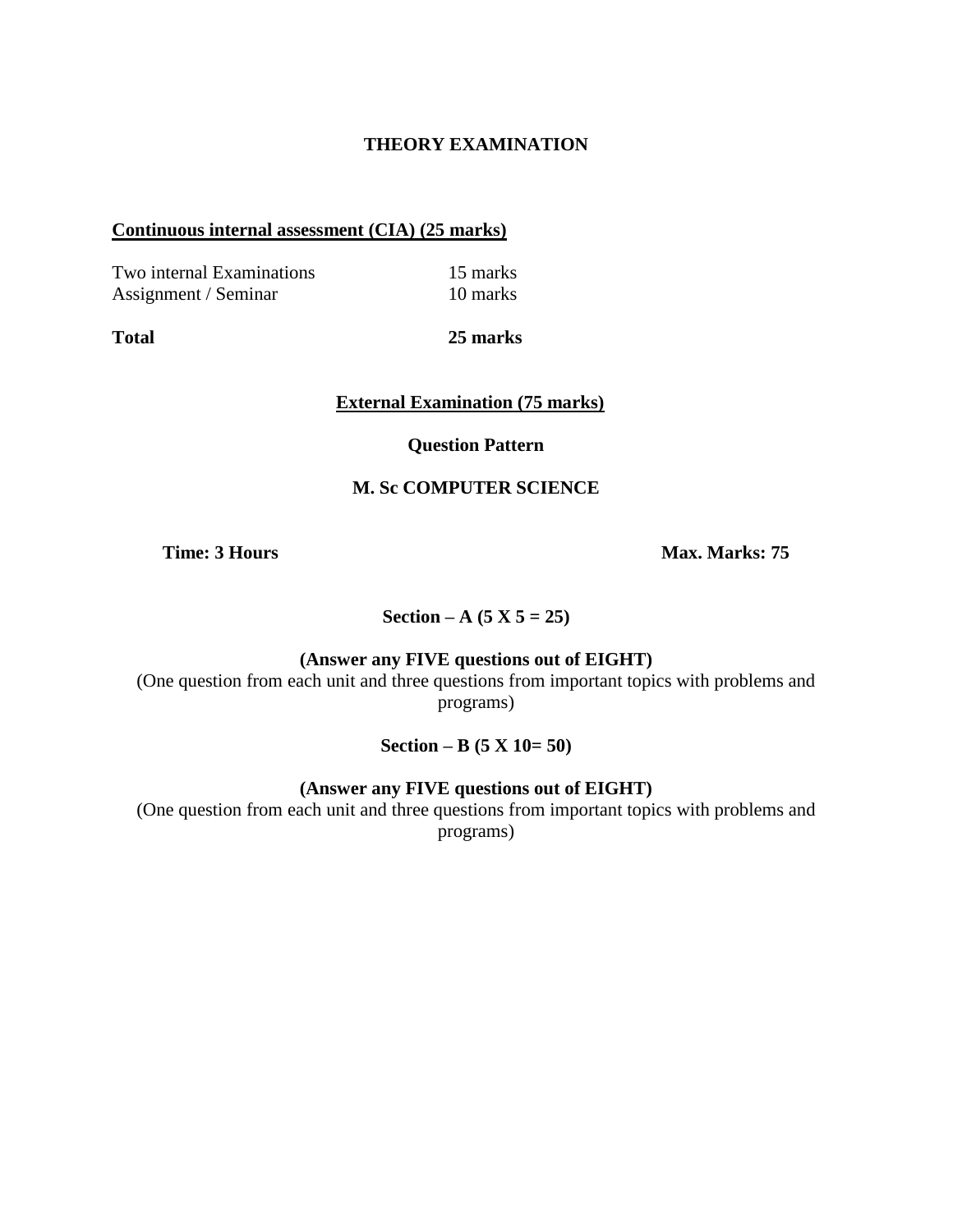### **PRACTICAL EXAMINATION**

#### **Continuous internal assessment (CIA) (40 marks)**

Based on the periodical evaluation of record and experiments assessed by the staff in charge

#### **External Examination (60 marks)**

3 Hrs. Exam Total Marks: 60

| <b>Total</b> | - 60 marks |
|--------------|------------|
| Record       | - 5 marks  |
| Viva         | - 5 marks  |
| experiments  | - 50 marks |

### **MINI PROJECT**

### **Continuous internal assessment (CIA) (40 marks)**

Based on the periodical evaluation of record and experiments assessed by the staff in charge

#### **External Examination (60 marks)**

3 Hrs. Exam Total Marks: 60

| <b>Total</b> | - 60 marks |
|--------------|------------|
| Record       | - 5 marks  |
| Viva         | - 5 marks  |
| experiments  | - 50 marks |